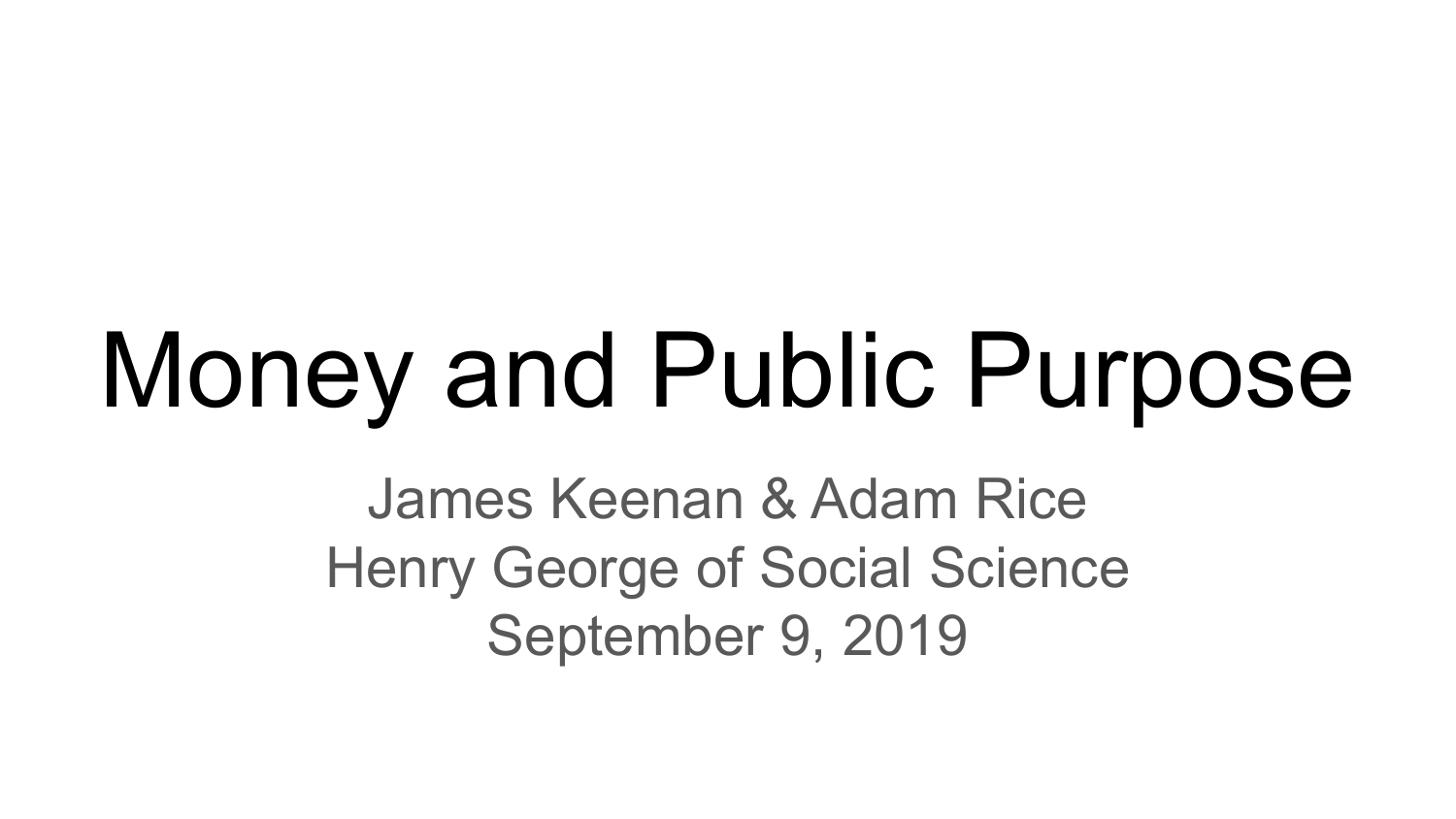Round One: The Government Tries to Mobilize Resources from the Non-Government Sector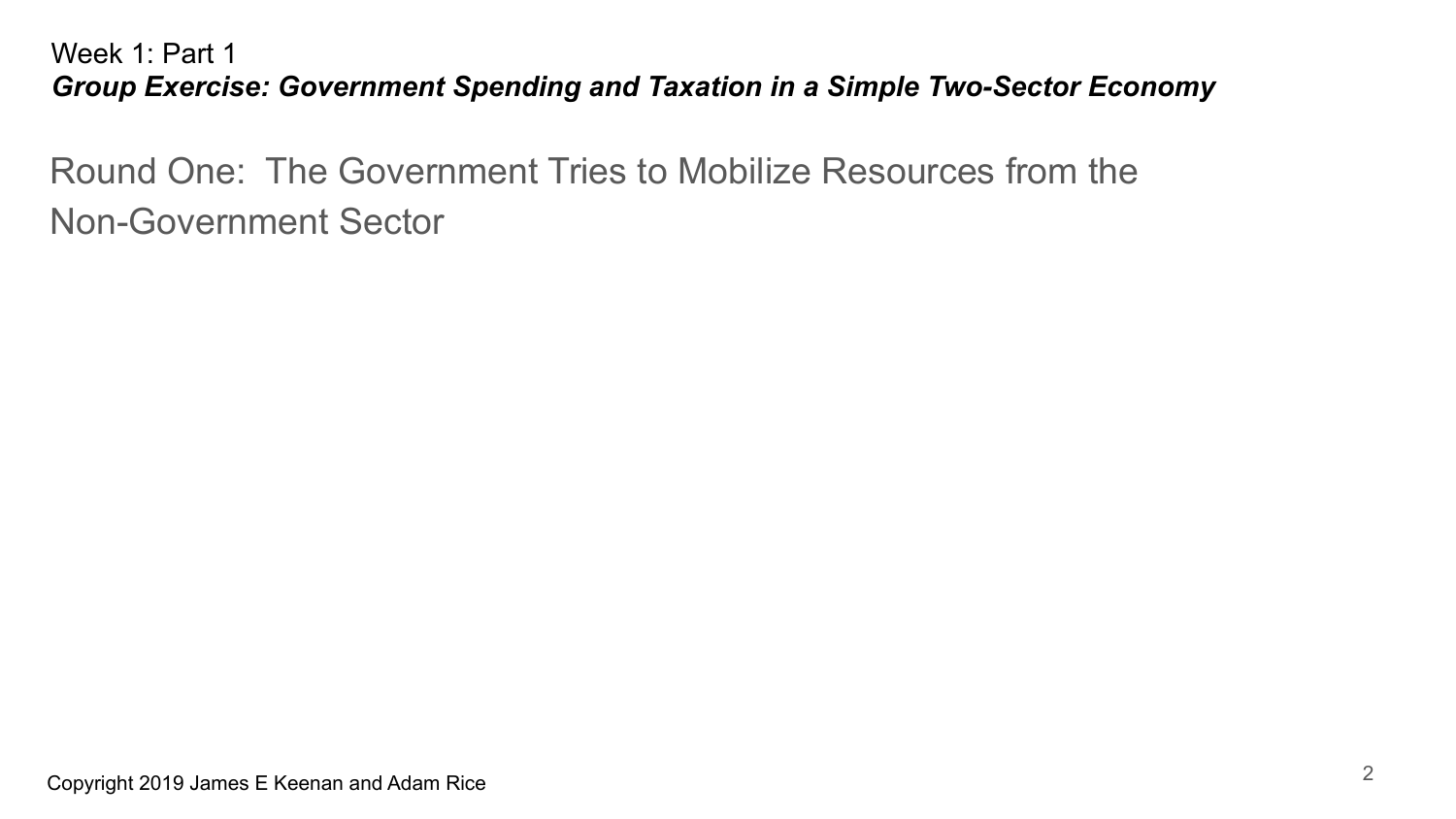Round Two: The Government Tries Again to Mobilize Resources from the Non-Government Sector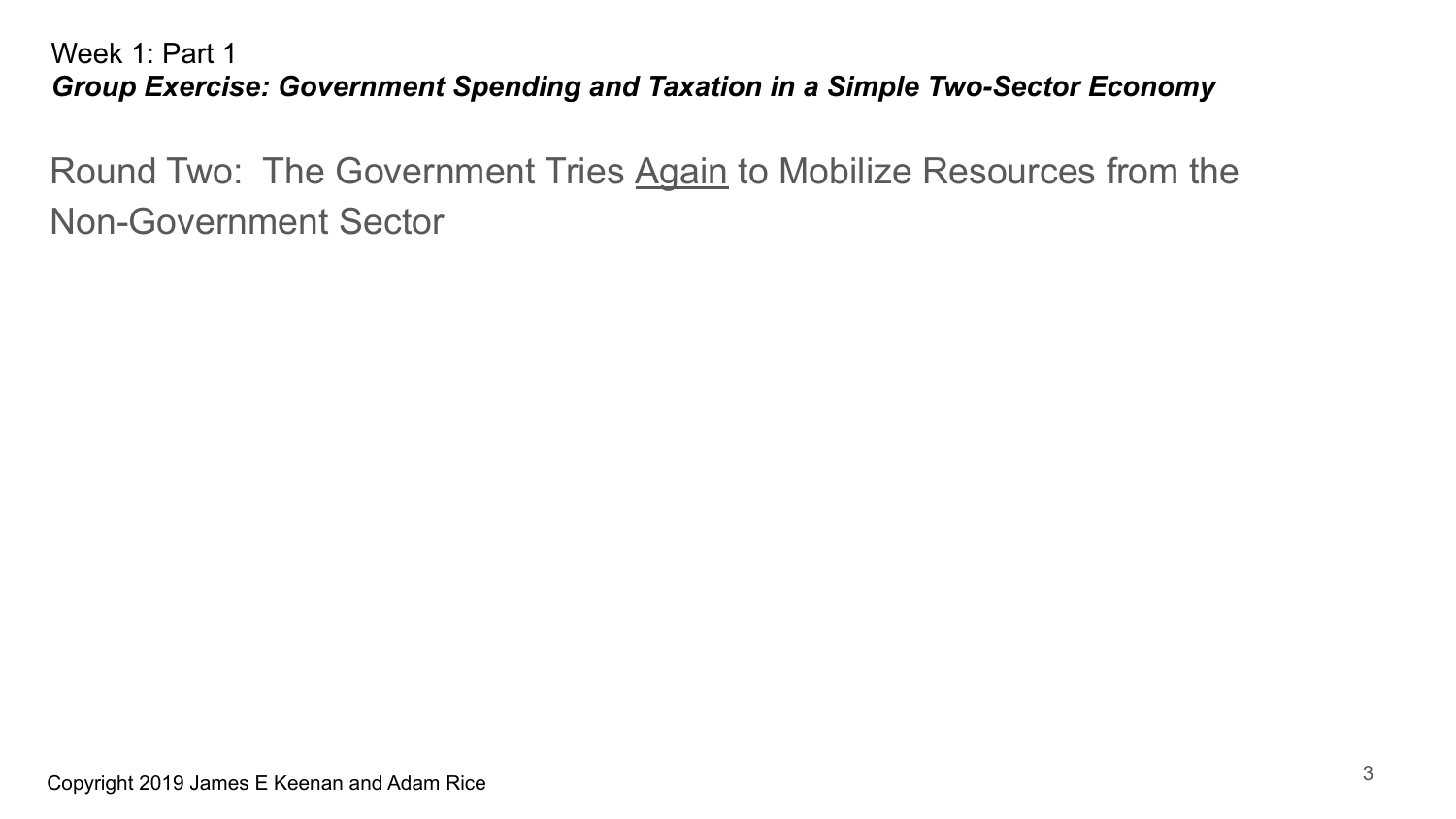Round Two: Analysis

● Why were the citizens willing to accept currency from the government in Round 2 but not in Round 1?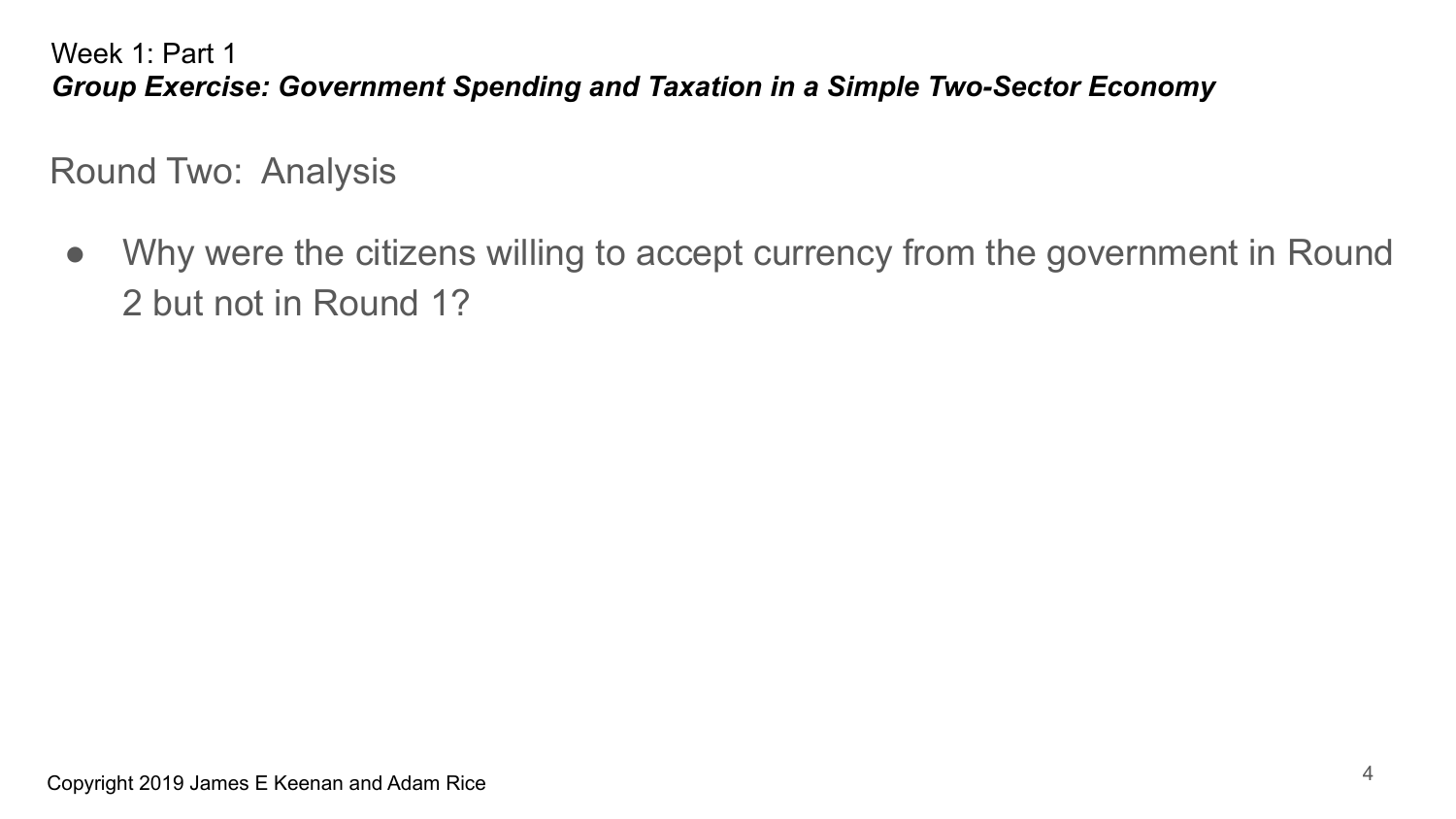Round Two: Analysis

● Has the non-government sector make any specification as to whether the Round 2 currency needed to be "backed" by a material commodity?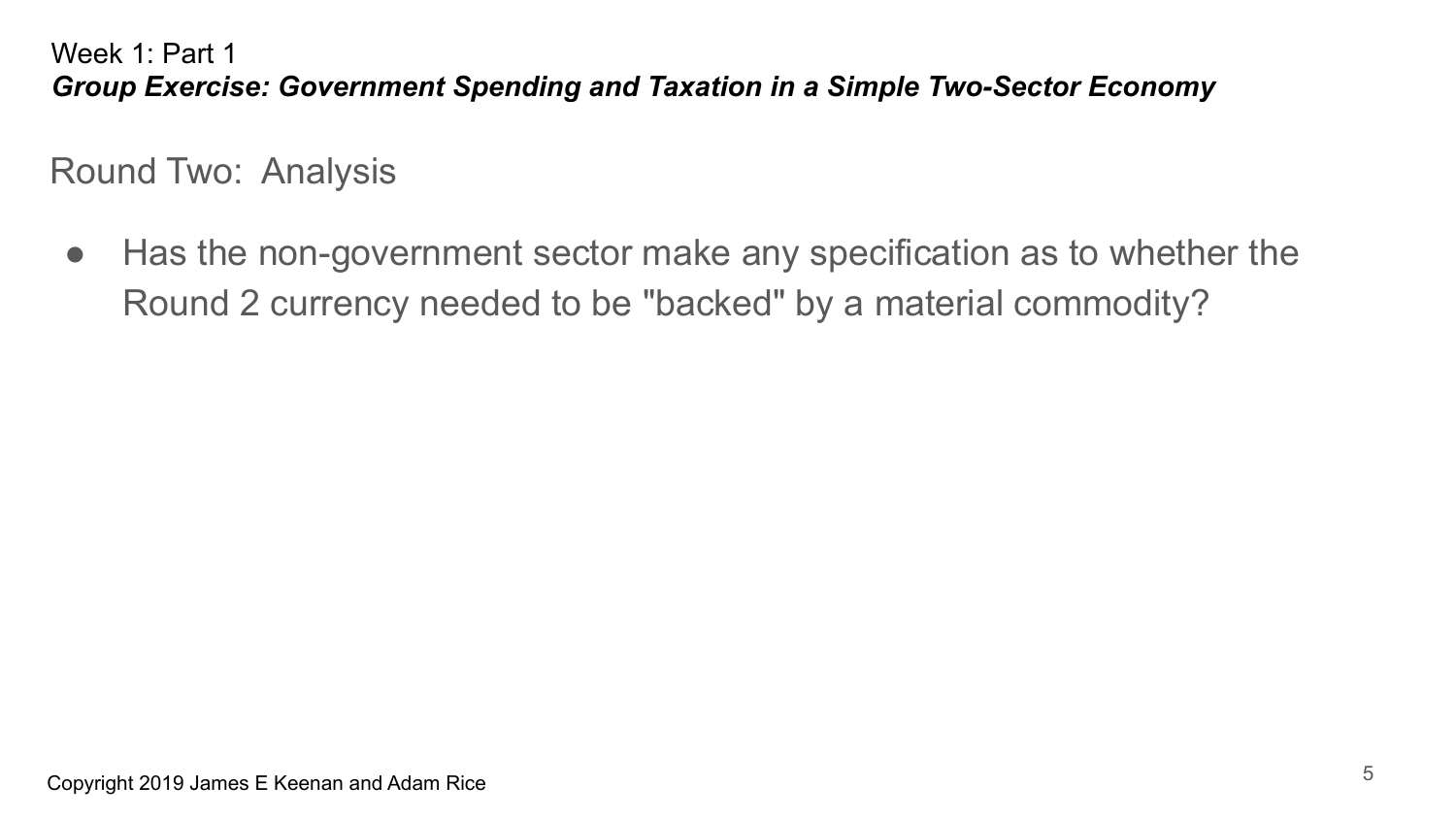Round Two: Analysis

- What is the unit of account of the currency?
- Who decided that this would be the unit of account?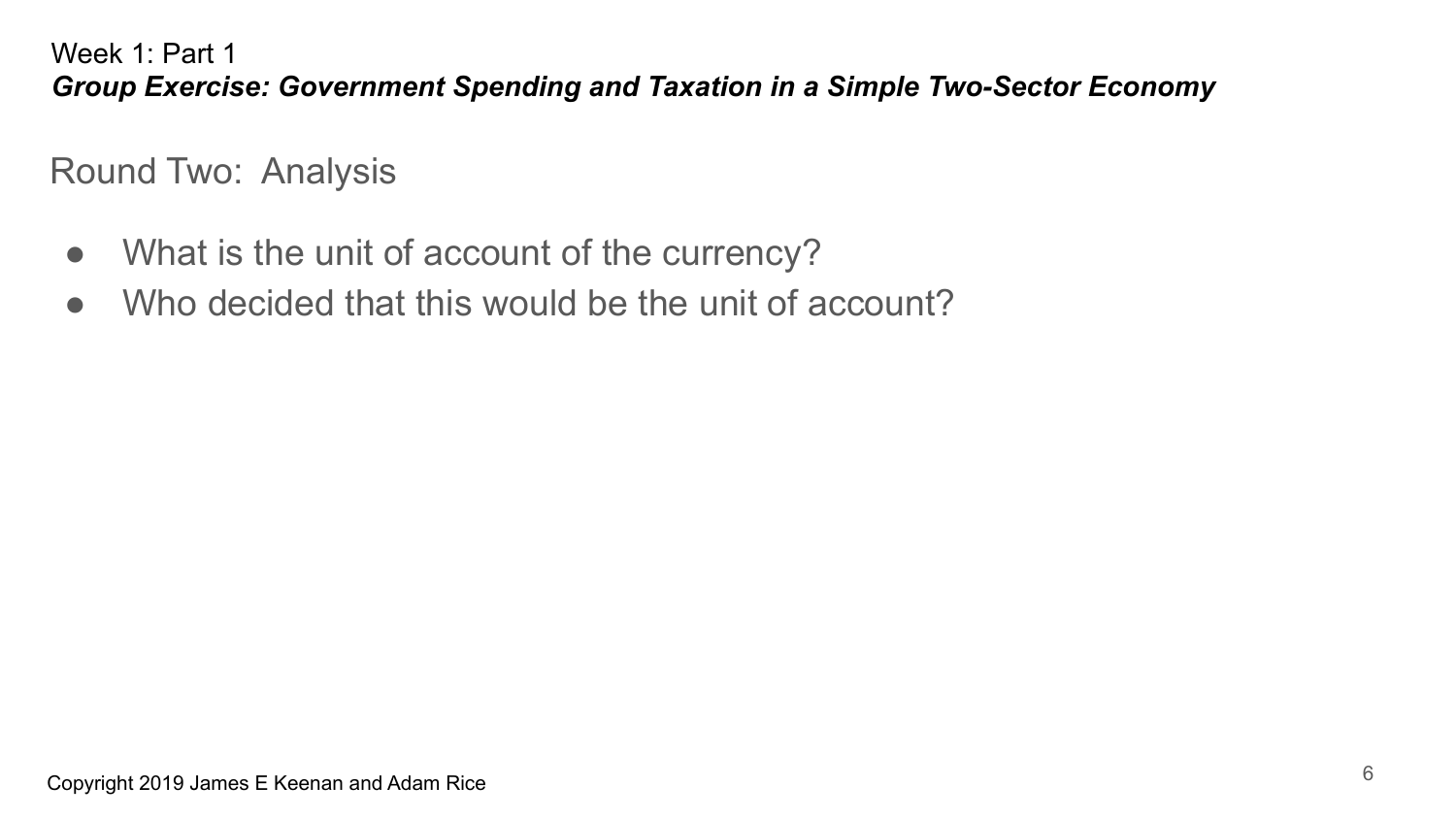Round Two: Analysis

● How did the money tokens enter the economy?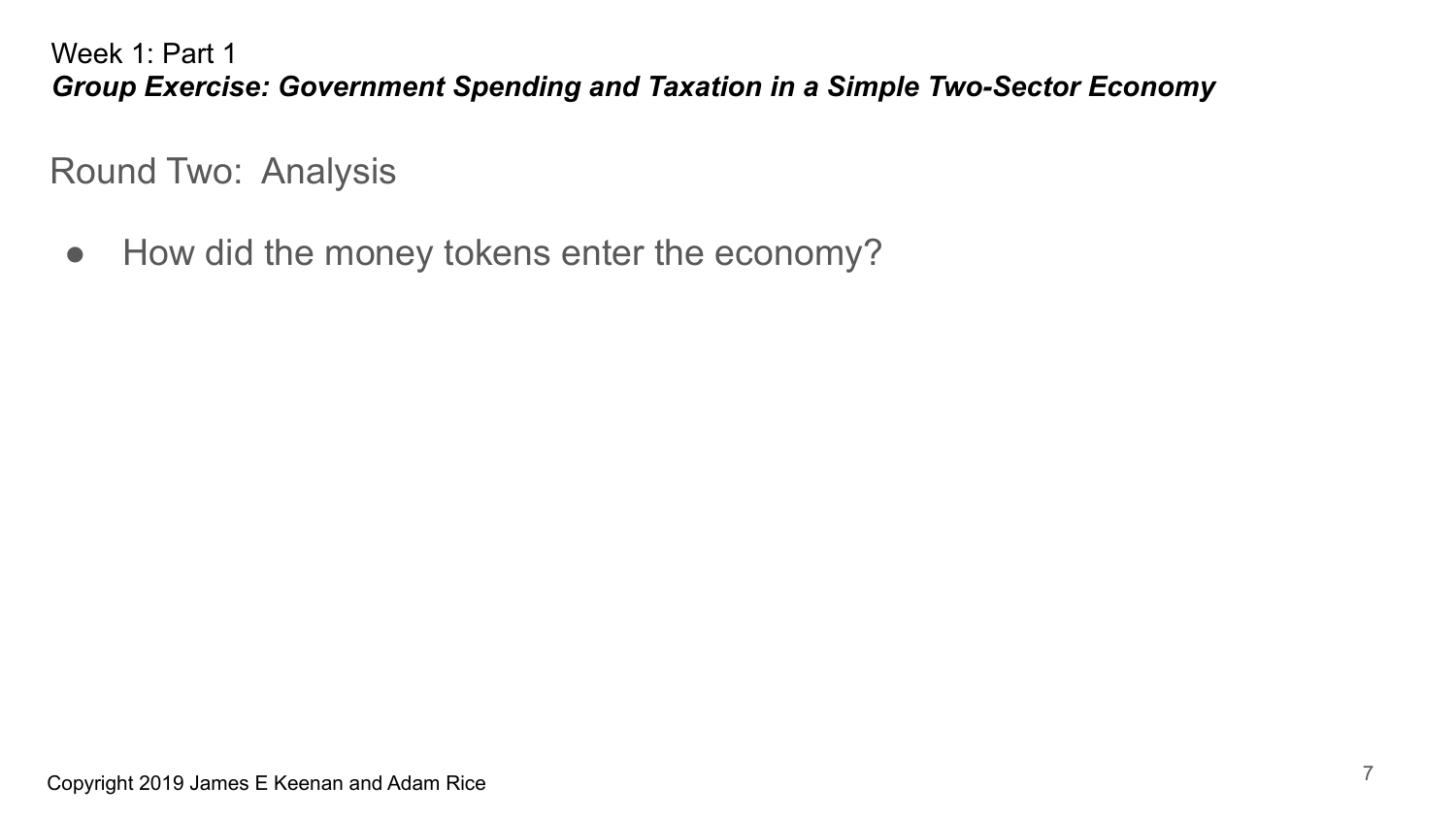Round Two: Analysis

• Did the government have to raise funds (e.g., by imposing taxes) before spending the currency into existence?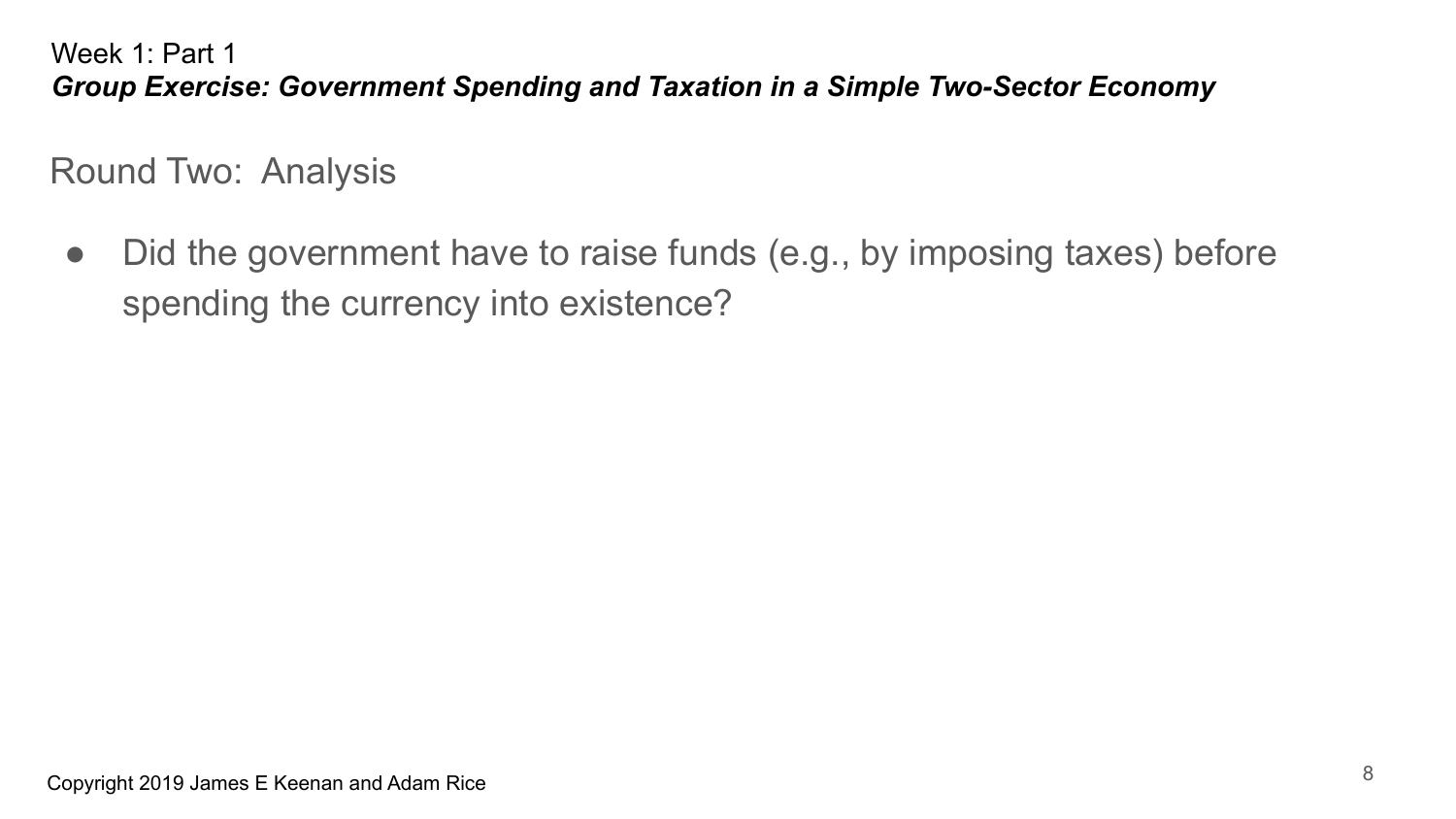Round Two: Analysis

• Did the government have to borrow the currency before spending it?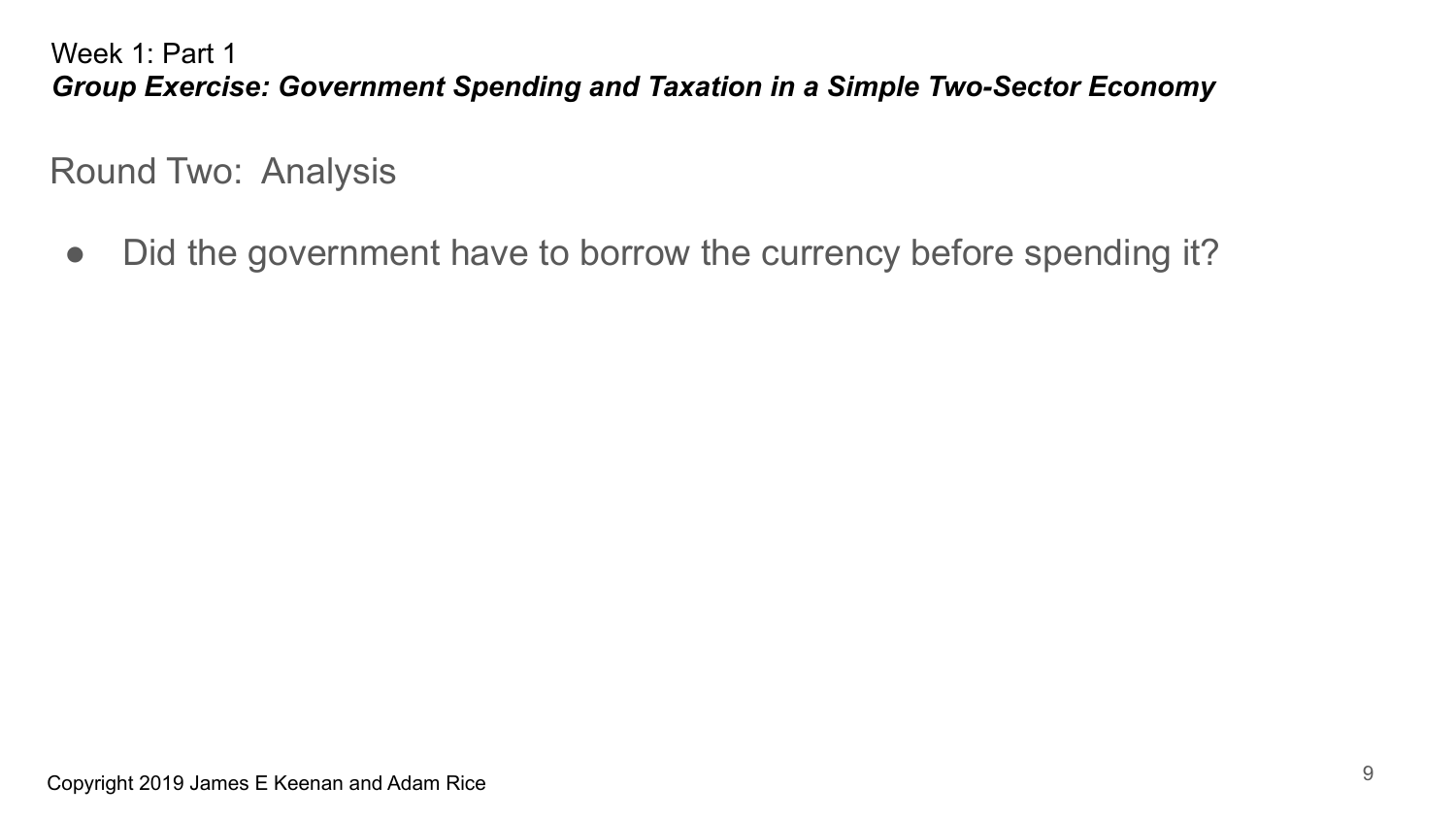Round Two: Analysis

- What was the government's total spending in this period?
- What was the government's total revenue in this period?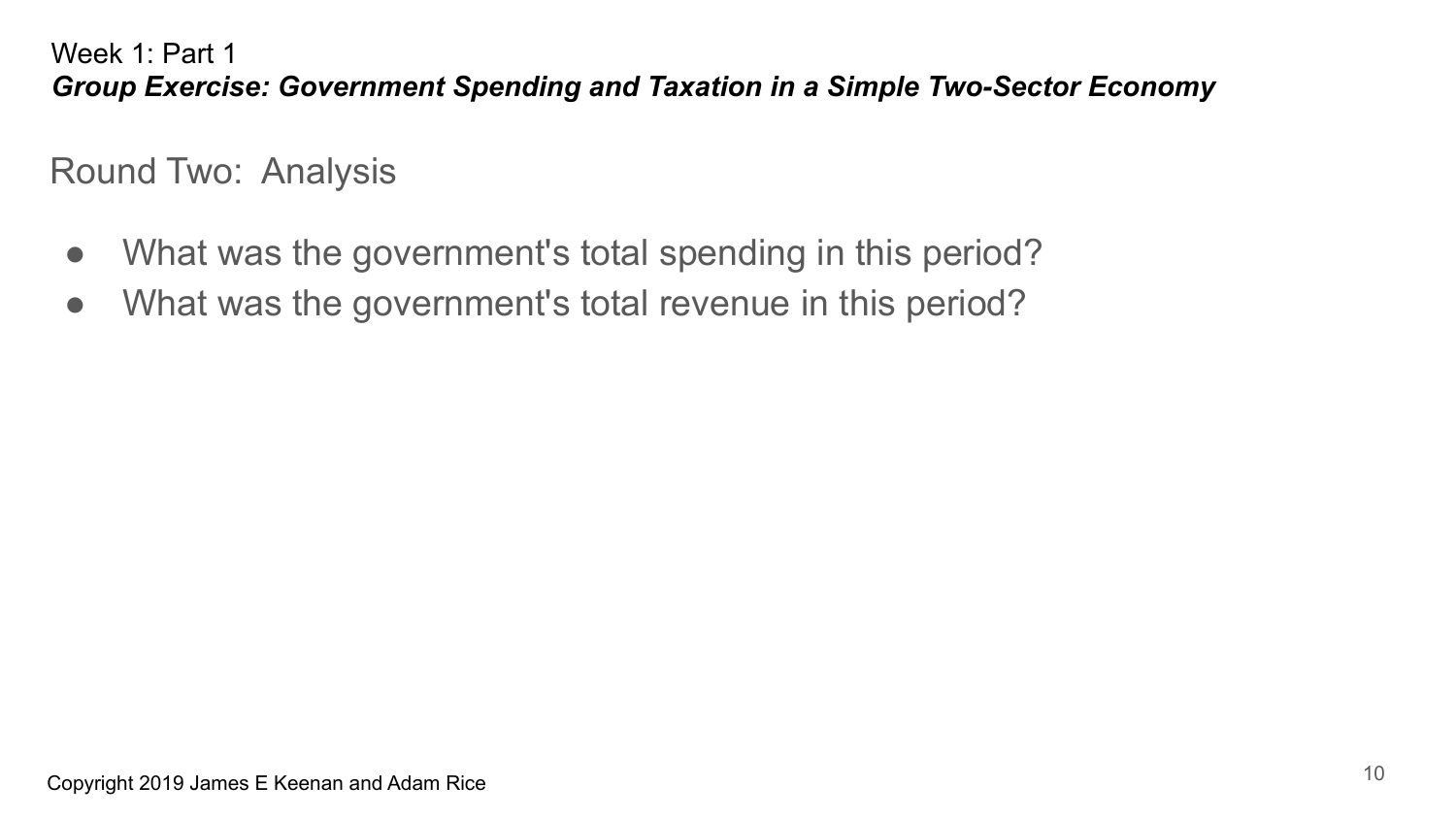Round Two: Analysis

• Did the government run a surplus or a deficit over the course of this period?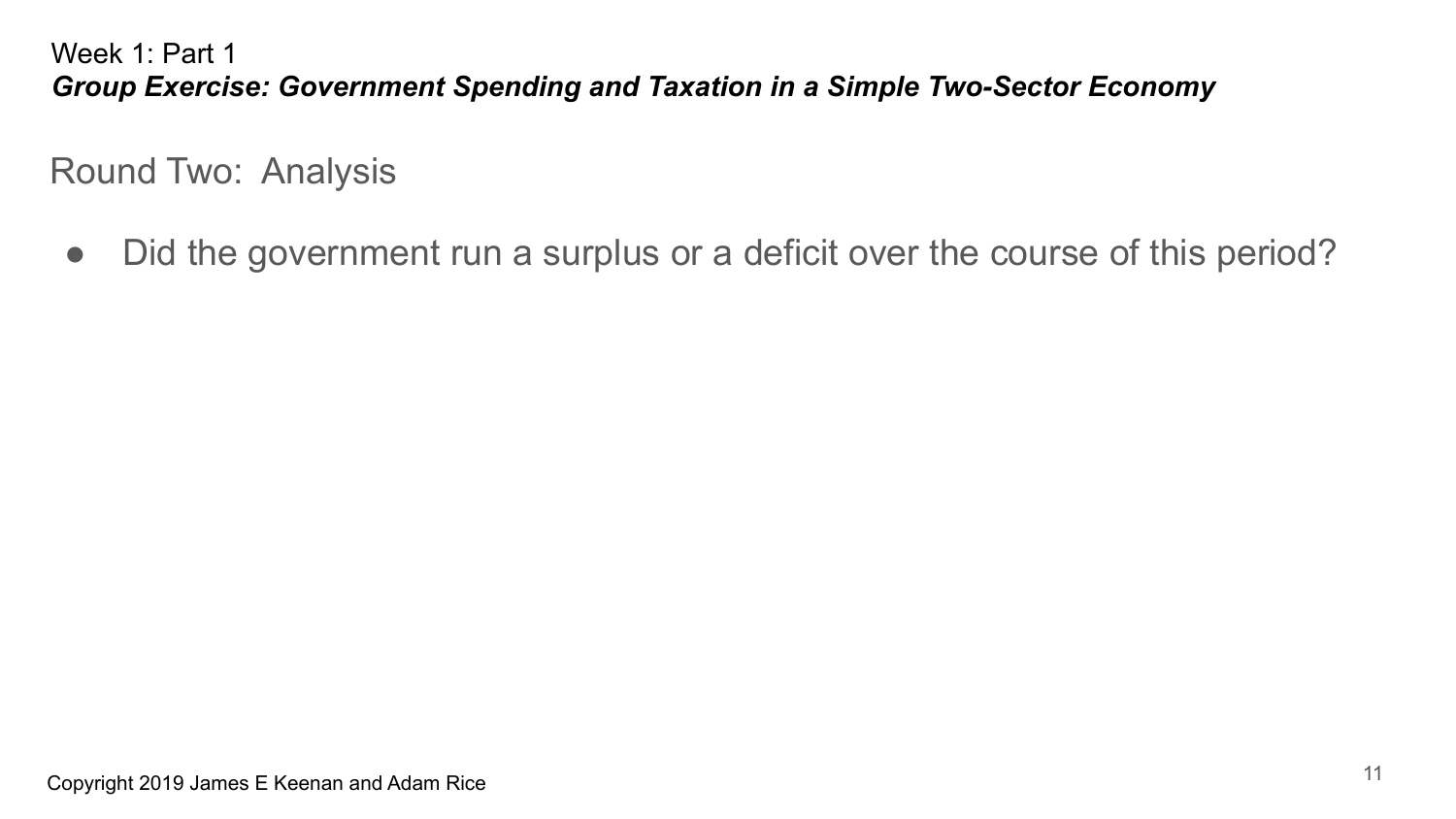Round Two: Analysis

- What is the total amount of the non-government sector's *financial* assets at the end of this period?
- Is the non-government sector in surplus or deficit at the end of this period?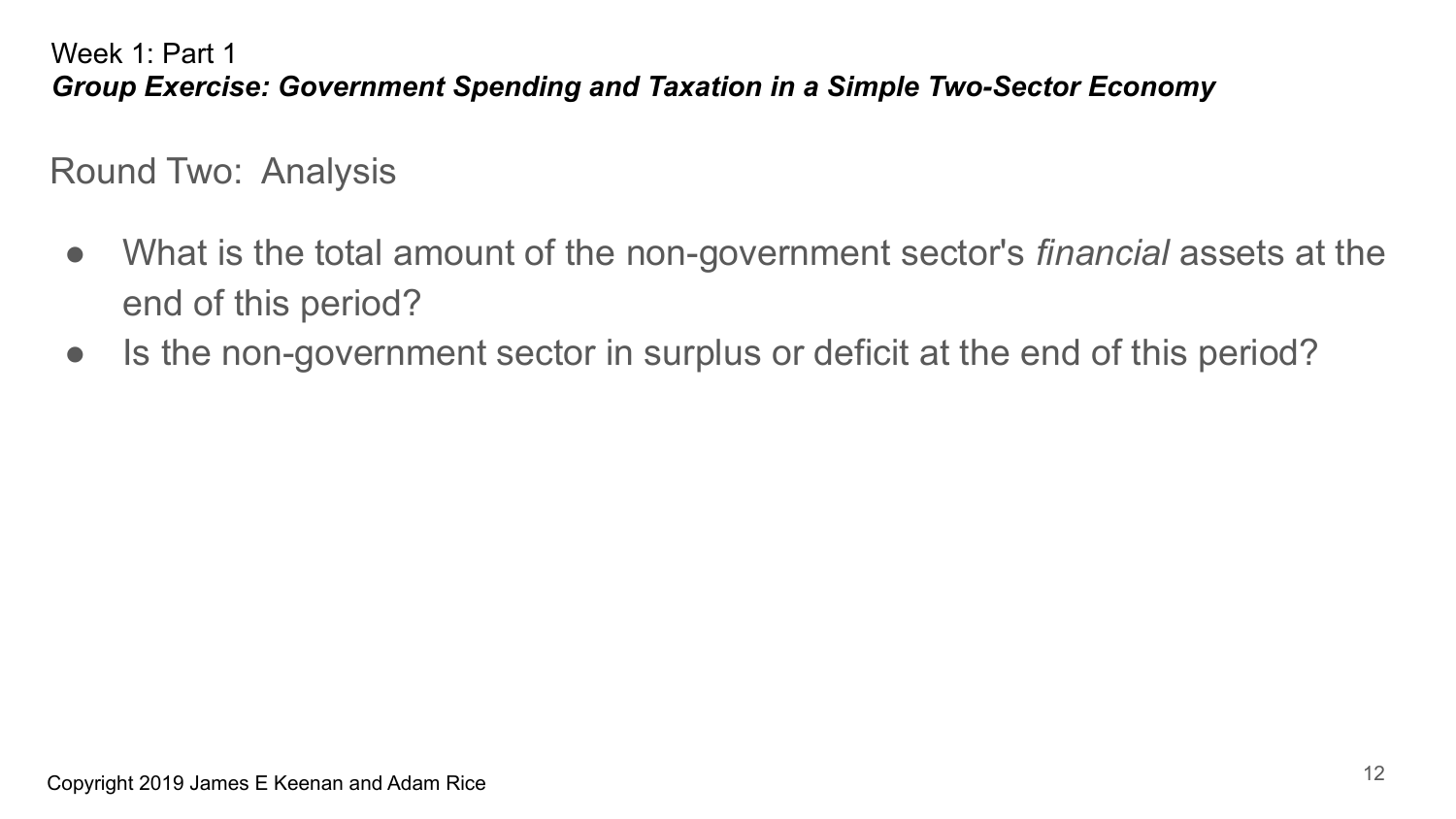Round Two: Analysis

● What is the relationship between the government sector's surplus or deficit and the non-government sector's surplus or deficit over the course of this period?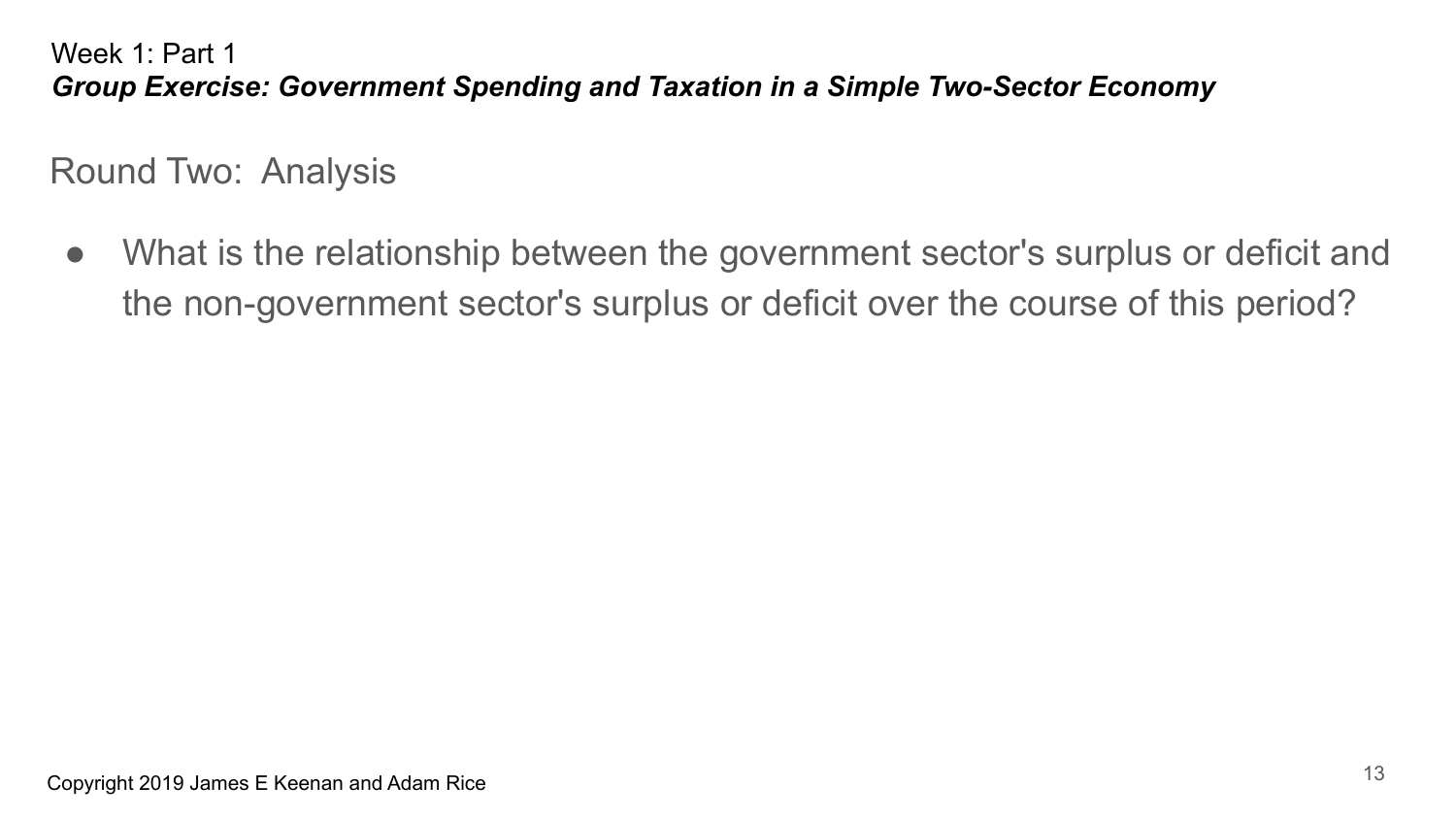Round Two: Analysis

• Did the First Citizen's purchase of B3 of Legos from the Second Citizen affect the non-government sector's overall net financial assets?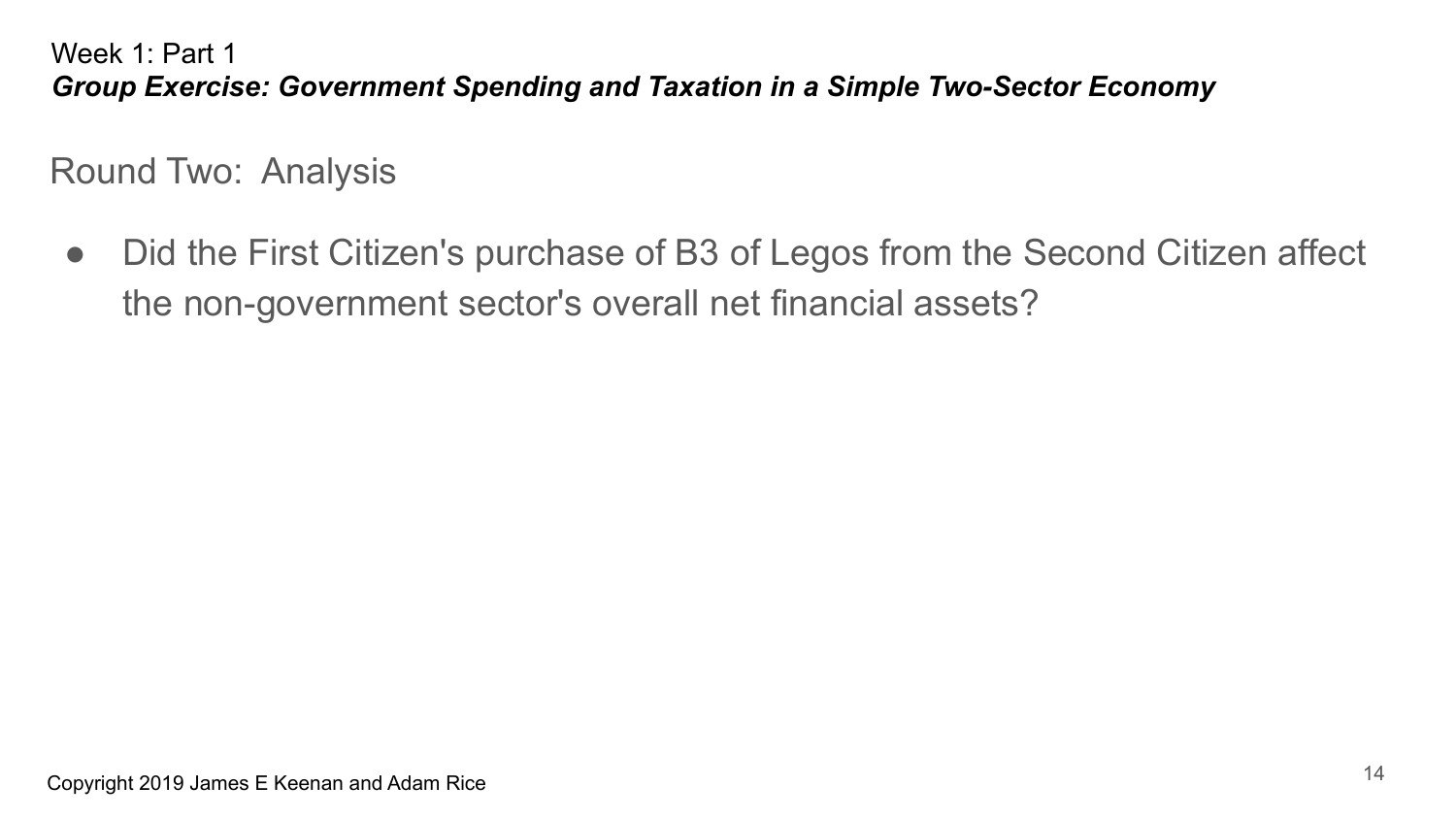Round Three: The Government Adopts "Sound Finance" As Its Approach to Fiscal Policy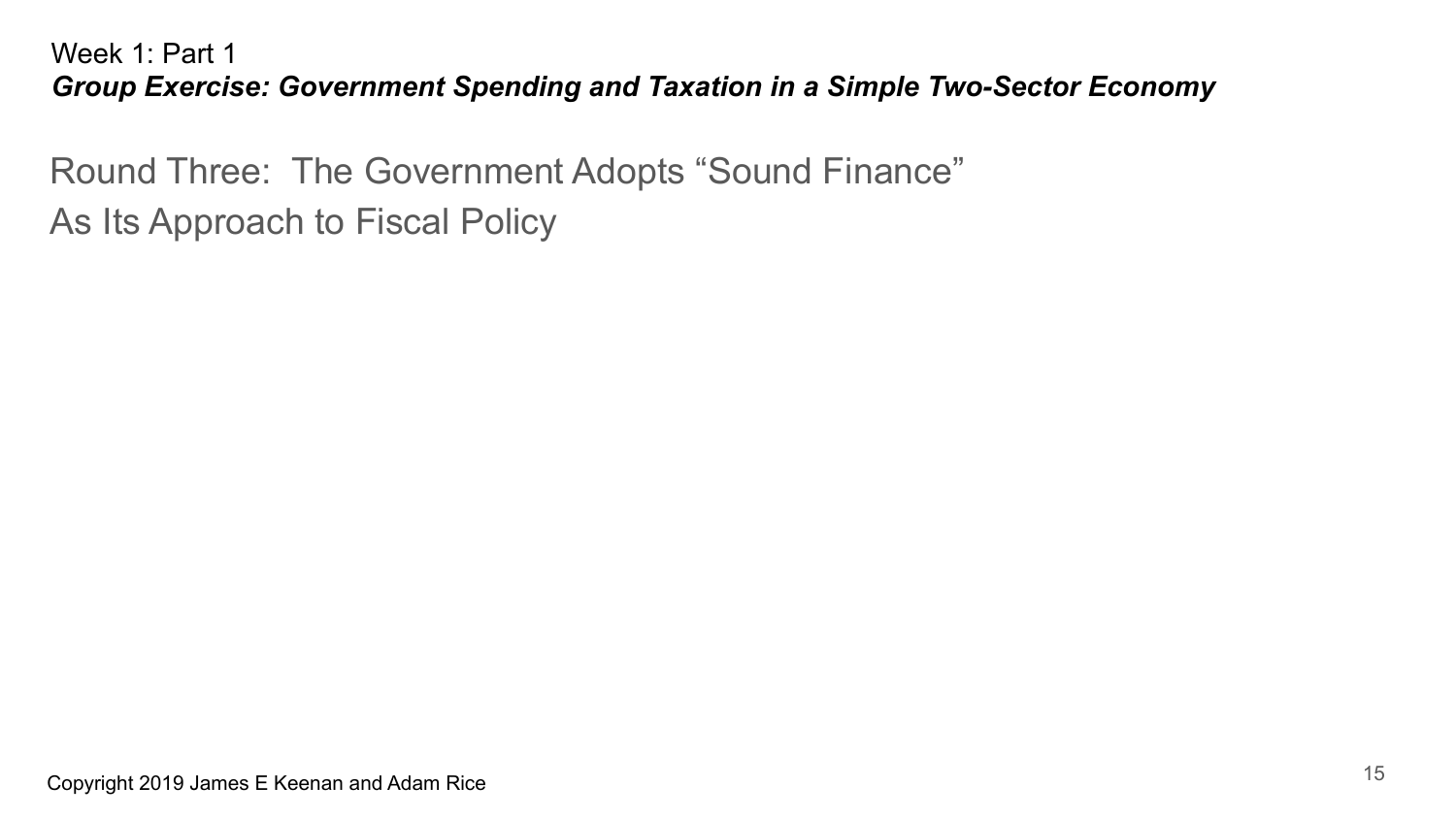Round Three: Analysis

• Did the government have to raise funds before undertaking Round 3 spending?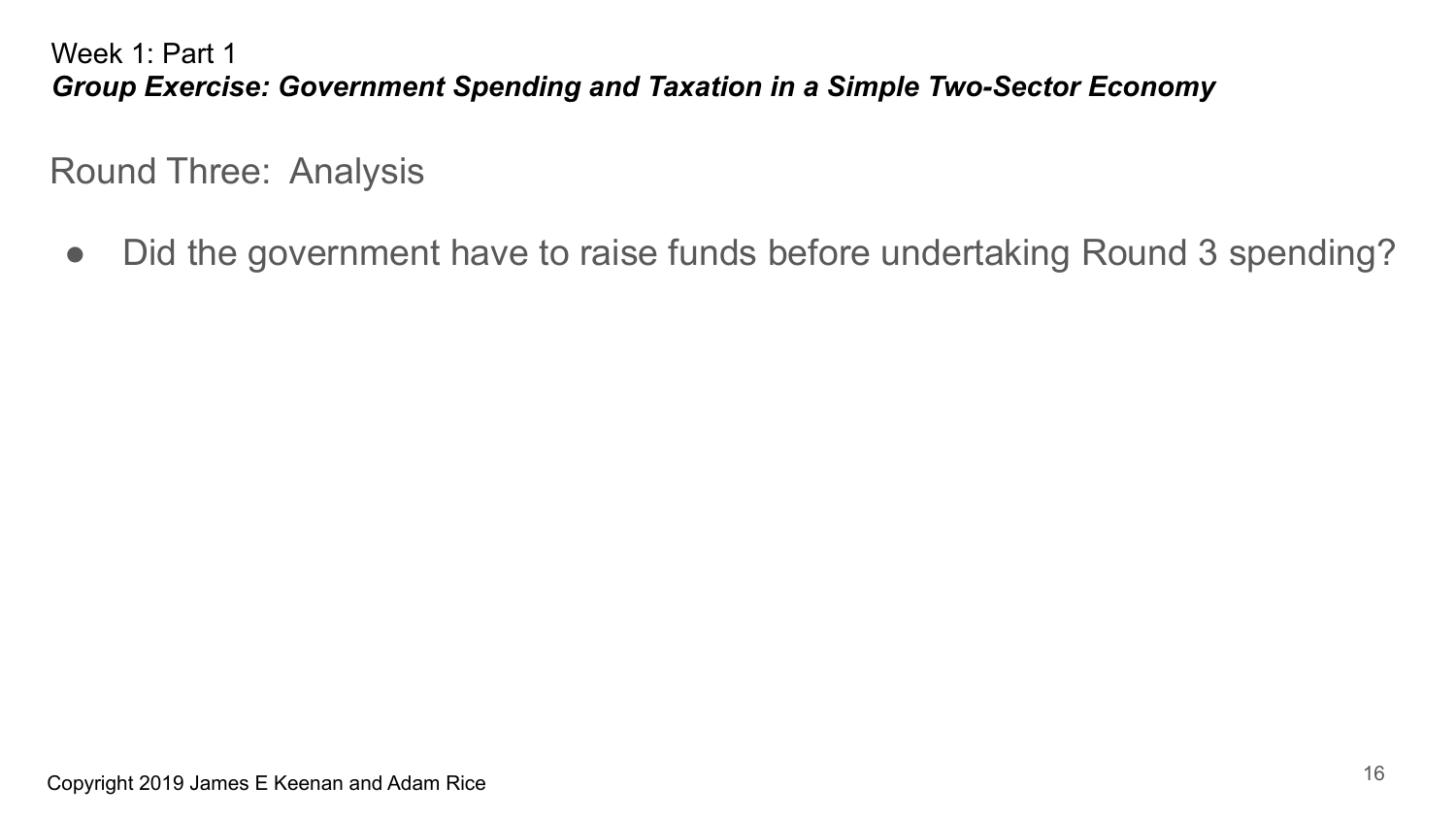Round Three: Analysis

• Did the government have to borrow the currency before undertaking Round 3 spending?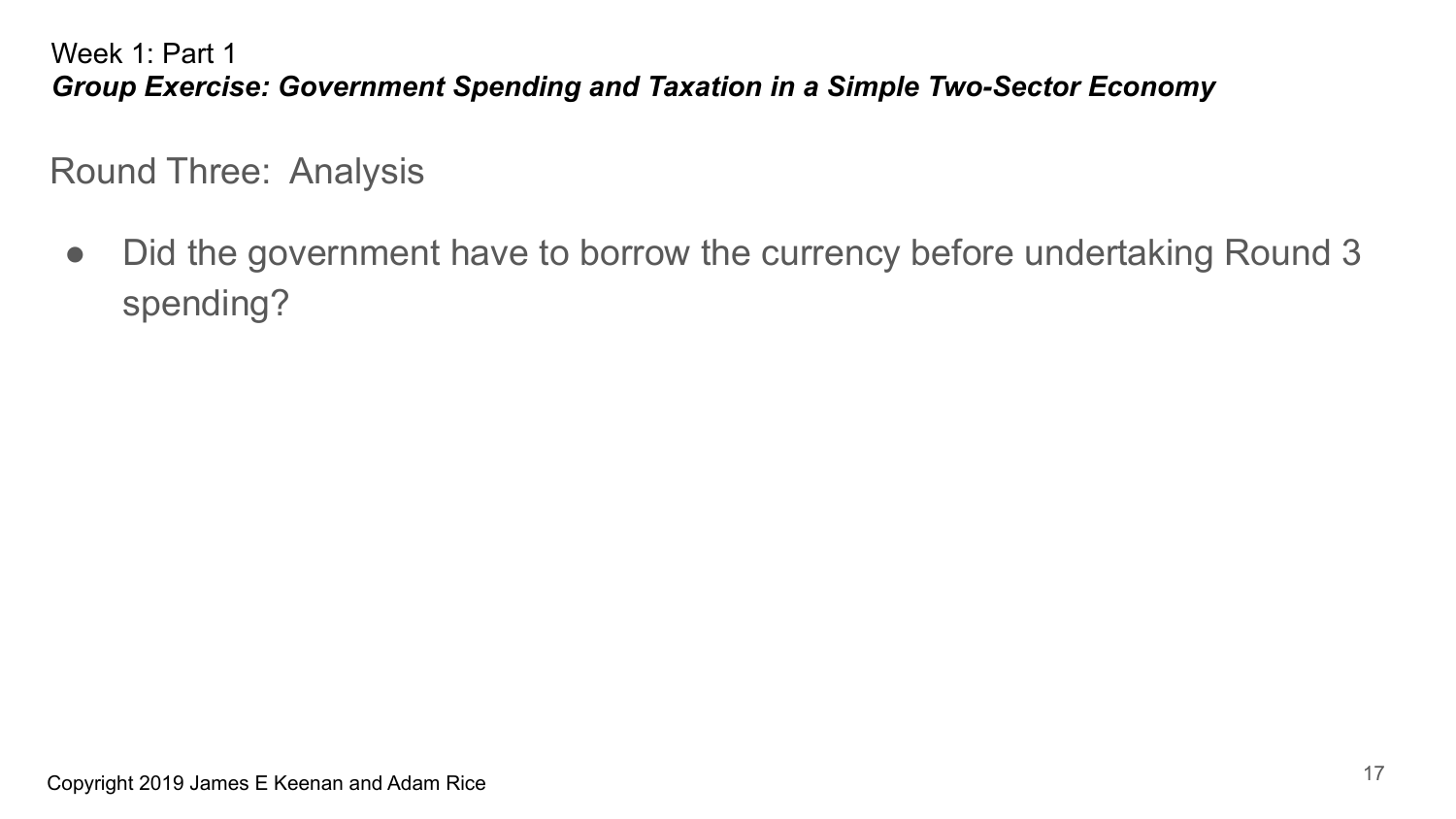Round Three: Analysis

- What was the government's total spending in this period?
- What was the government's total revenue in this period?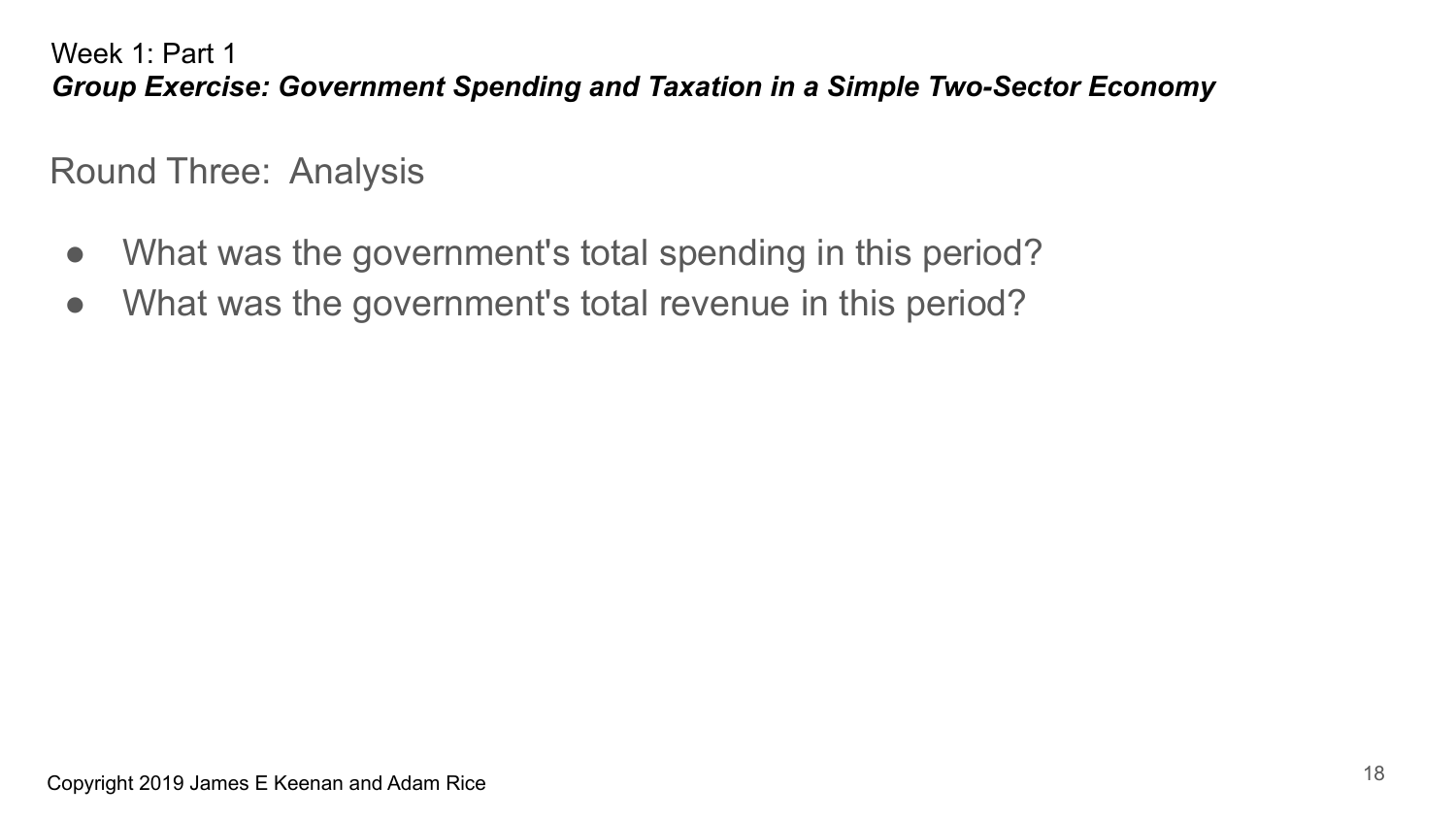Round Three: Analysis

• Did the government run a surplus or a deficit over the course of this period?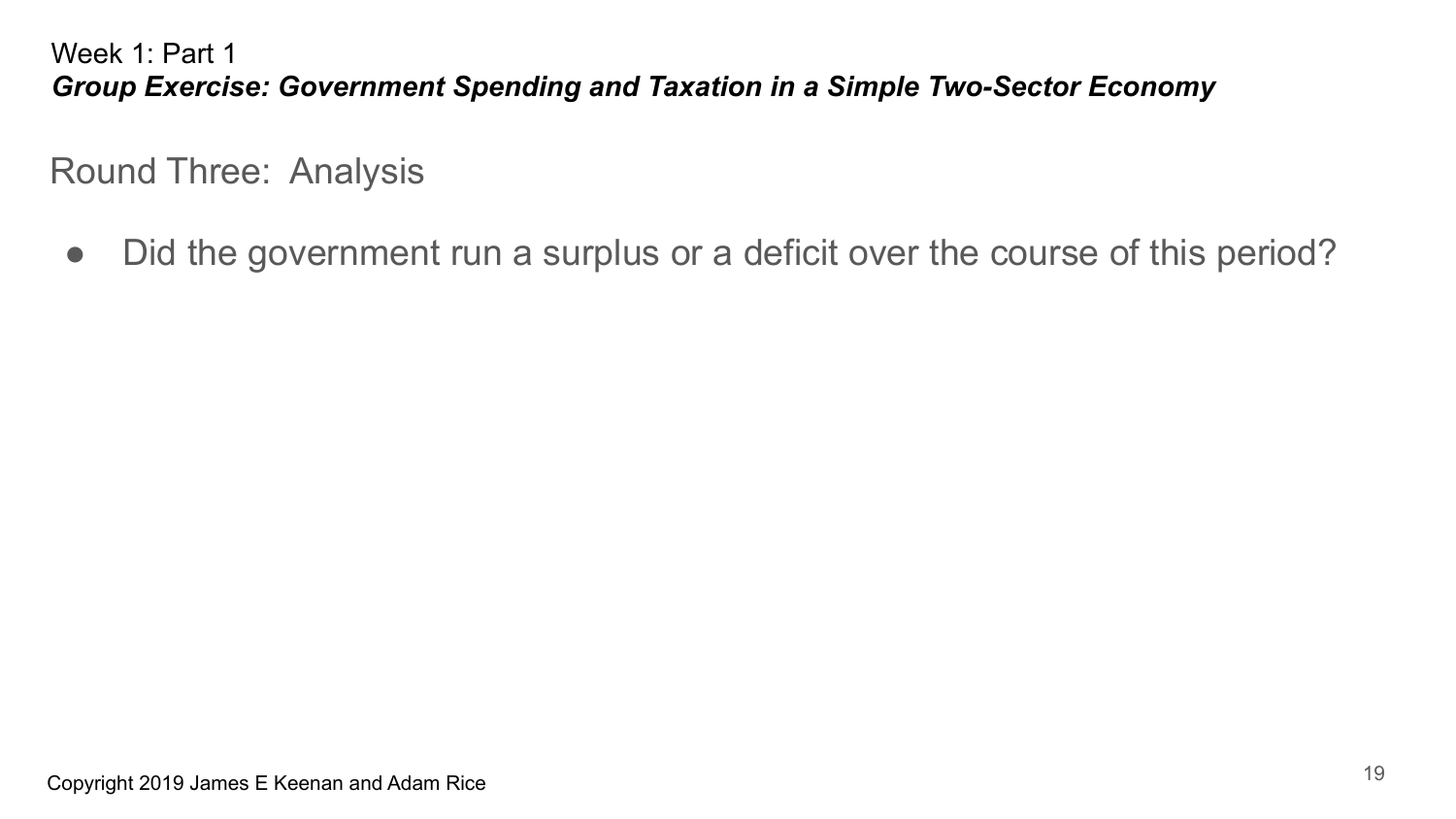Round Three: Analysis

- What is the total amount of the non-government sector's *financial* assets at the end of this period?
- Did the non-government sector run a surplus or a deficit over the course of this period?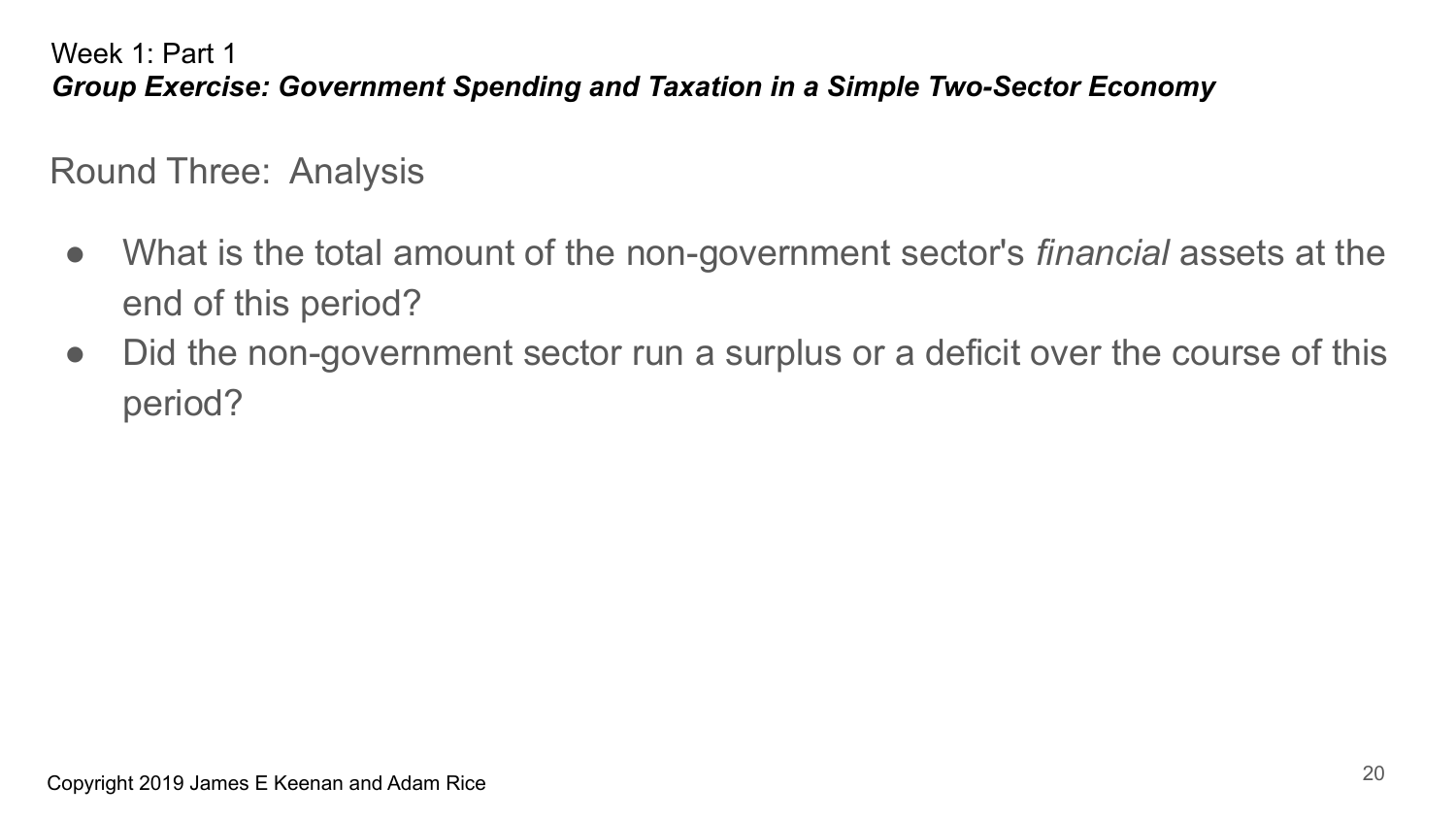Round Three: Analysis

● How did the non-government sector's *financial* assets change over the course of this period?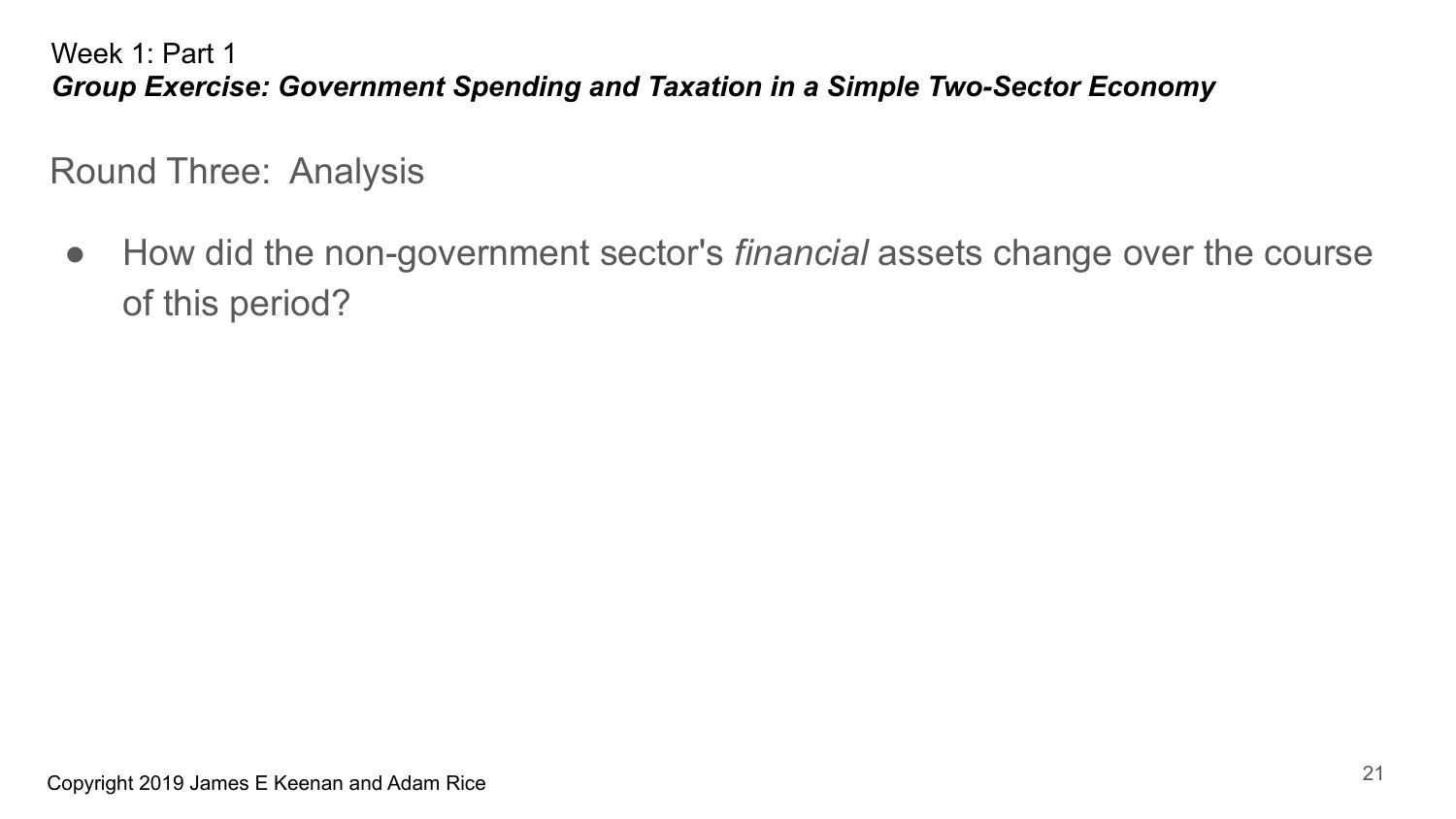Round Three: Analysis

● What is the relationship between the government sector's surplus or deficit and the non-government sector's surplus or deficit over the course of this period?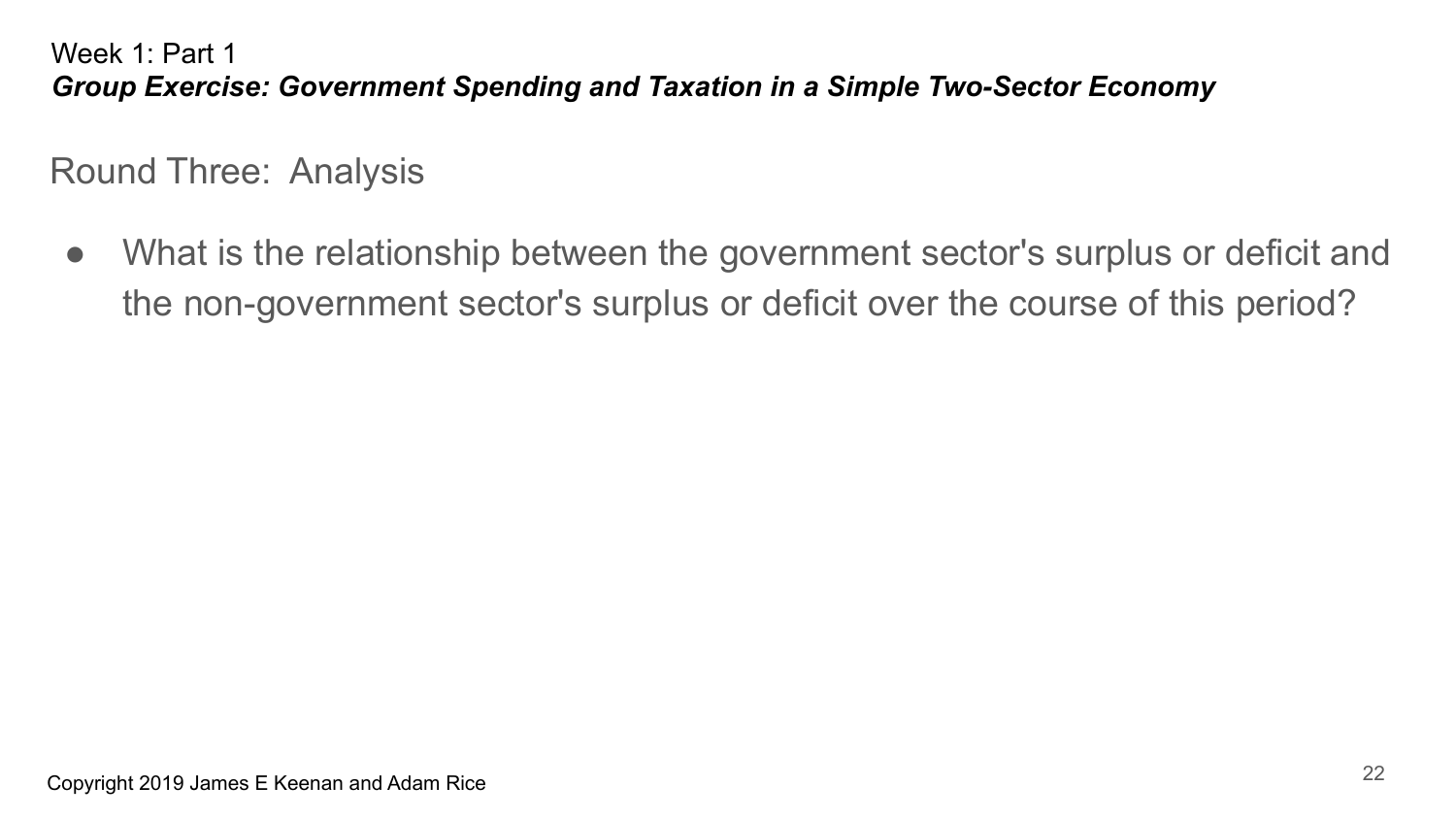Words and Narratives Matter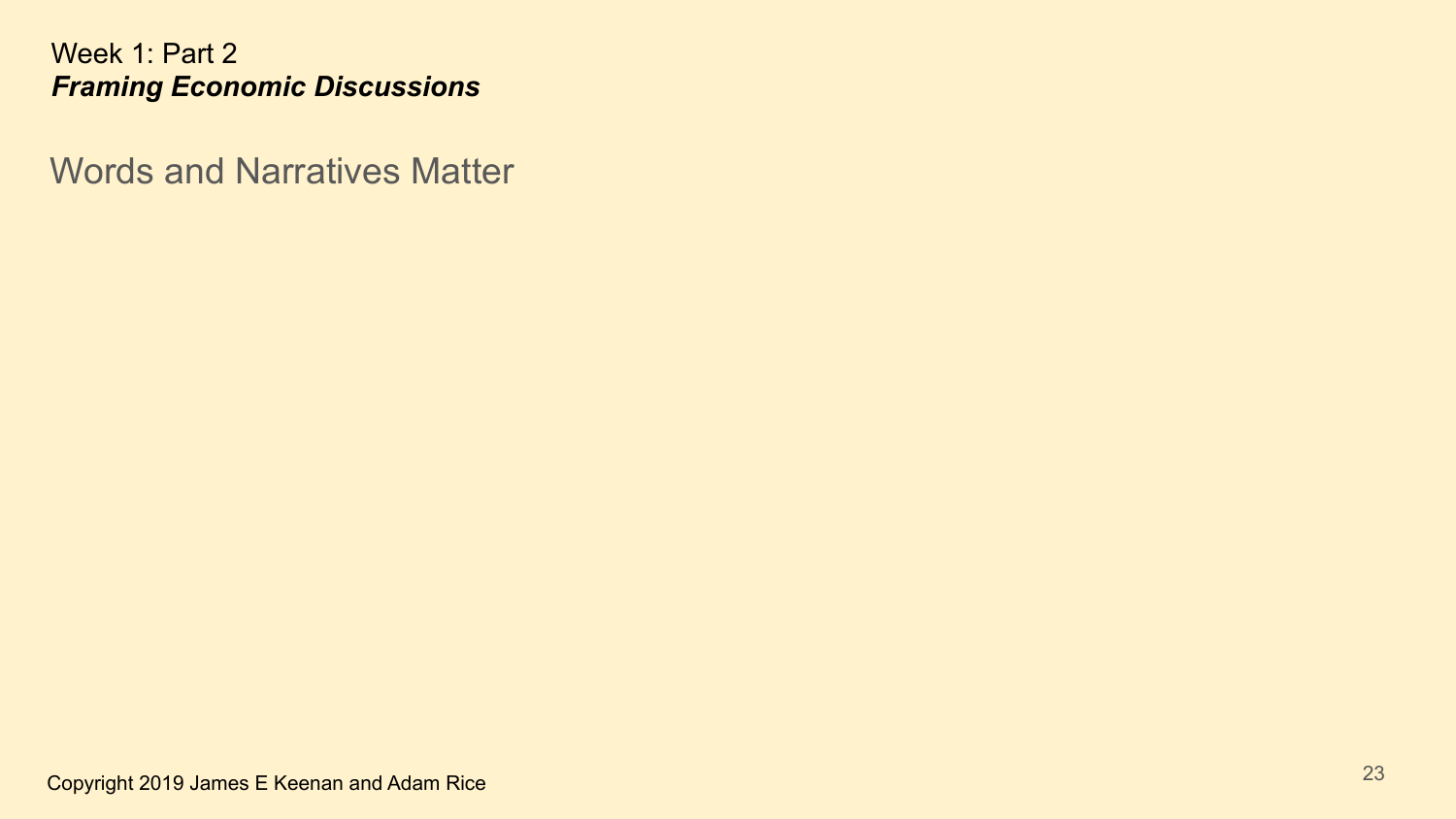### **Debt**

Copyright 2019 James E Keenan and Adam Rice <sup>24</sup>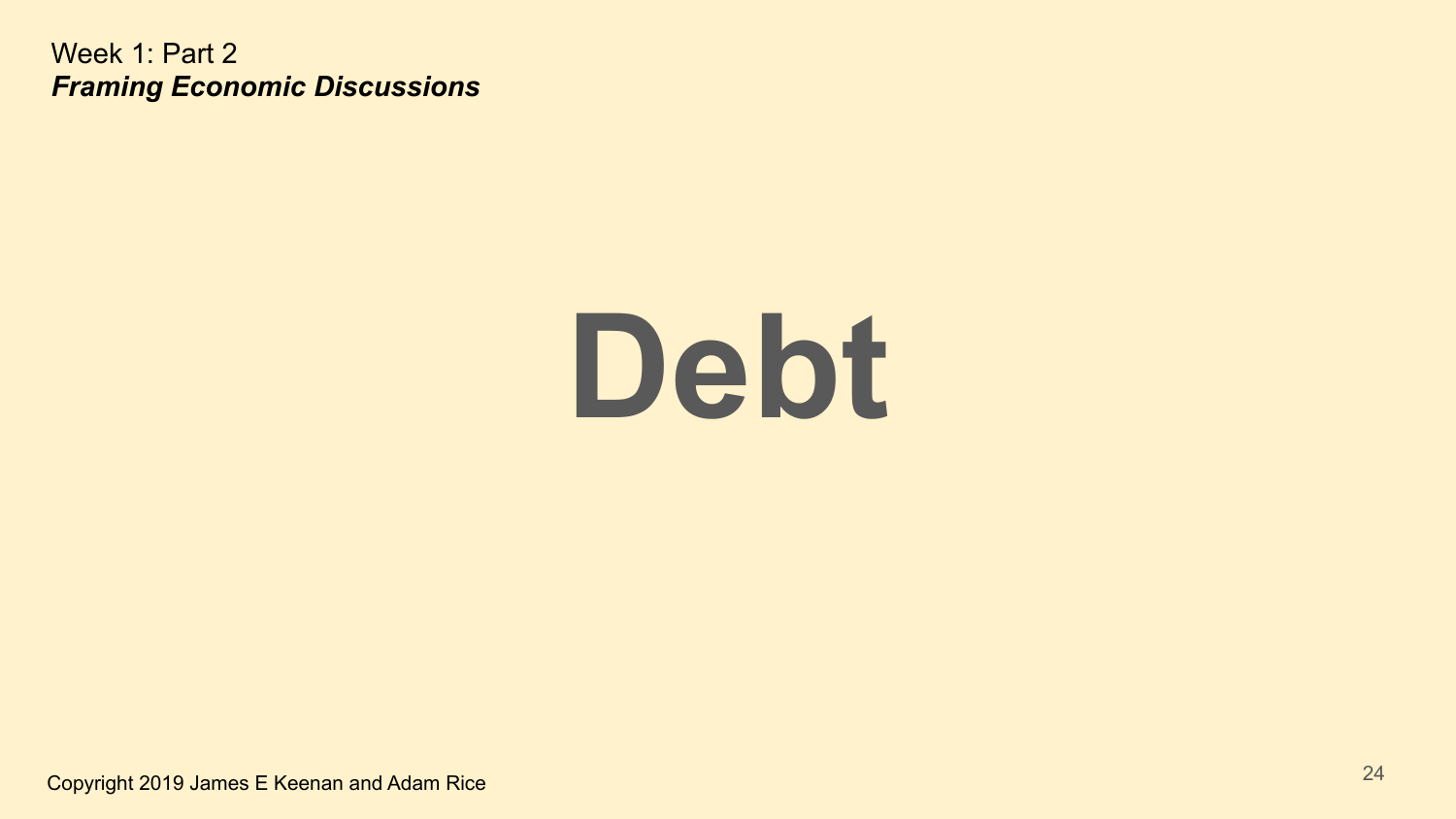### **Credit**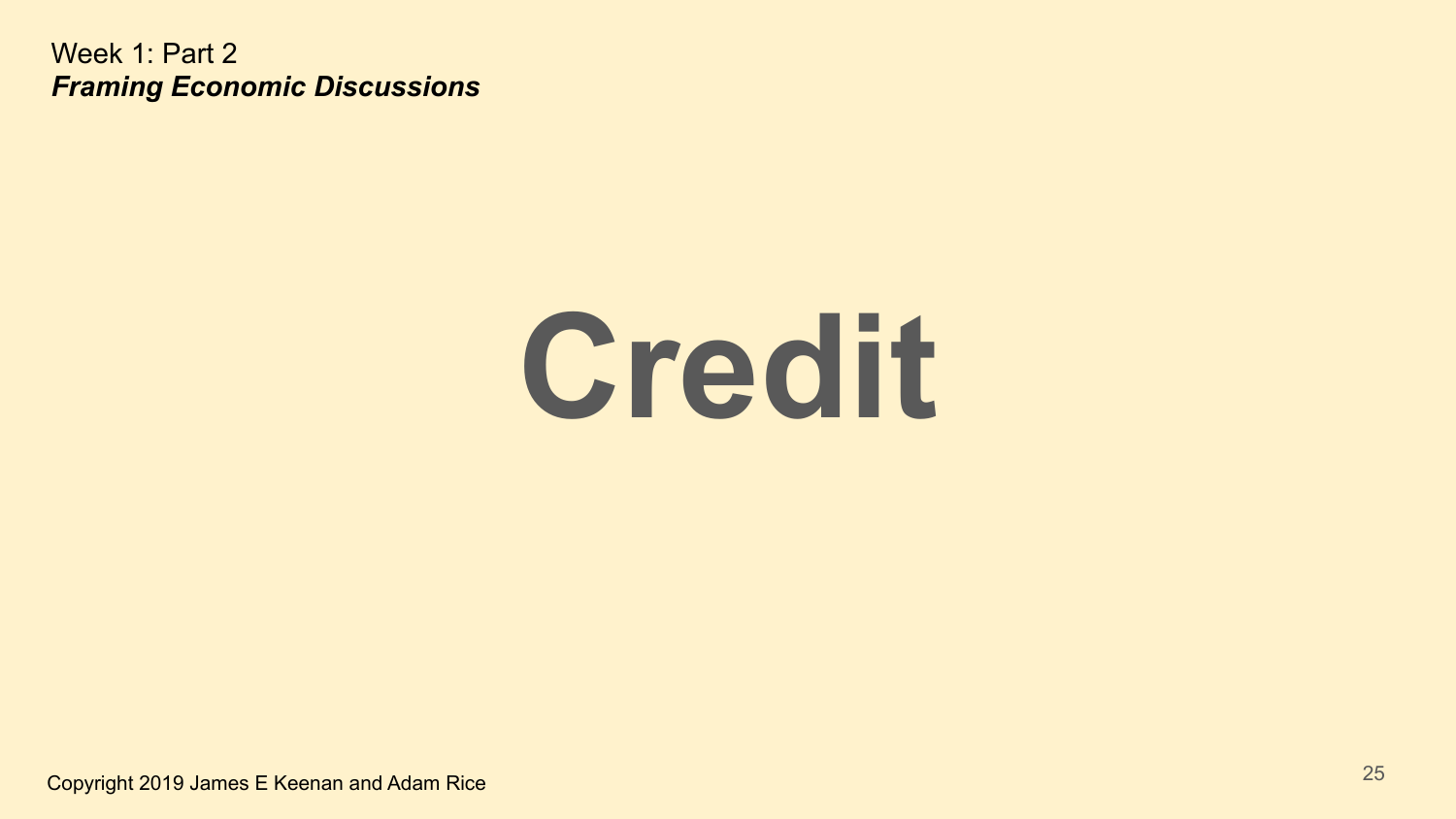### **Deficit**

Copyright 2019 James E Keenan and Adam Rice <sup>26</sup>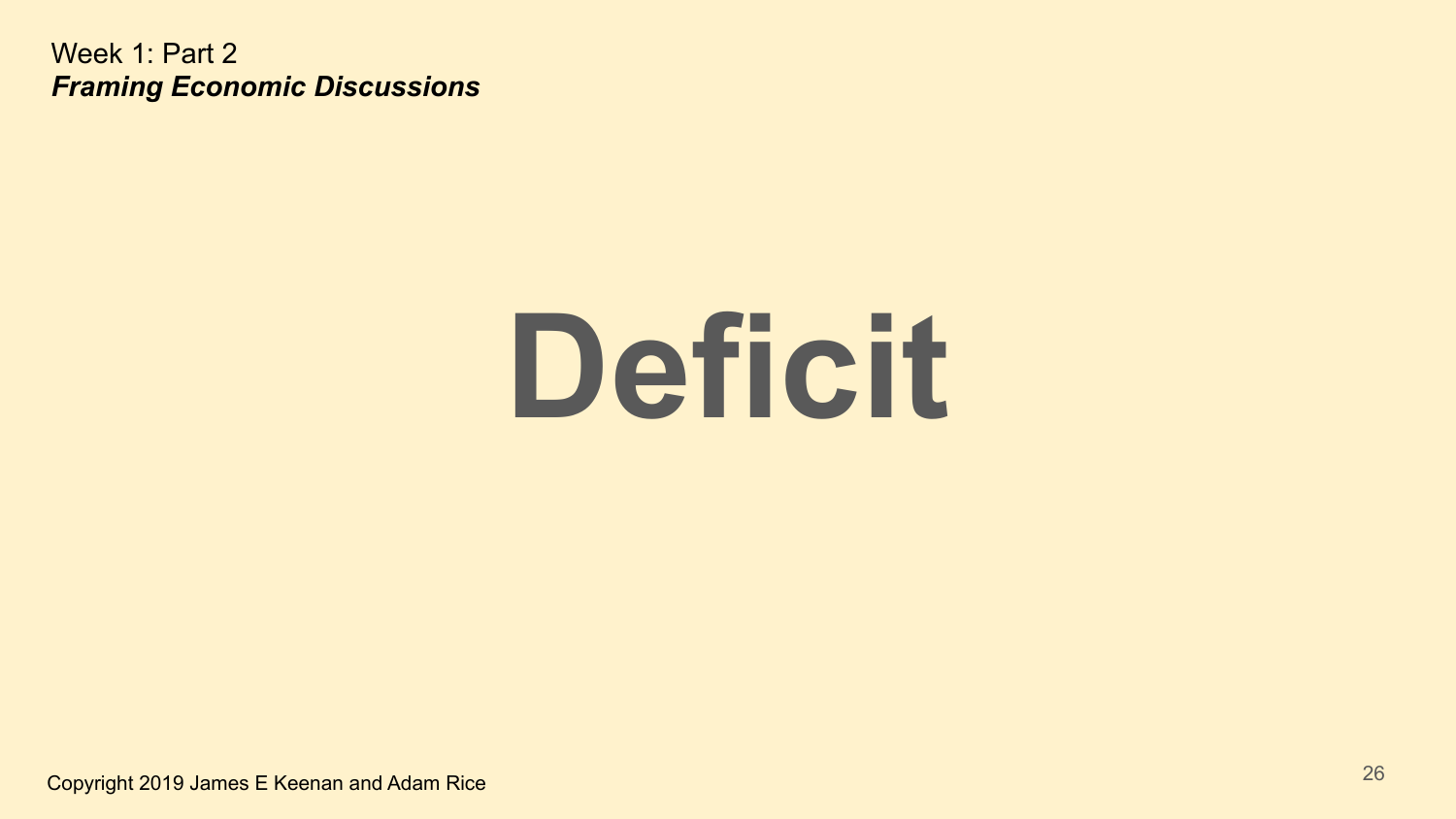## **Surplus**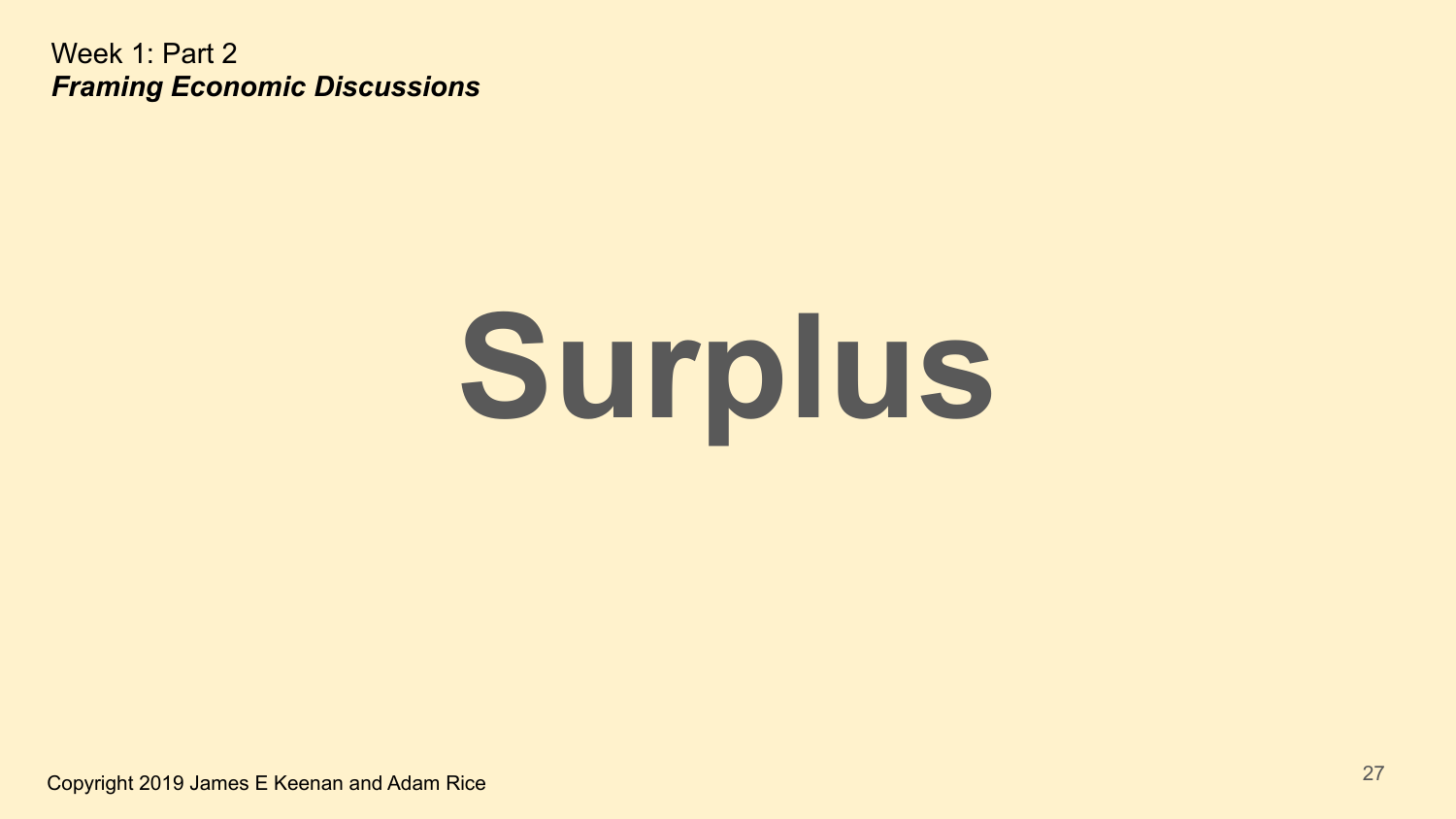### **Government**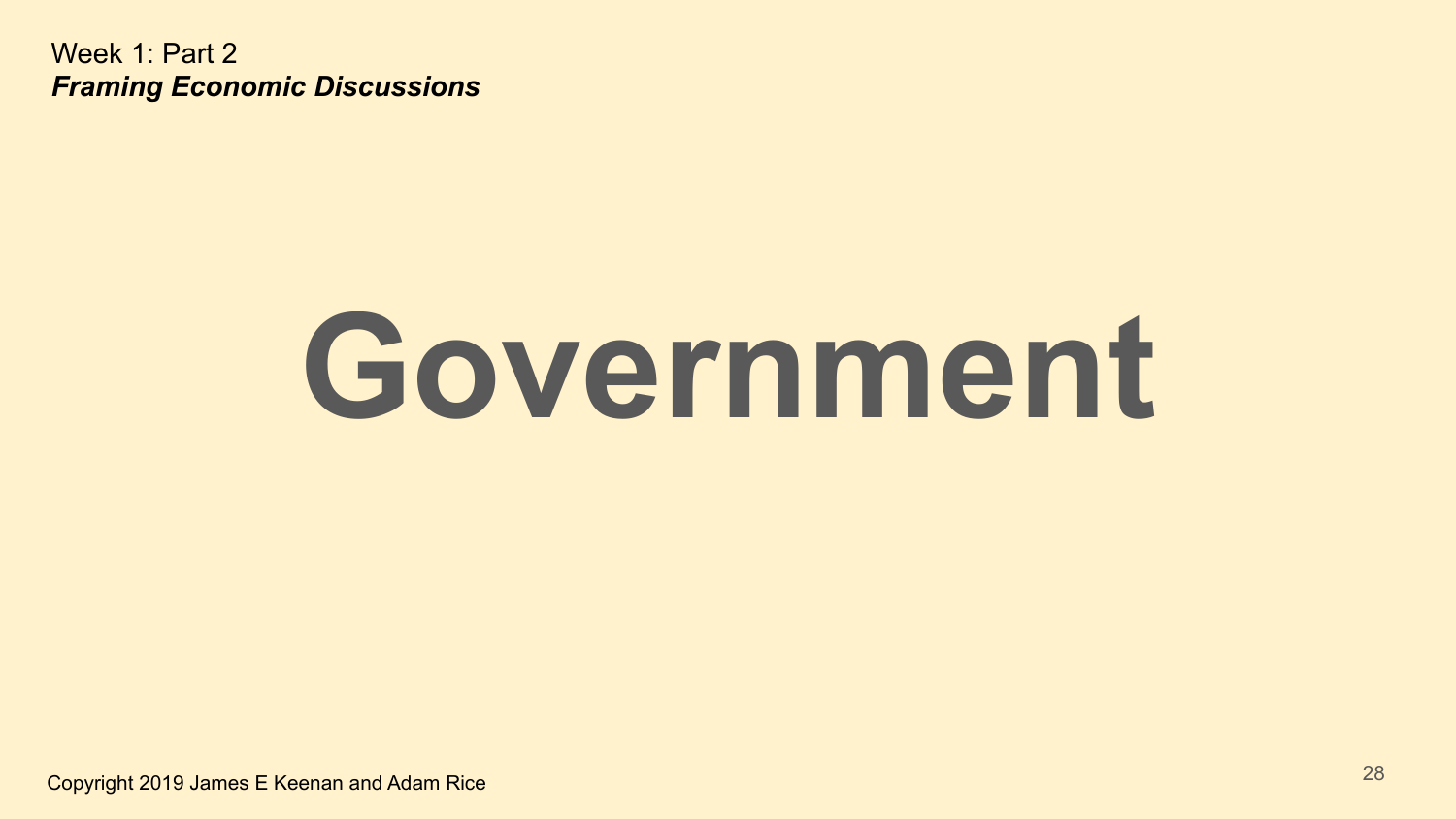# **Government spending**

Copyright 2019 James E Keenan and Adam Rice <sup>29</sup>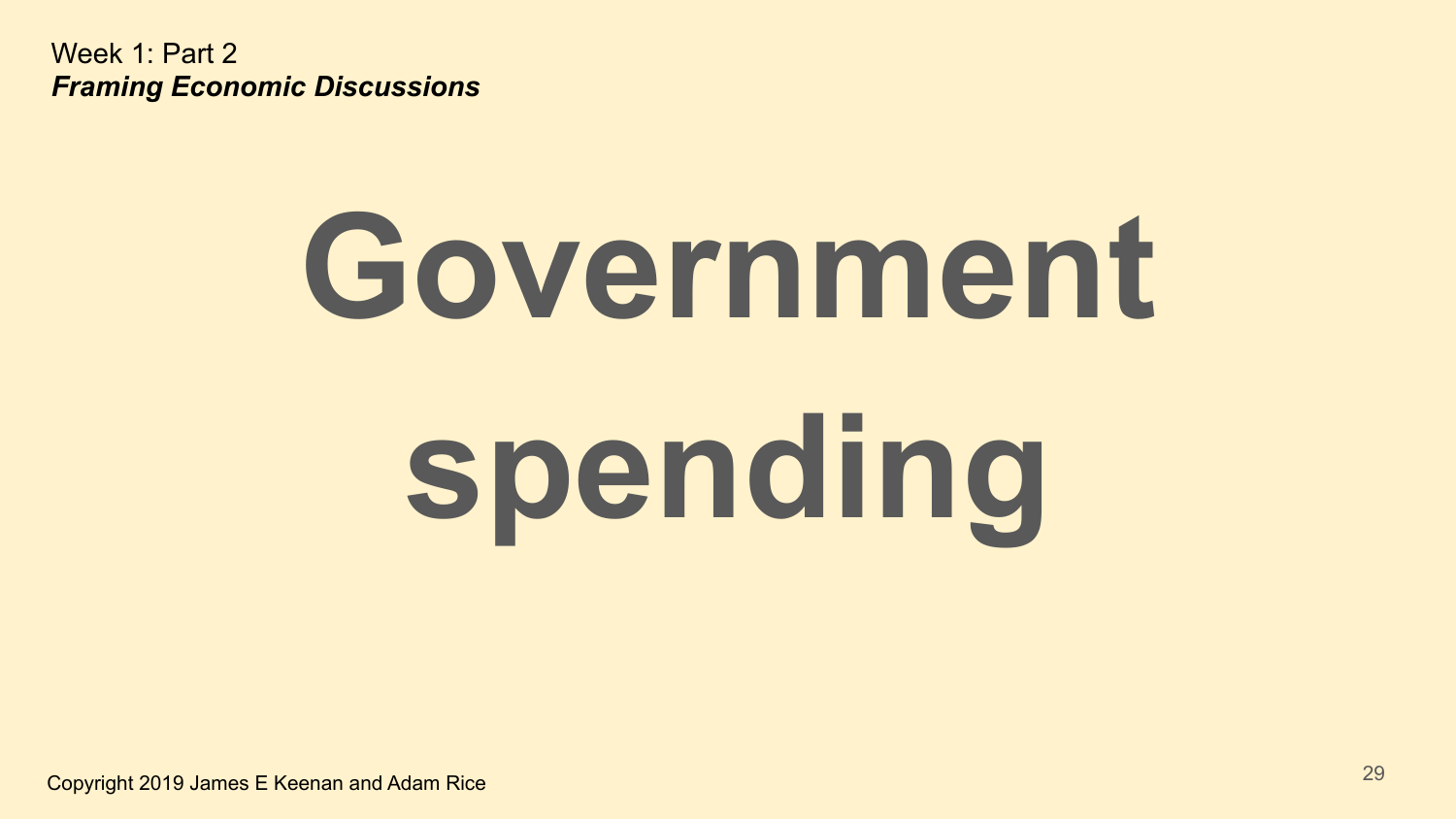## **Government budget deficit**

Copyright 2019 James E Keenan and Adam Rice 30 and 2019 19:00 19:00 19:00 19:00 19:00 19:00 19:00 19:00 19:00 1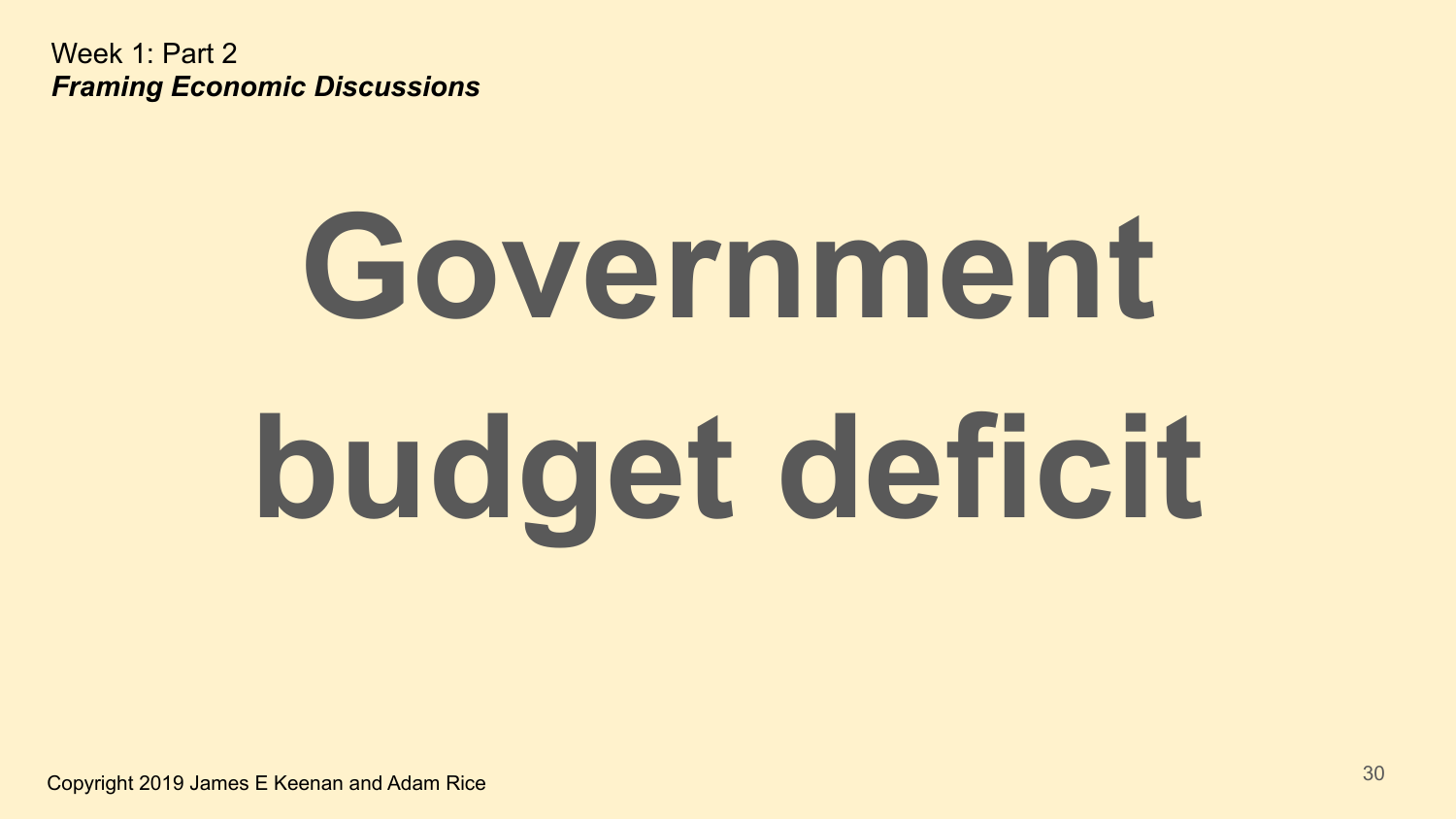## **Government budget surplus**

Copyright 2019 James E Keenan and Adam Rice <sup>31</sup>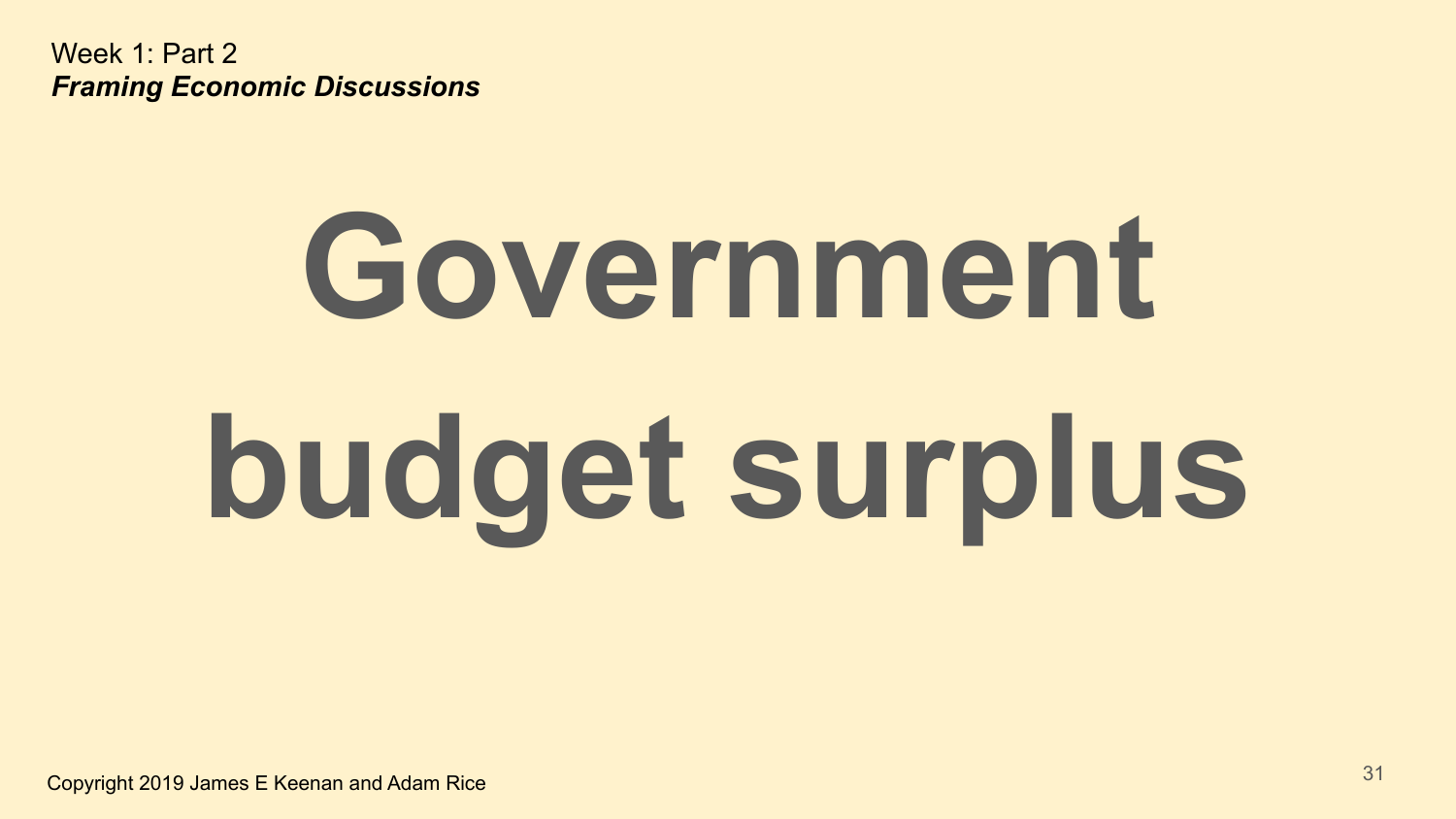Words have ...

- Denotations
	- Dictionary definitions
- Connotations
	- Thoughts and feelings words arouse in our minds, based on
		- Context
		- Our hearing them over our lifetimes

We need to be aware of subtle biases arising from connotations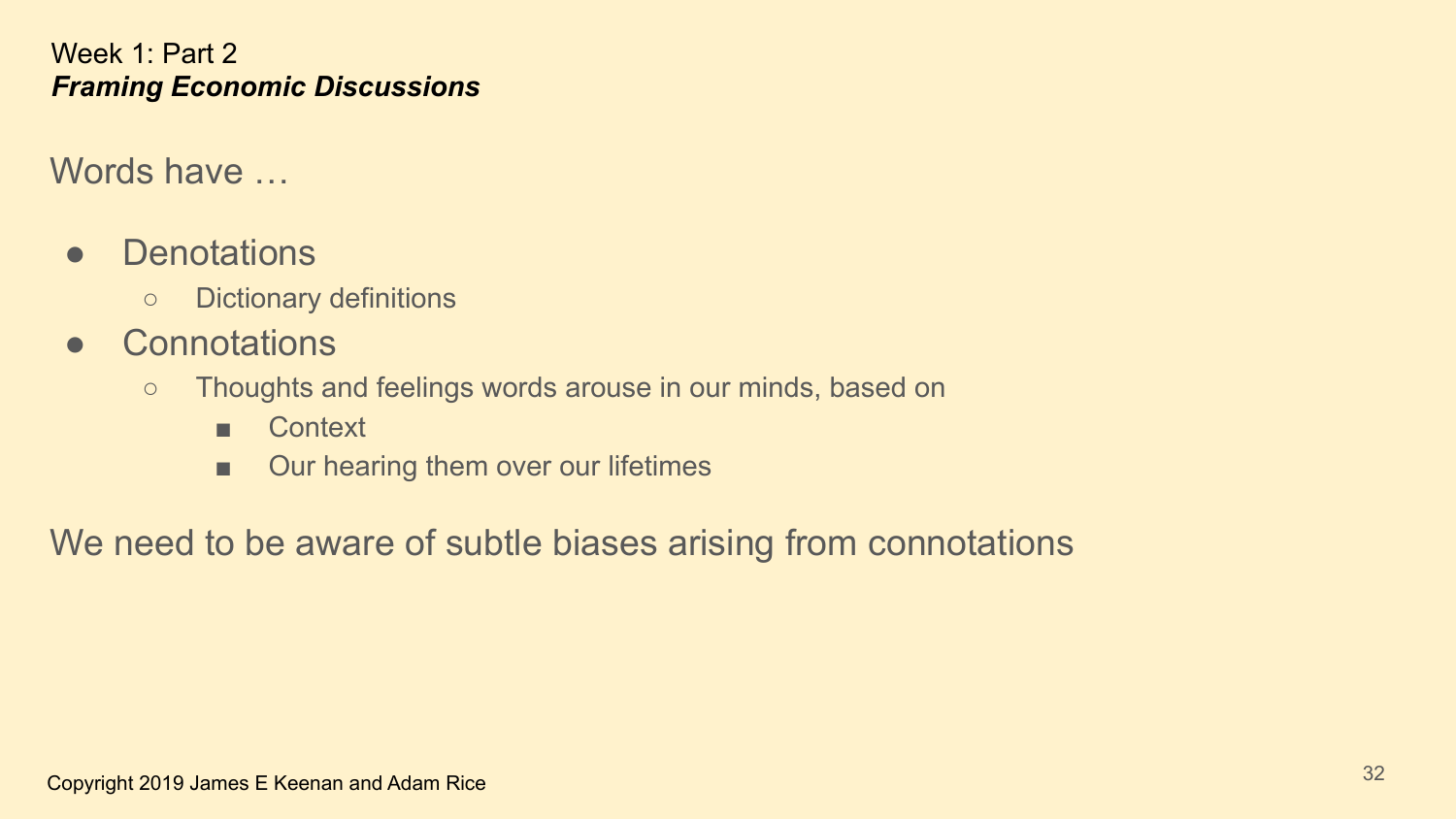### **Stories, Narratives, Cognitive Devices**

- We're telling a story about the economy
- We're constructing a narrative about the economy
- We'll use cognitive devices
	- Images
	- Metaphors
	- Analogies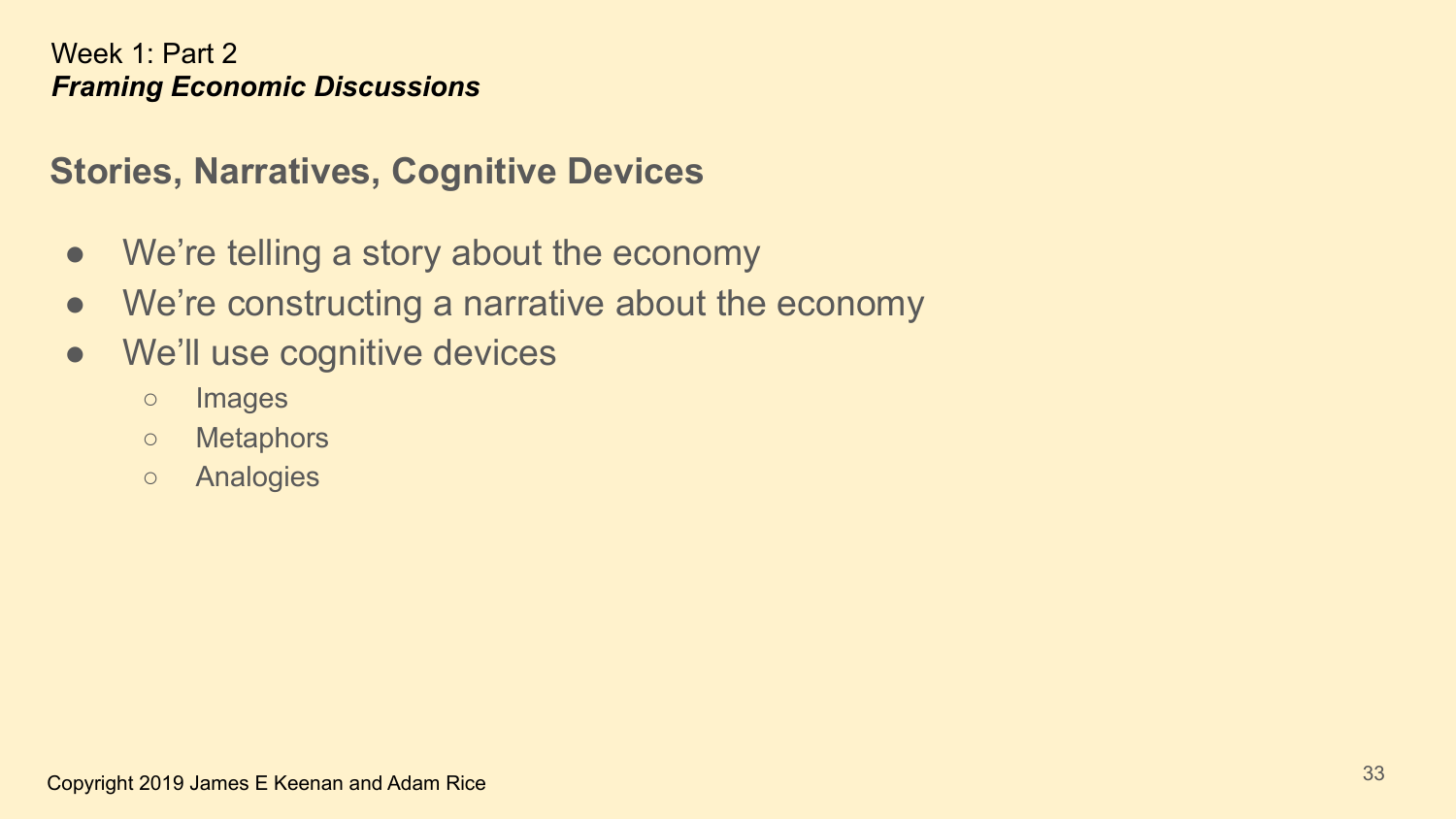### **Framing the Discussion**

A current example of an economic discussion and how it can be framed

● The Balanced Budget Amendment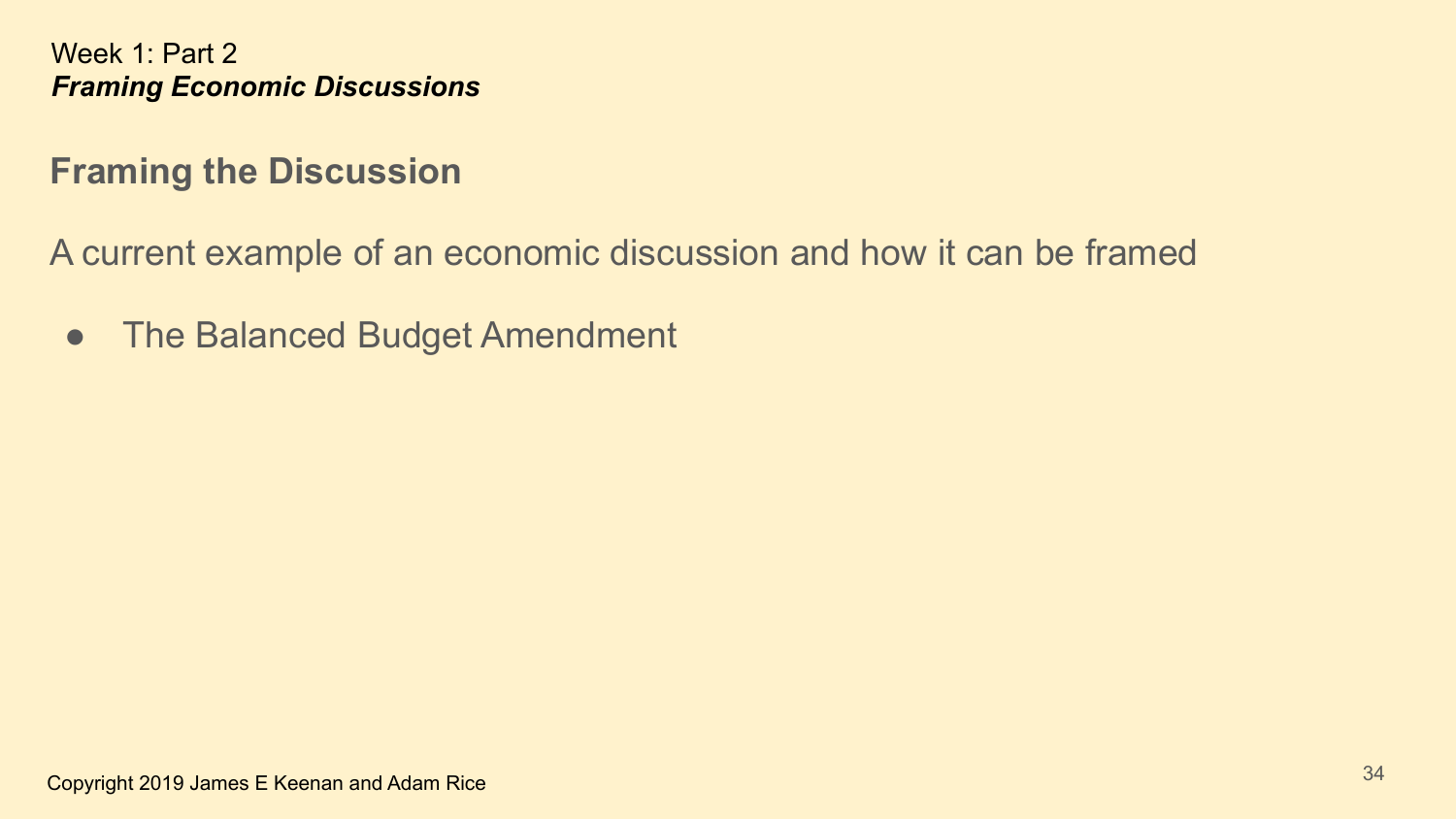**The Blue Dogs Want a Balanced Budget Amendment**



Apr 9, 2019 | Press Release

WASHINGTON-Today, the fiscally-responsible Blue Dog Coalition announced that it has endorsed a Balanced Budget Amendment, which was authored by Rep. Ben McAdams (UT-04), co-chair for the Blue Dog Task Force on Fiscal Responsibility and Government Reform. Rep. McAdams is the first House Democrat to introduce a Balanced Budget Amendment during the 116th Congress.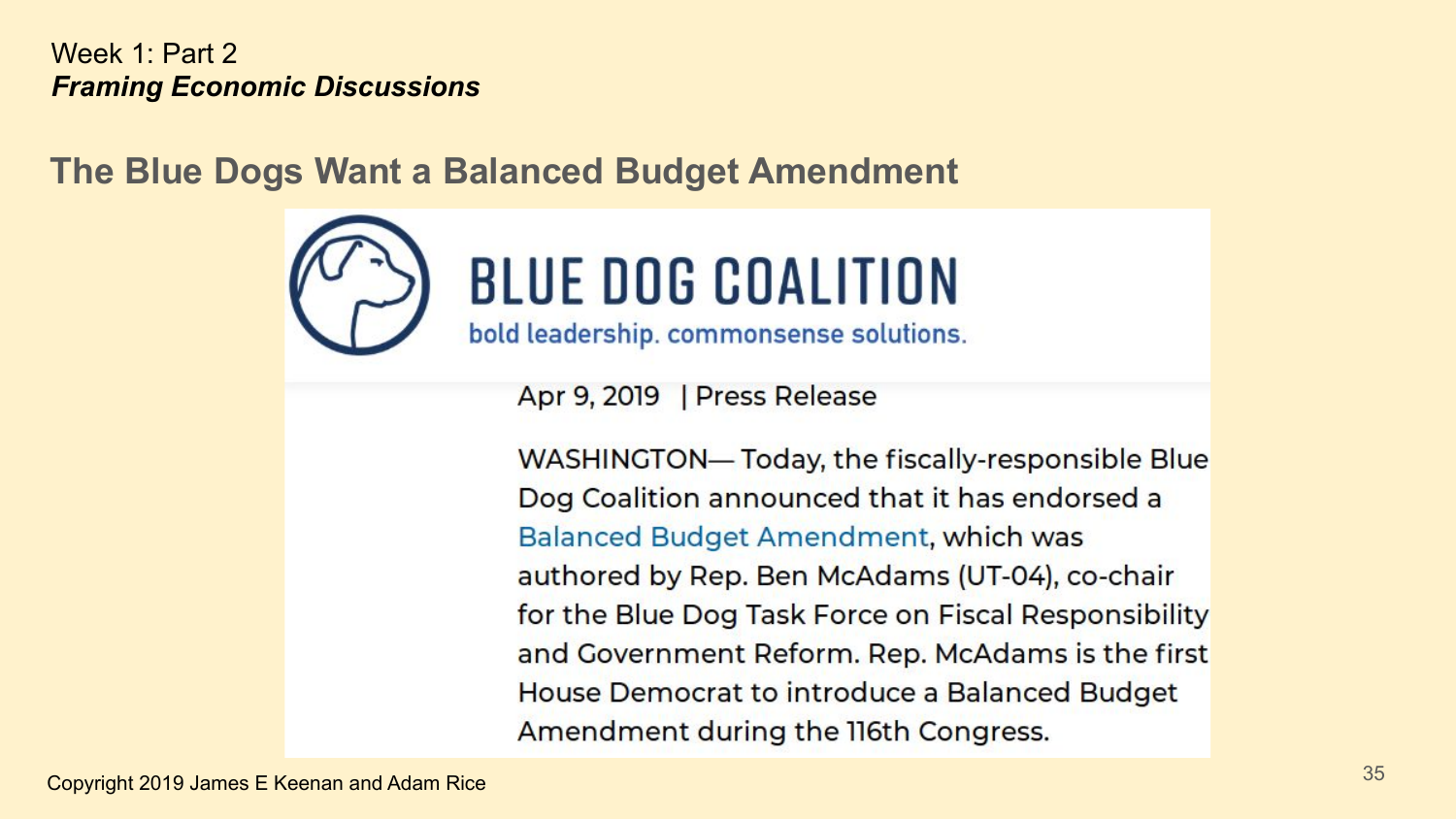### **The Blue Dog Coalition**

- 27 Democratic members of the House of Representatives
- April 9 press release called for Balanced Budget constitutional amendment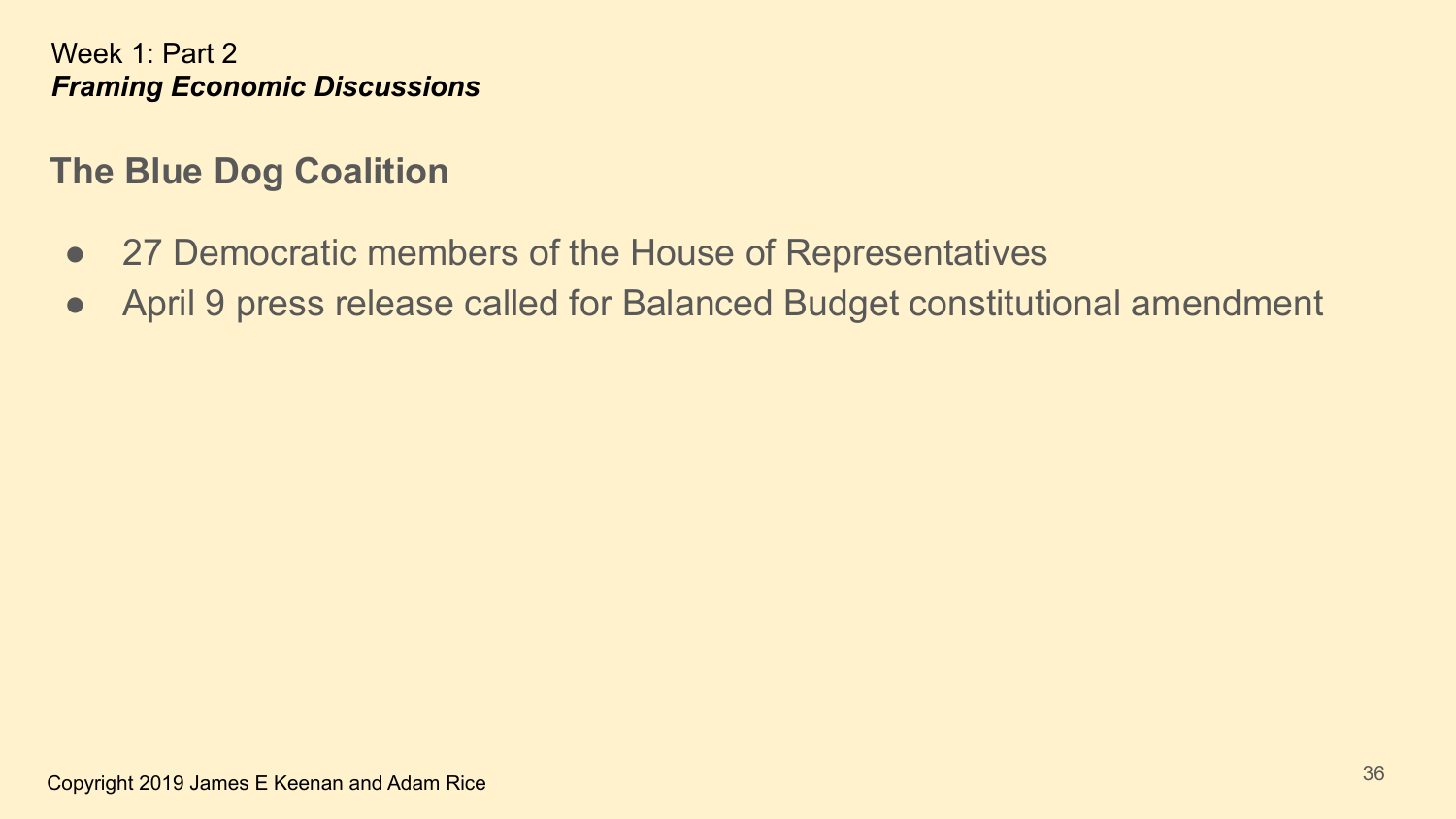# **BLUE DOG COALITION**

bold leadership, commonsense solutions.

Today, the national debt is over \$22 trillion, an unprecedented level; and never in modern history has the U.S. annual budget deficit been so high outside of war or economic recession. February this year was marked to be largest monthly budget deficit on record—higher than at any point during the 2008 global financial crisis, when the economy was in peril and the Tea Party took to the streets.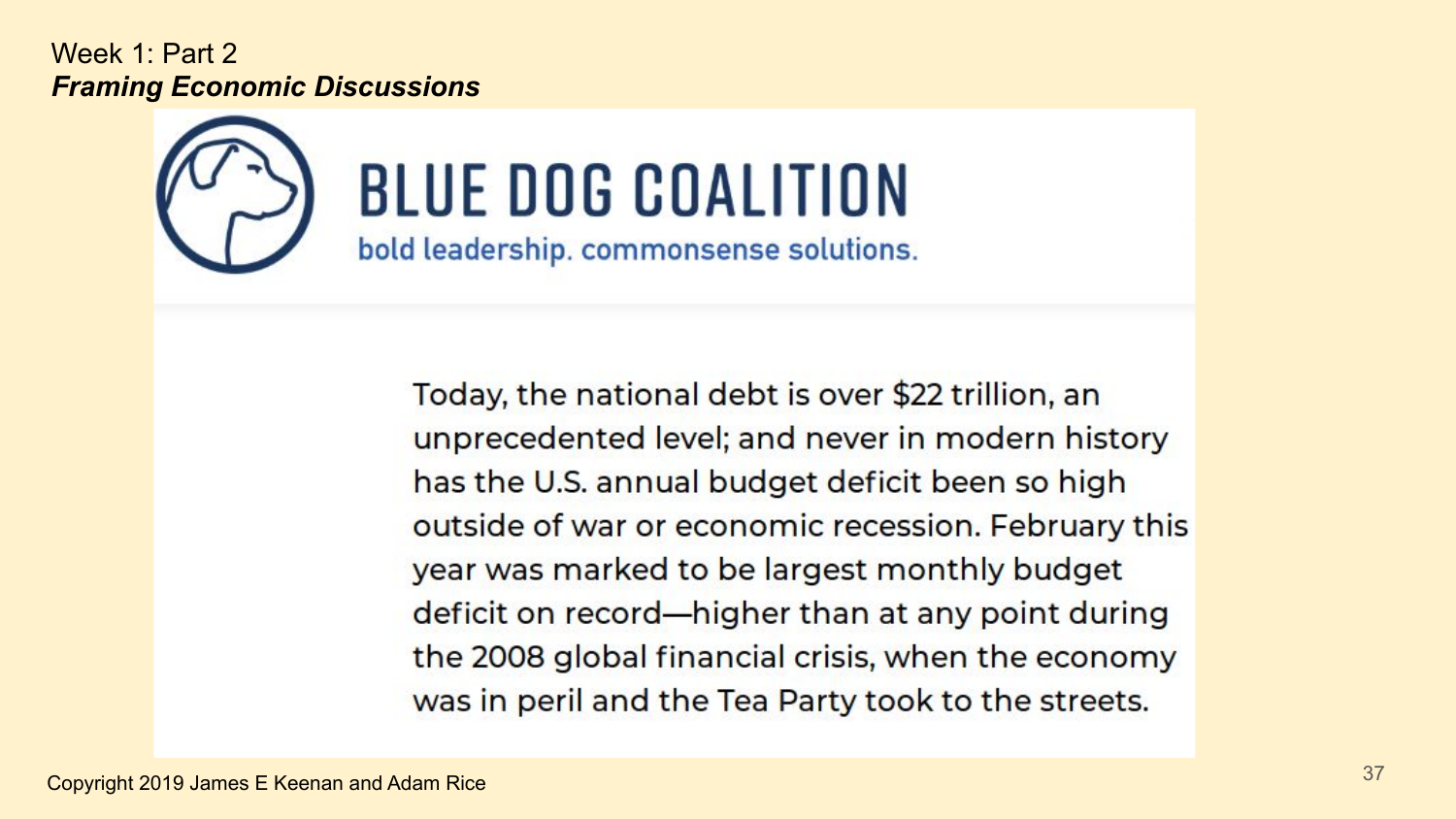Congressman Correa of California warns:

*"Washington needs to have a serious, bipartisan discussion about our nation's fiscal state. Republicans and Democrats need to come together now to make tough decisions, and [the] … Balanced Budget Amendment is [a] step in the right direction to putting our nation on a fiscally sustainable path. If we don't address these problems, every single American will face serious economic repercussions."*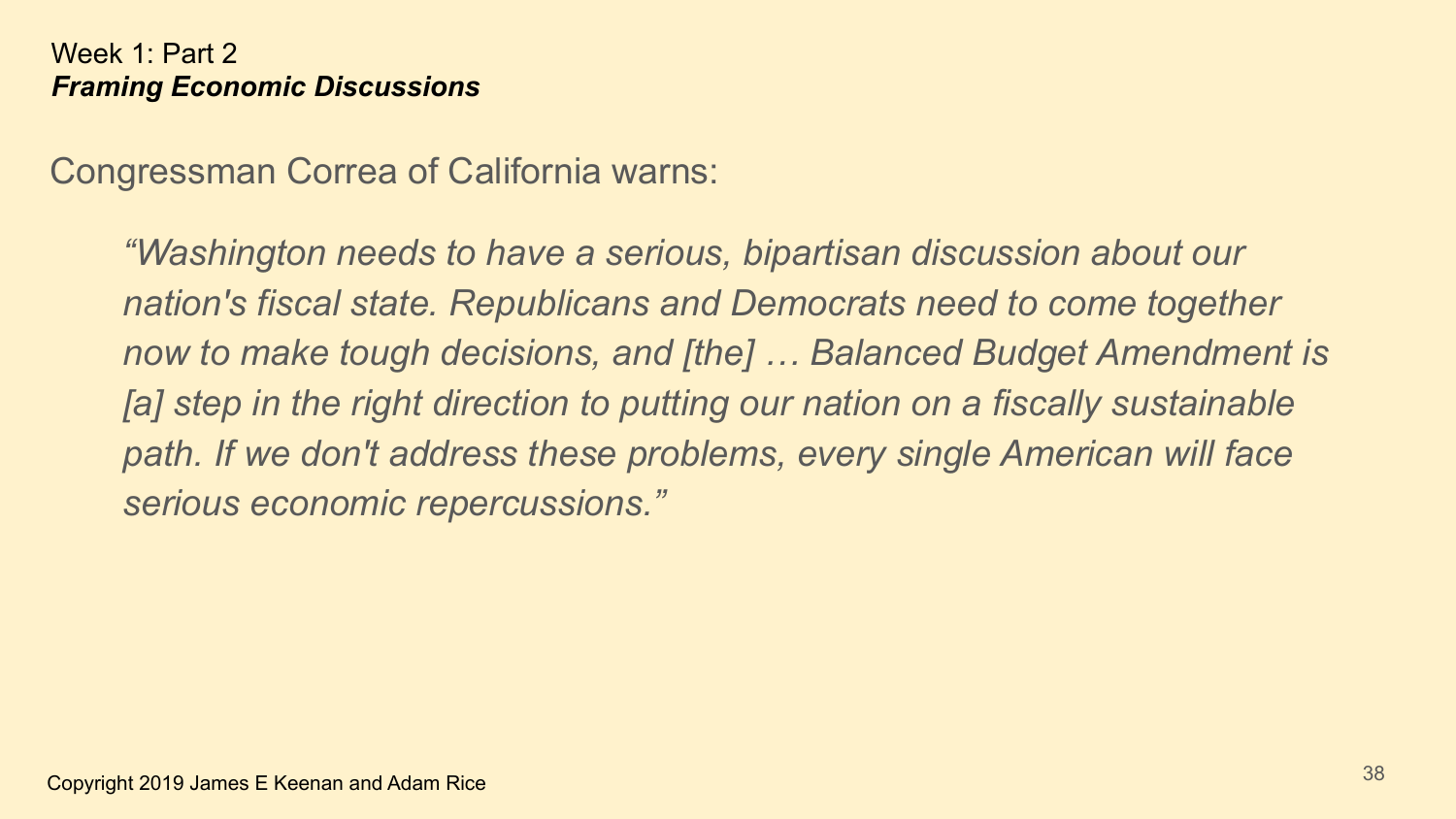Congressman Ben McAdams

● Author of Blue Dogs's balanced budget constitutional amendment proposal

 *"Every Utah family understands that when you decide to make a purchase, you must first show how you'll pay for it. Either you find additional revenue, or you cut back on spending elsewhere so that you continue to live within your budget. …*

"... [T]his is what hard-working Utah families do every day when they sit at *the kitchen table and balance their checkbooks and we must do the same."*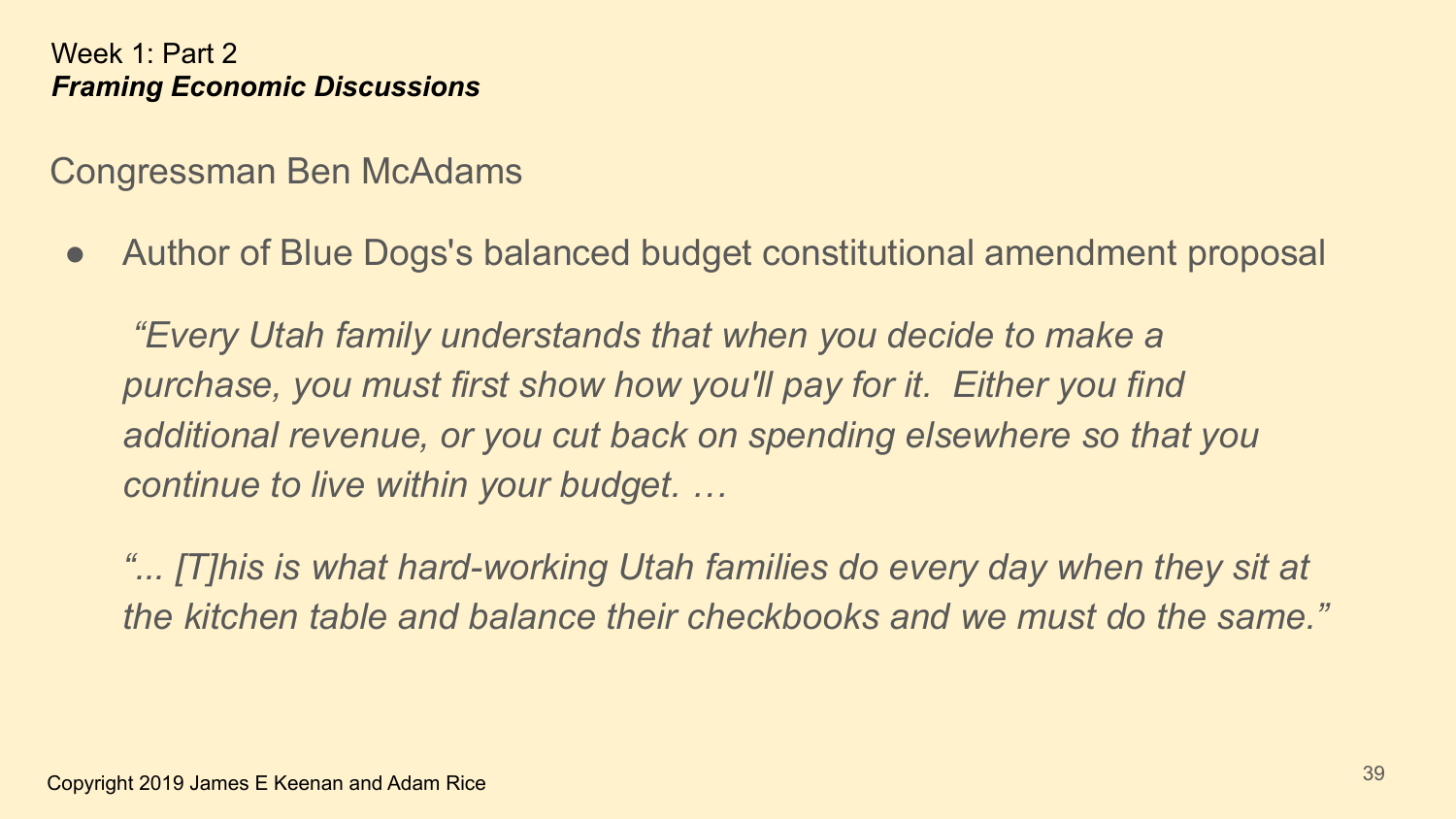# **Household Budget Analogy**

- A cognitive device for framing discussion of government economic policy
- Belief that the federal government's budget is the same type of thing as an individual household's budget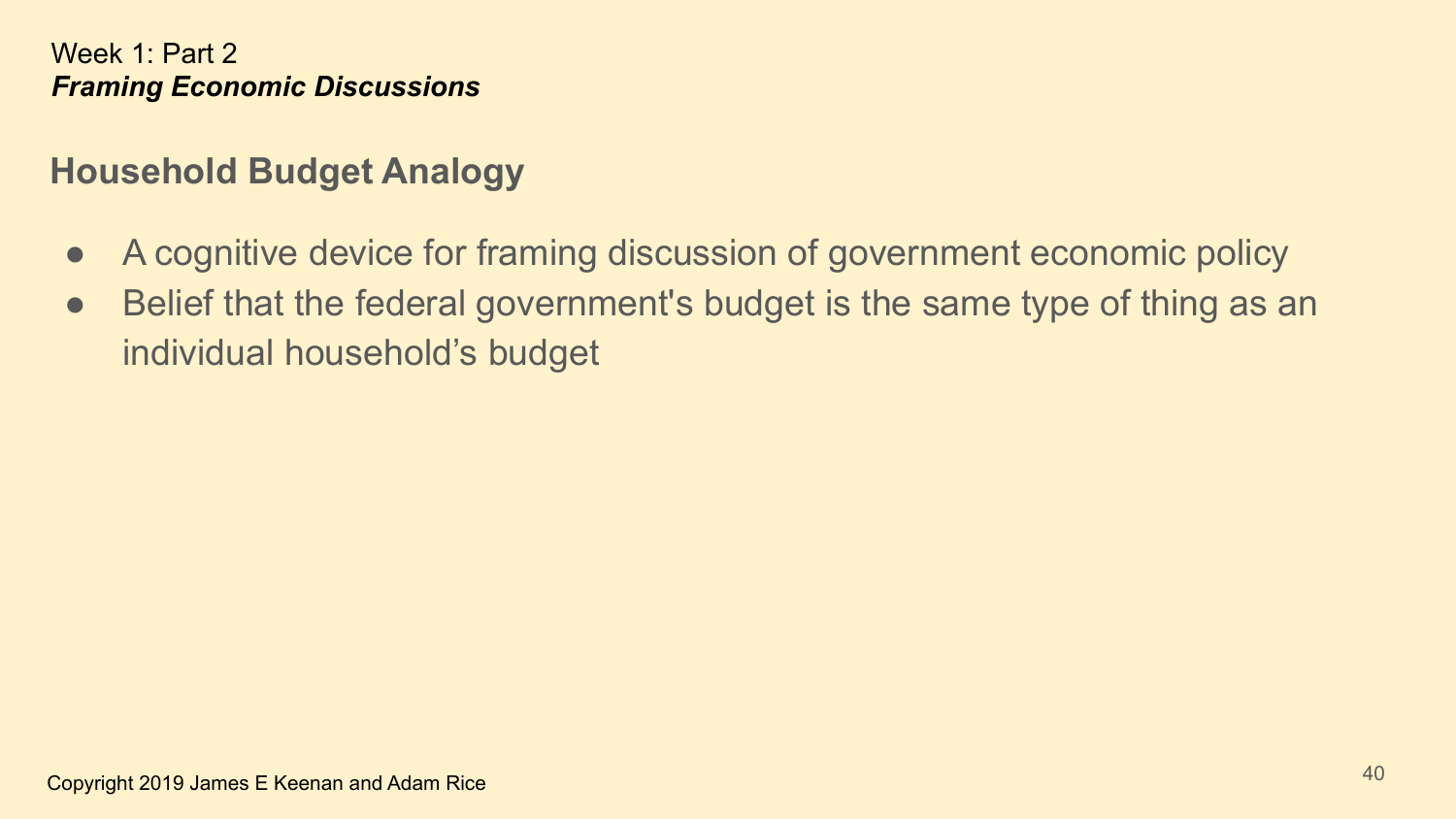# **Household Budget Analogy in Detail** (1)

- An individual household has to bring in income before it can engage in spending.
- So, too, must the federal government bring in income mainly through taxation — before it can spend.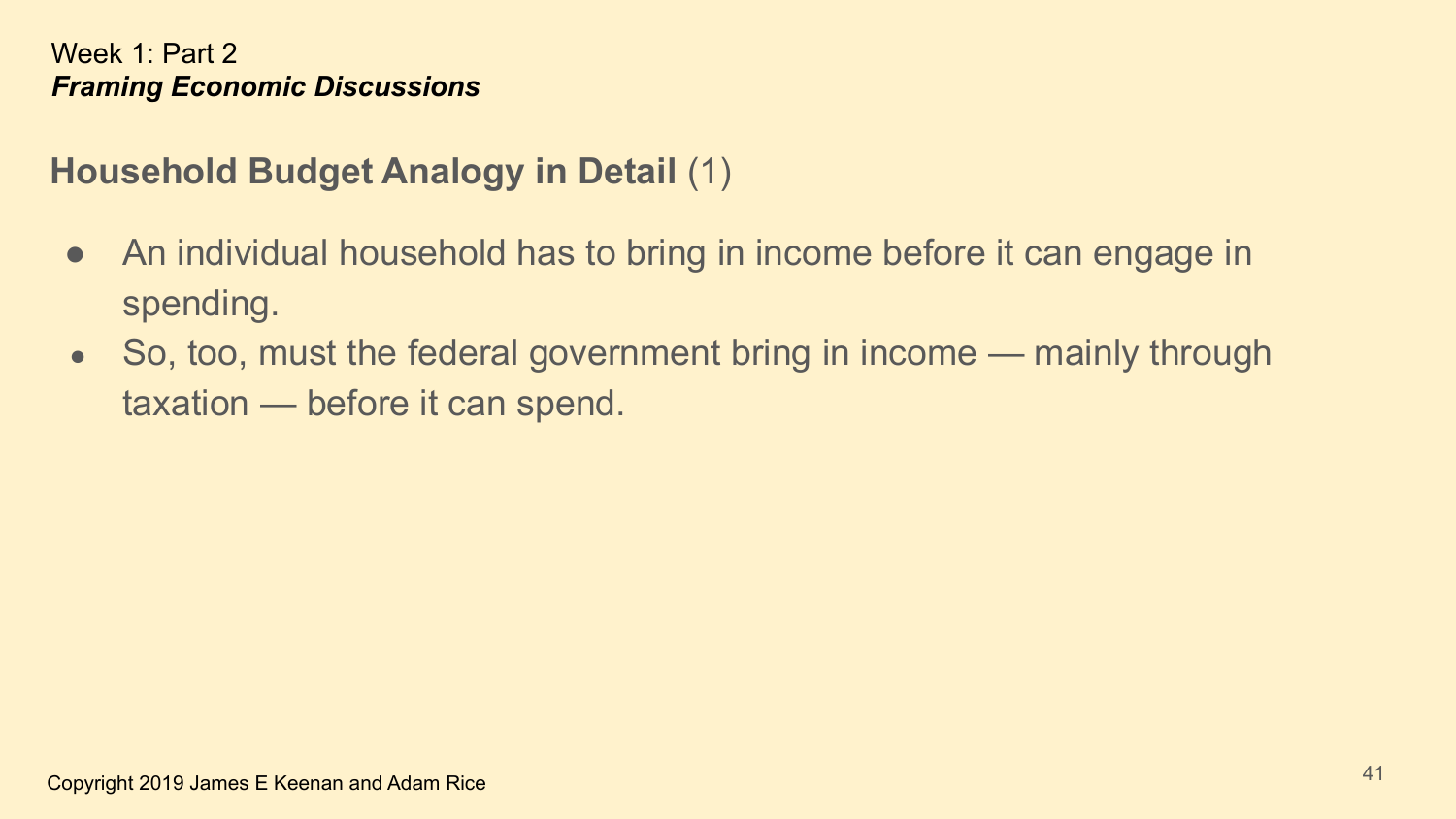Household Budget Analogy in Detail (2)

- An individual household has to 'live within its means'.
	- Its income has to match or exceed its spending
	- Any excess of spending over income puts the household into debt
	- Persistent debts lead to bankruptcy
- So, too, must the federal government follow the principles of 'sound finance'.
	- If its spending exceeds its revenue, the national debt will grow and eventually lead to some combination of:
	- inflation;
	- refusal of people to buy government bonds; and
	- bankruptcy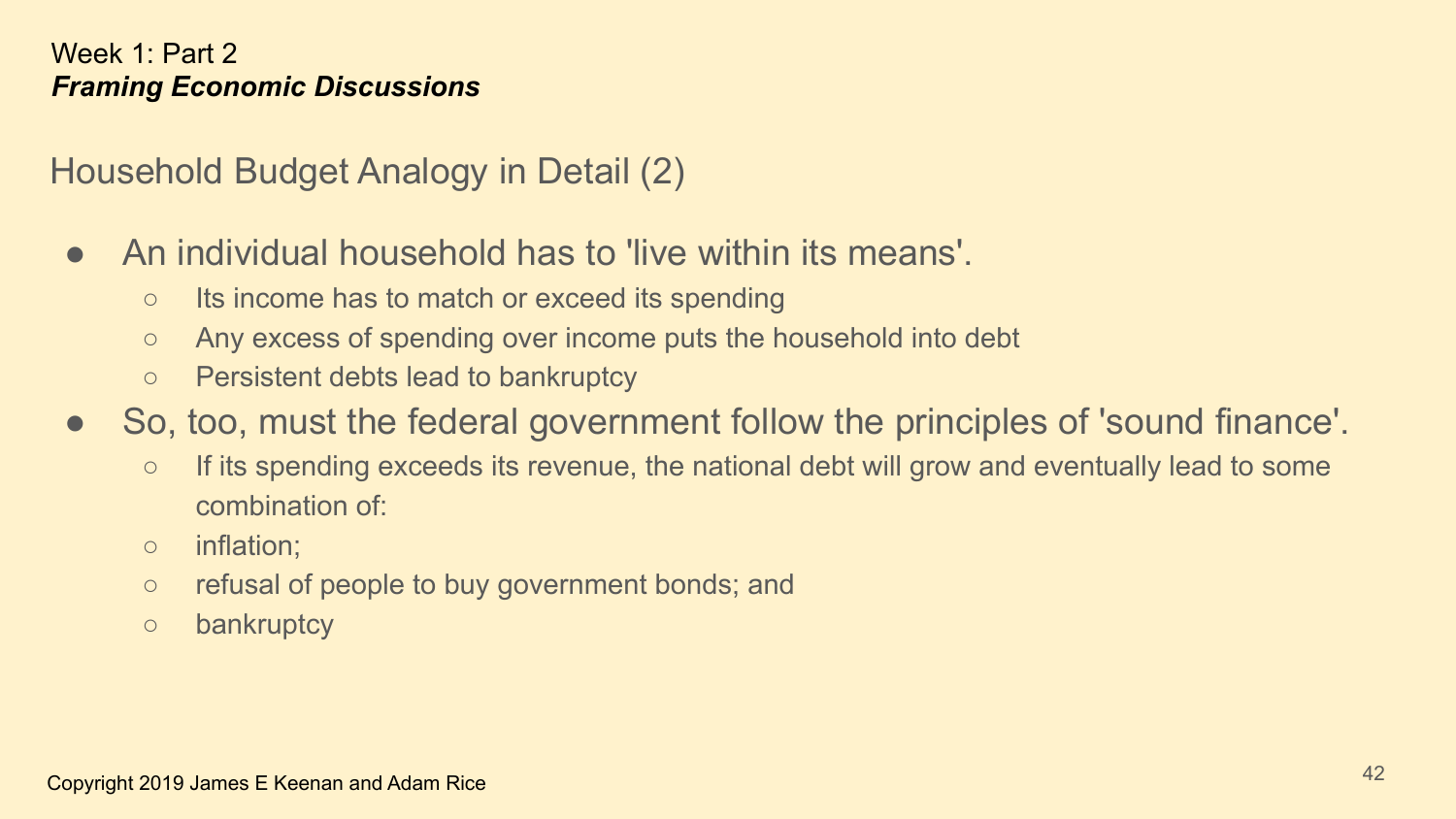Household Budget Analogy in Detail (3)

Hence, any new government spending must be preceded by identifying new revenue sources that will "pay for" that spending.

- Want Medicare-for-All? A Green New Deal?
- The first question to be asked is, "How you gonna pay for it?" If we don't solve this, the government will "run out of money."

Also known as: the **Government Budget Constraint** (GBC)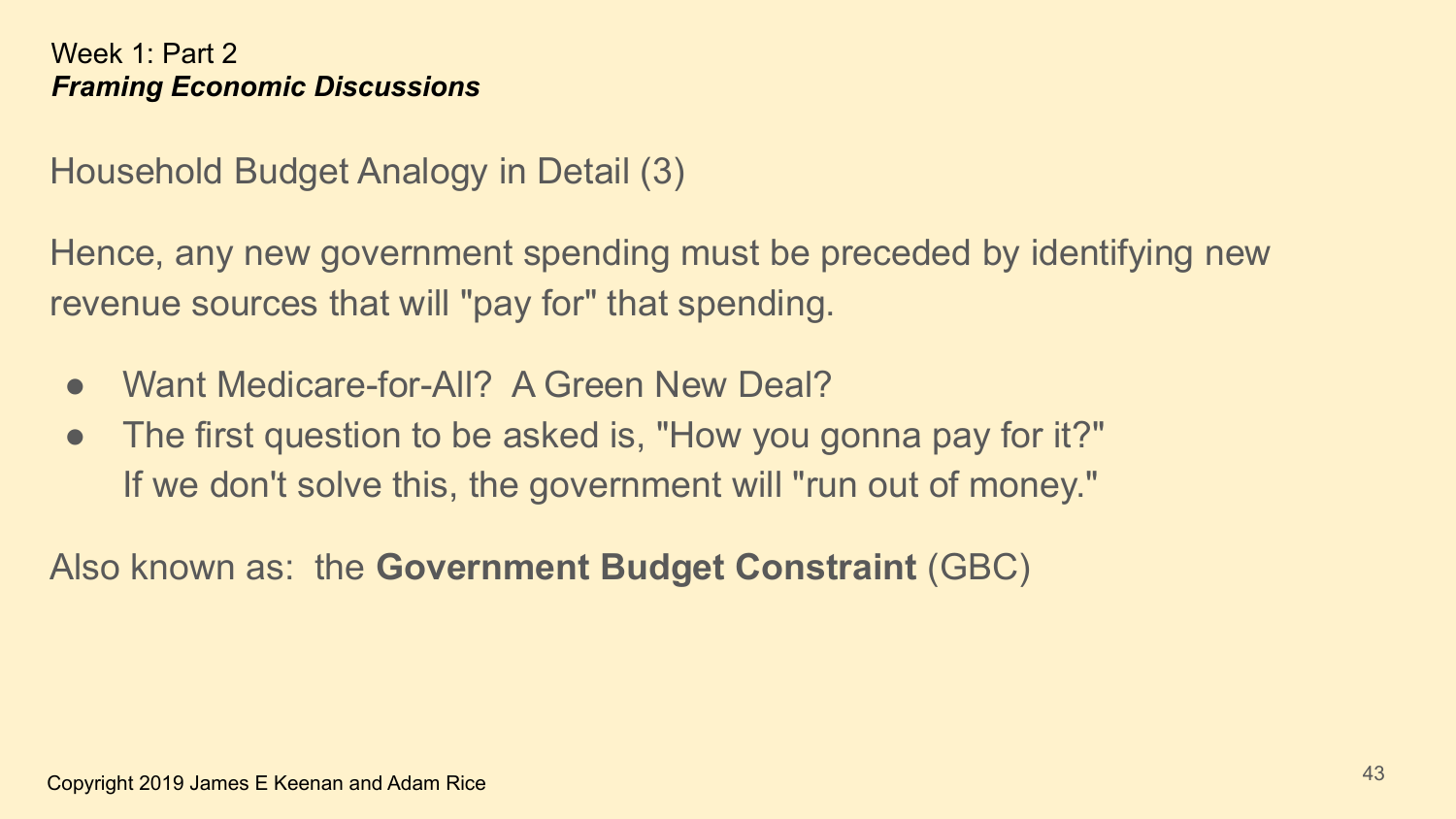# **Examination of the Household Budget Analogy**

- Explicit analogy between individual family's budget and federal government's budget
- Prudent behavior for household is said to be prudent for the nation as a whole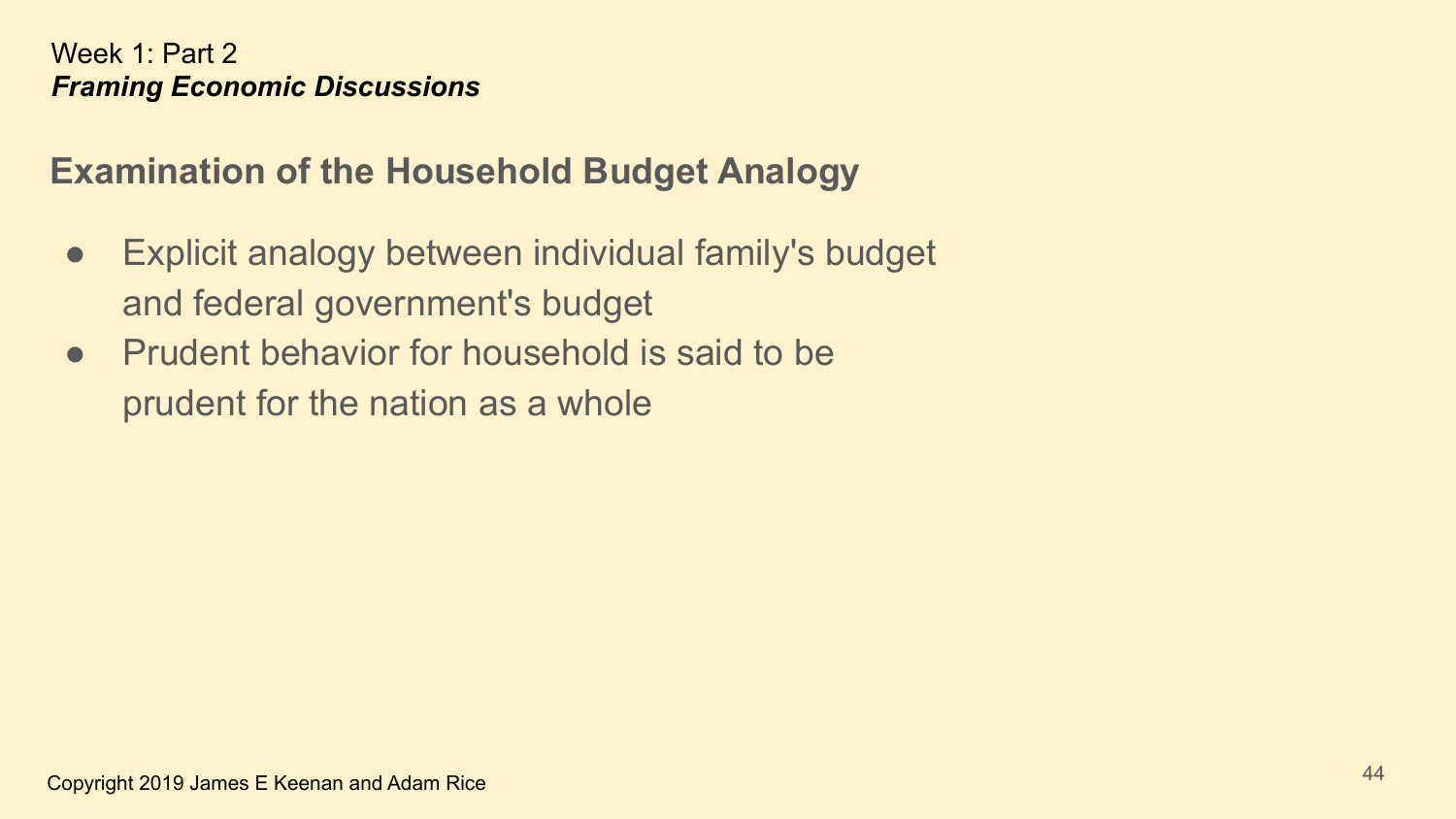## **Connotations not critically examined**

- 'Debt' is assumed to be bad at both the individual and federal levels
- Likewise, 'deficit'
- 'Living within your budget' is virtuous.
- 'Spending more than you take in' is not.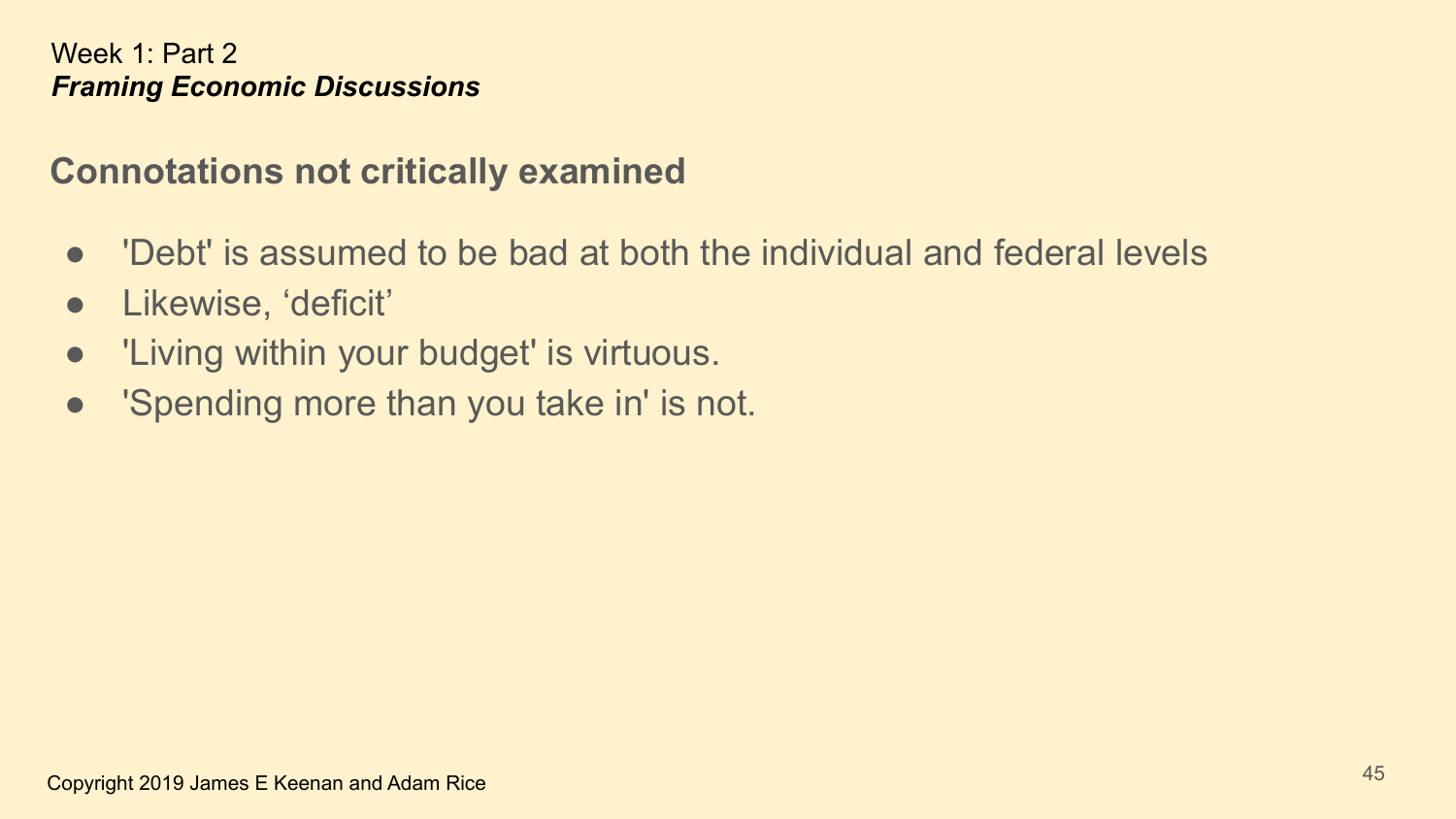## **Orthodox economics**

- A.k.a. "Neoclassical economics"
- Dominates in academia, central banks, press and media

## **Heterodox economics**

• Modern Monetary Theory (MMT) falls into heterodox economics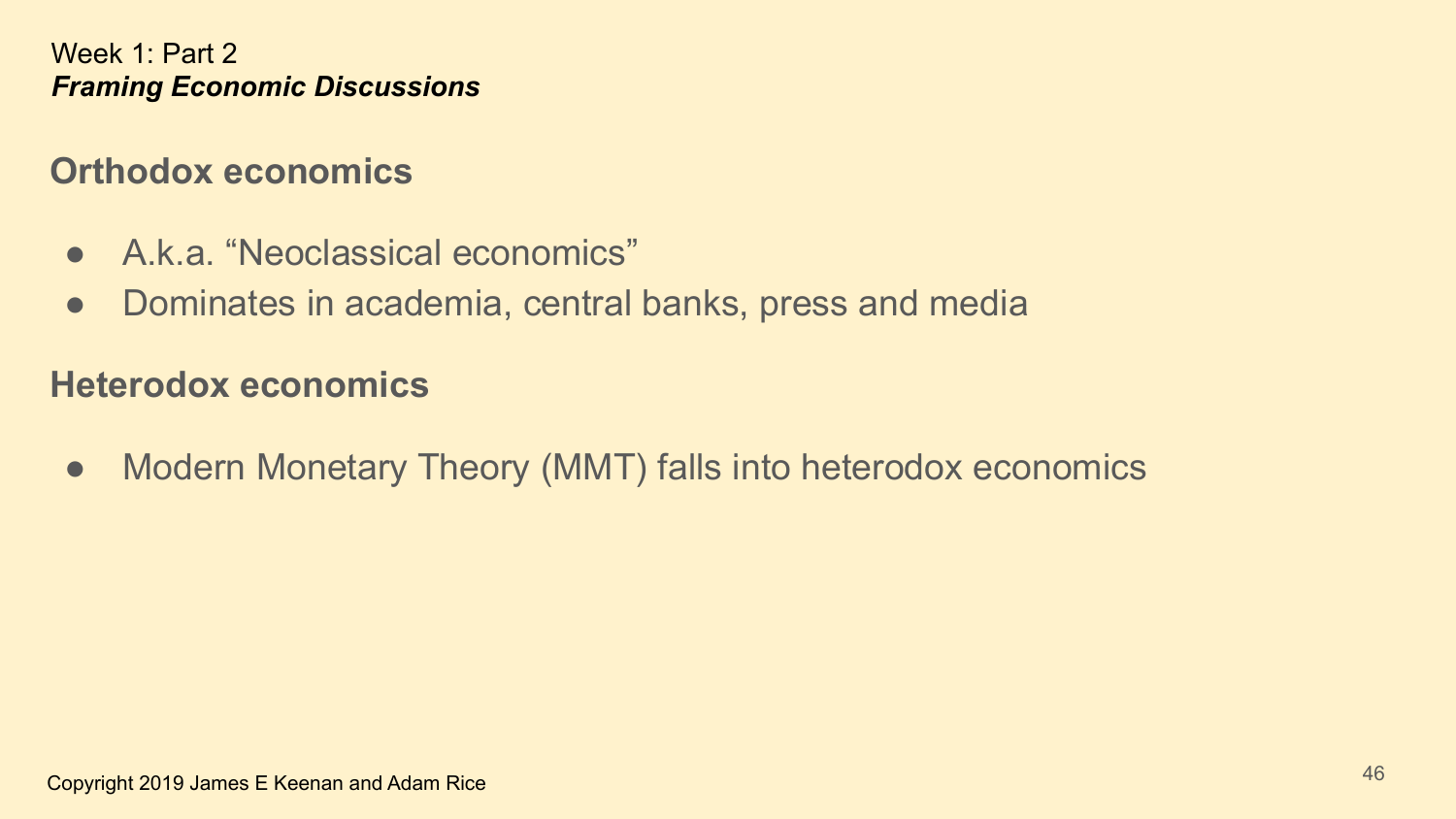# **Comparison of Orthodox Economics and MMT**

How do we frame (or re-frame) economic discussion?

## **Orthodox Economics Metaphors**

- "The nation is living beyond its means."
- "The nation has maxed out its credit card."
- "The nation is spending like a drunken sailor."

(Macro, 124)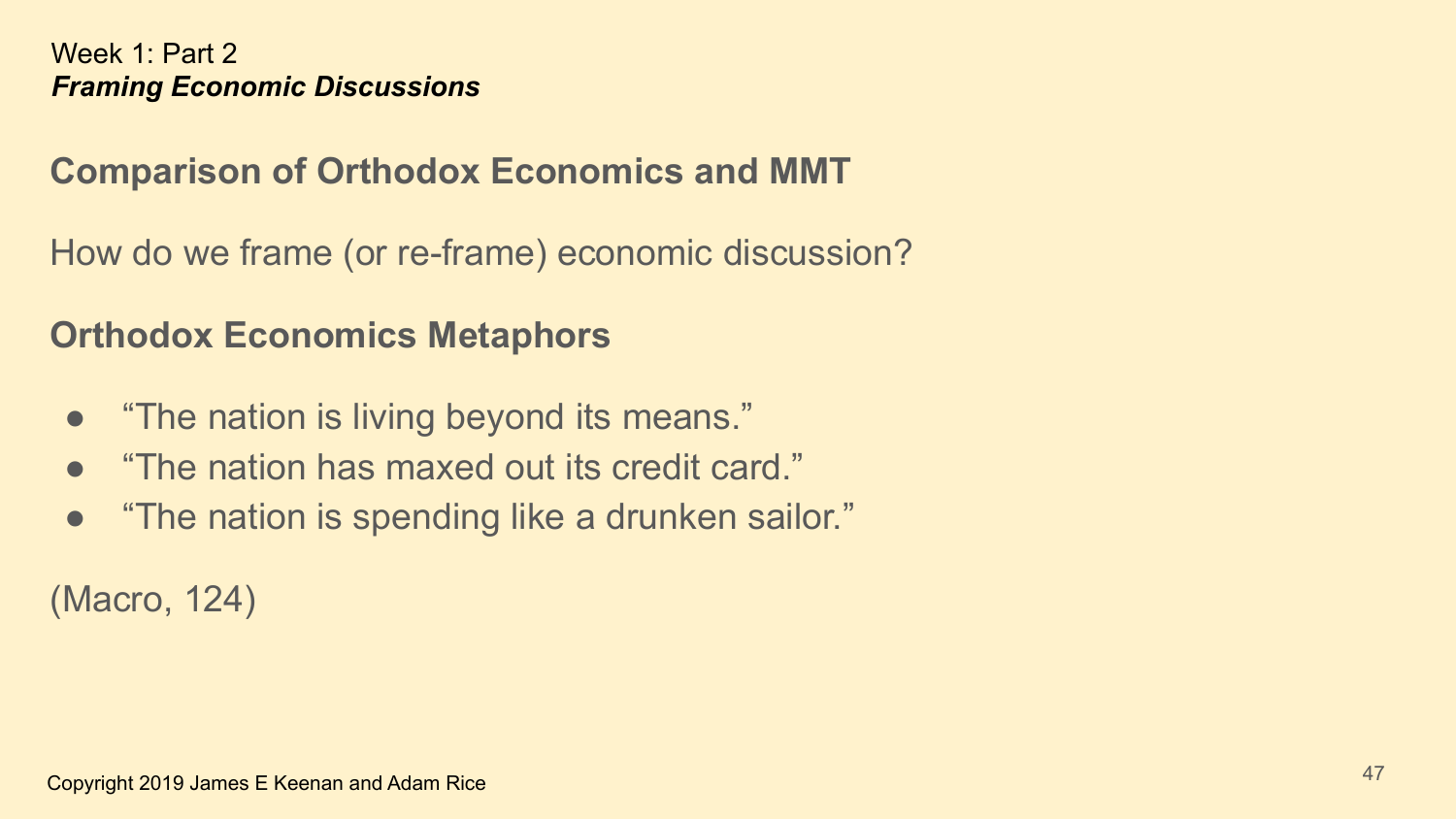# **Modern Monetary Theory Metaphors**

- "Government spending puts money in our pockets."
- "Government invests in the productive capacity of the nation."
- "The federal government cannot run out of money; the true constraint is our nation's resources."

(Macro, 131)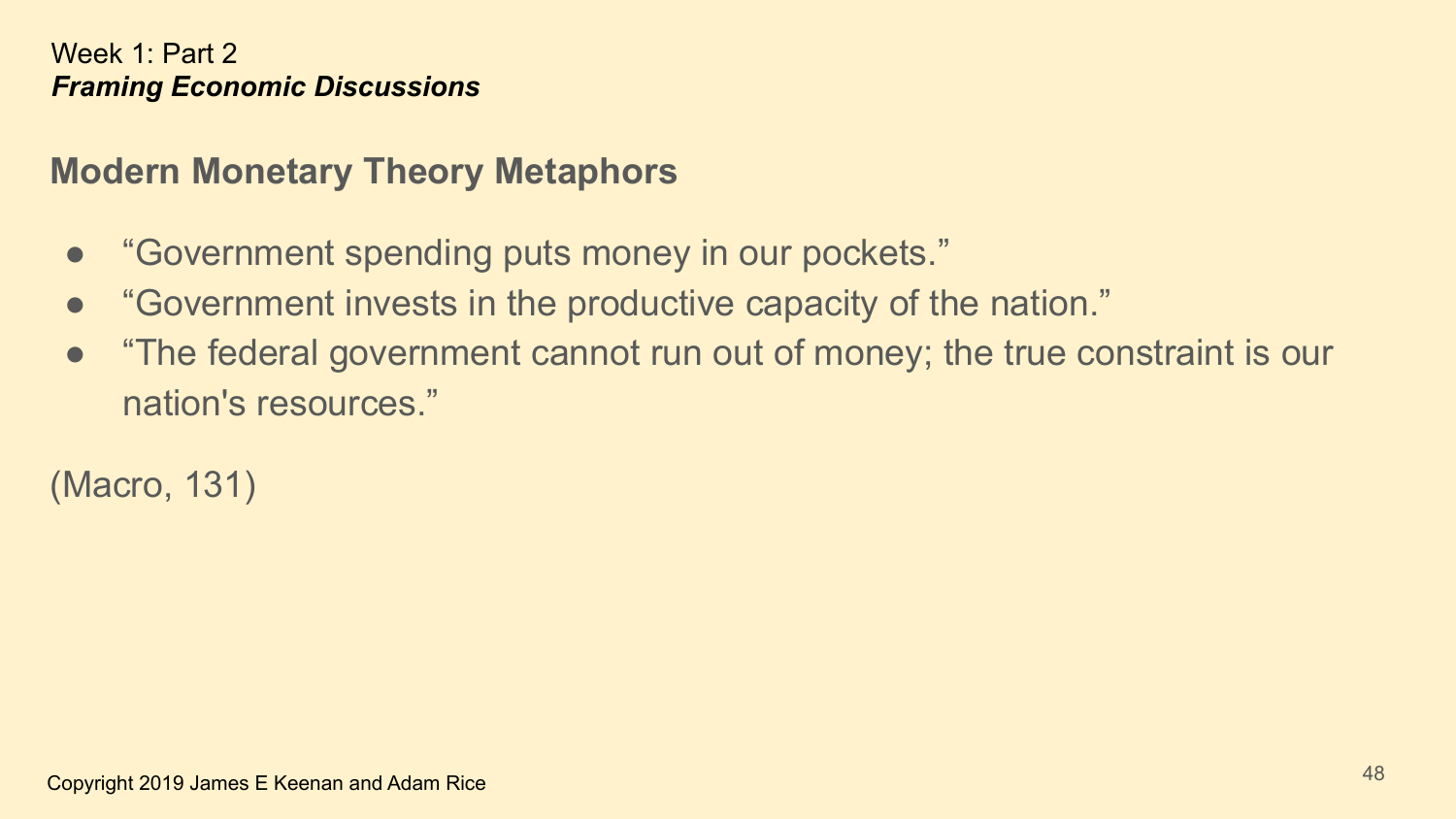## **The Nature and Properties of Sovereign Currencies**

- The government issues a currency denominated in a money of account of its choosing (e.g. the US dollar, the Japanese yen, the British pound)
- Government and non-government IOUs are denominated in this money of account
- Tax liabilities, fees, monetary contracts, and fines are denominated in the same money of account
- The sovereign government alone has the power to determine which money of account it will recognize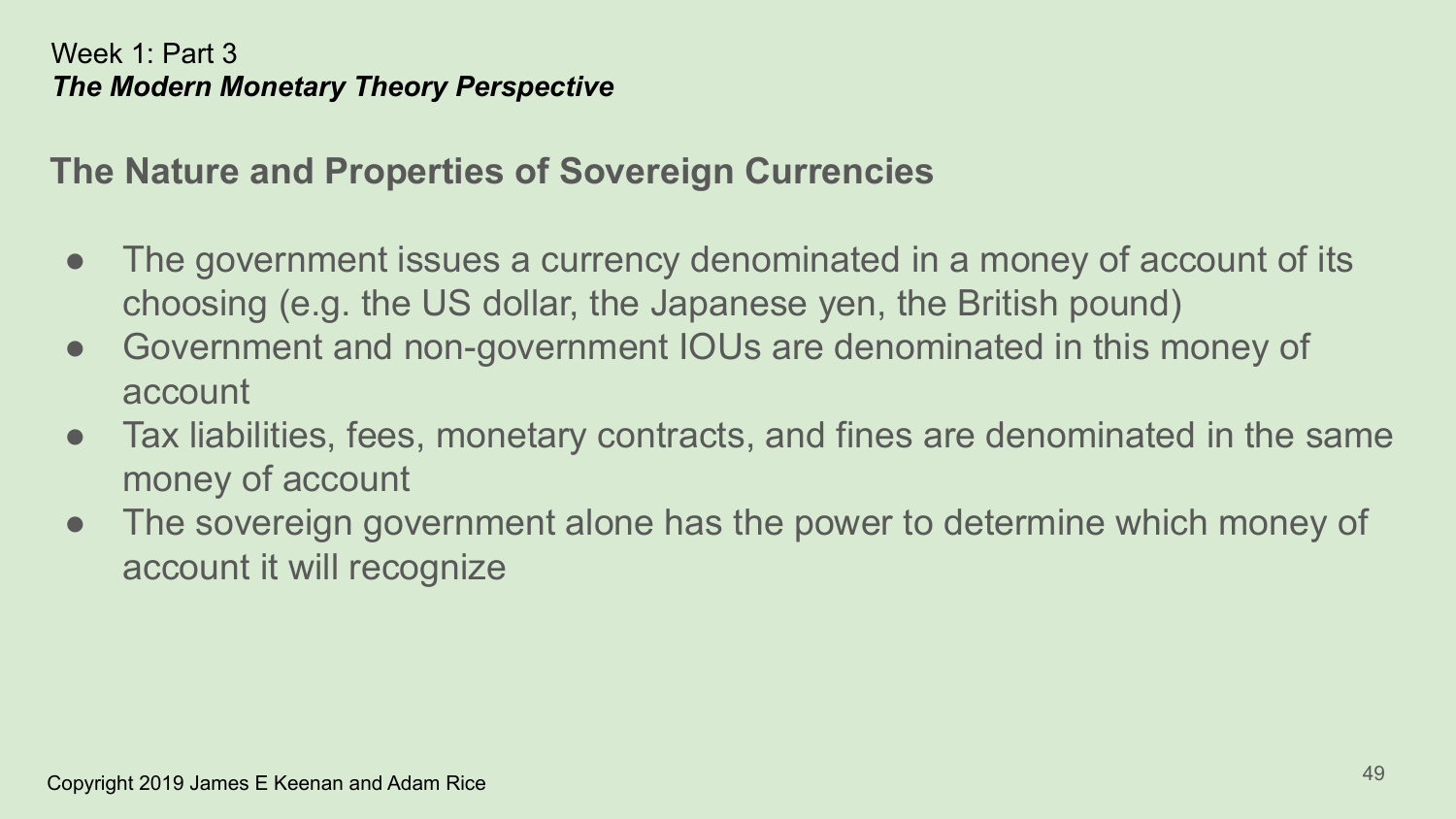**Fiscal Policy - How and Why Governments Tax and Spend**

- Taxes don't "pay for" spending
- Spending logically precedes taxation
- Affordability of finance is never an issue for a country which controls its own currency and has floating exchange rates
- Persistent fiscal deficits are normal and often desirable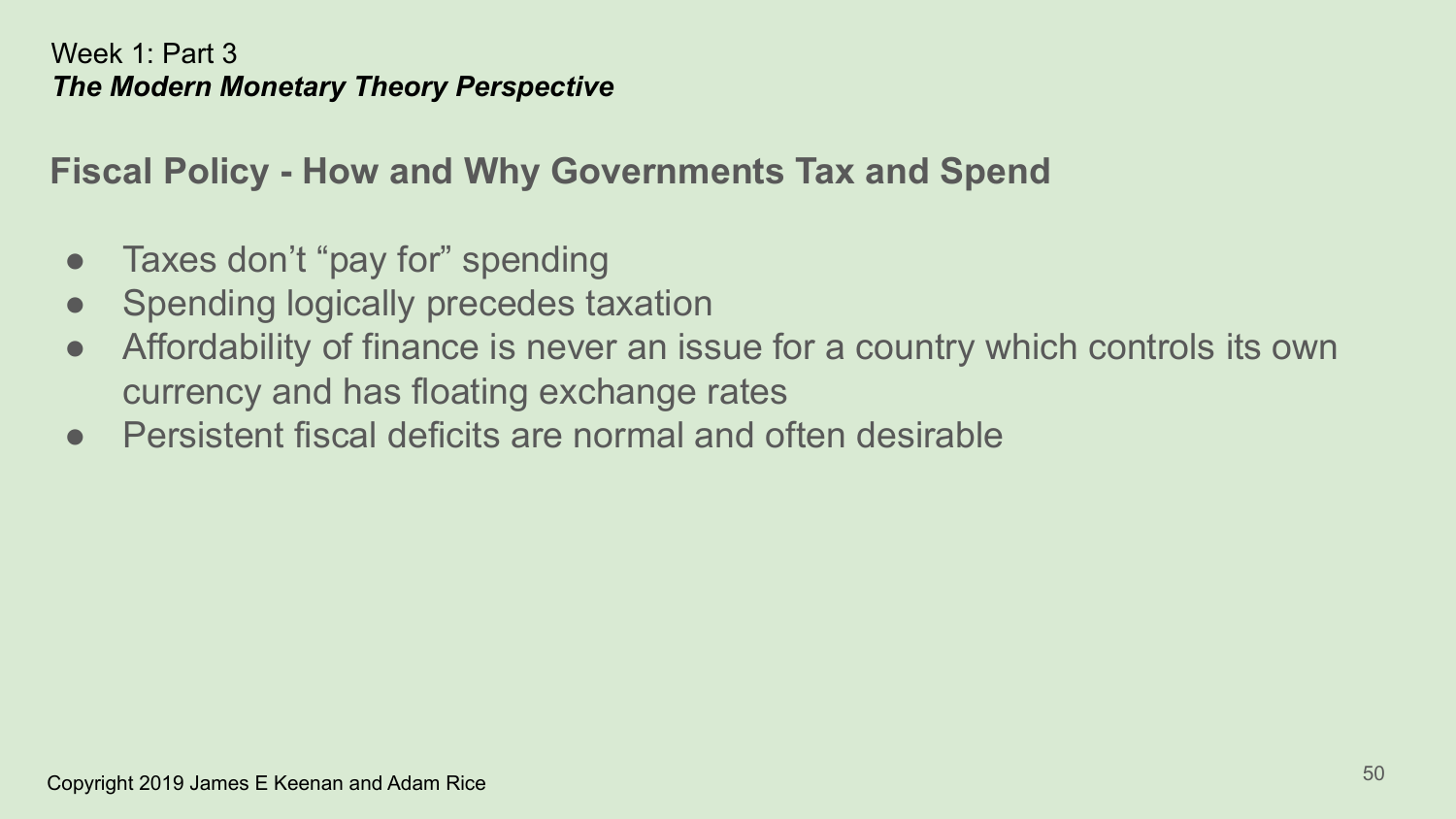# **Monetary Policy - How & Why Central Banks Control Currencies**

- Bond sales are a function of monetary policy this is how the Fed controls interest rates, by altering reserve balances in the banking system
- The Fed alone cannot control the money supply; private banks endogenously create money by issuing loans
- Functions of the central bank: Which of its tools actually work?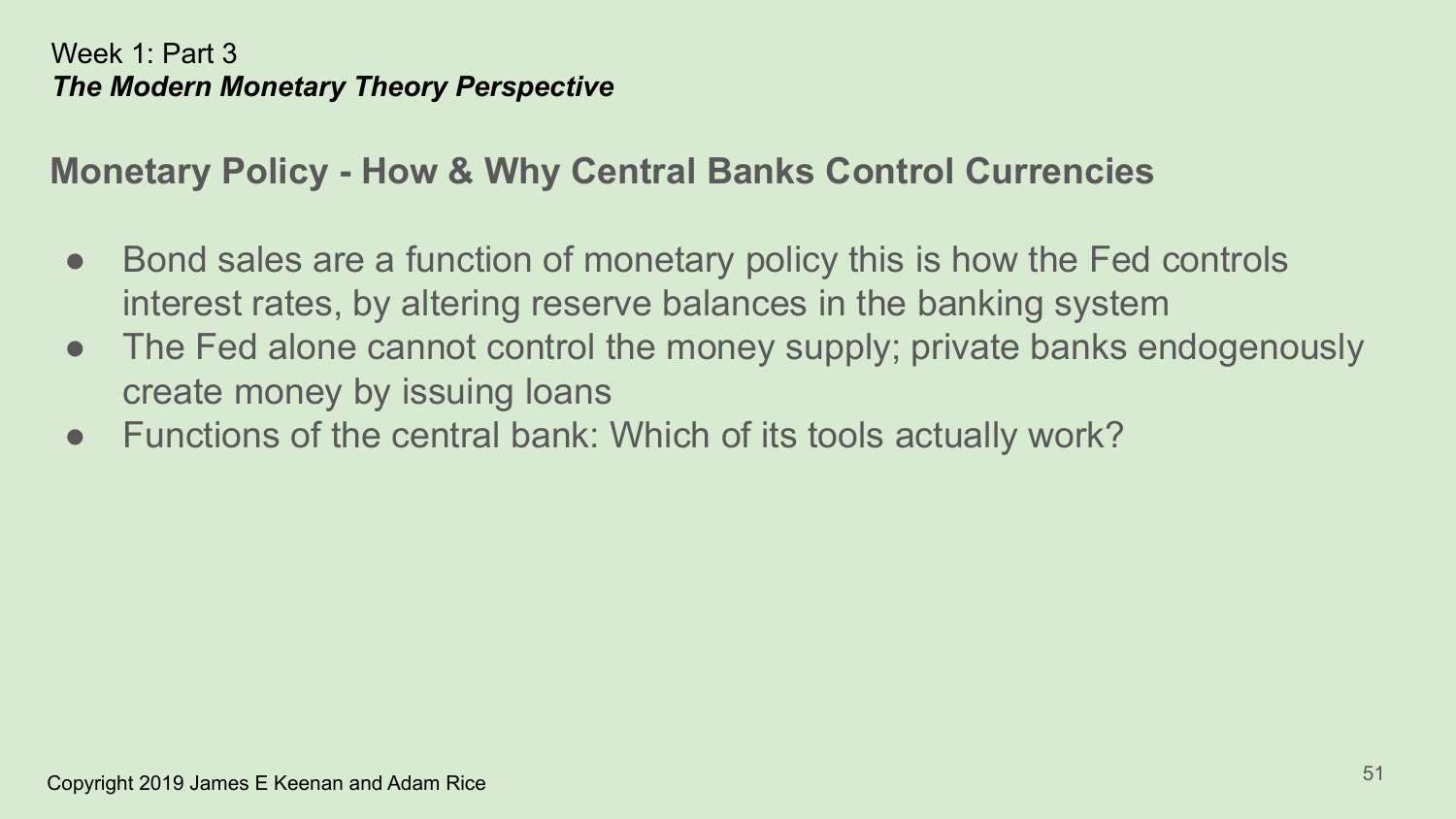## **Endogenous Money Creation**

- Banks create new money via credit creation; loans create deposits
- The supply of bank money is determined by demand for bank loans and willingness of banks to lend
- The central bank supplies reserves as needed as banks issue loans; there is no "fractional reserve banking" in the real world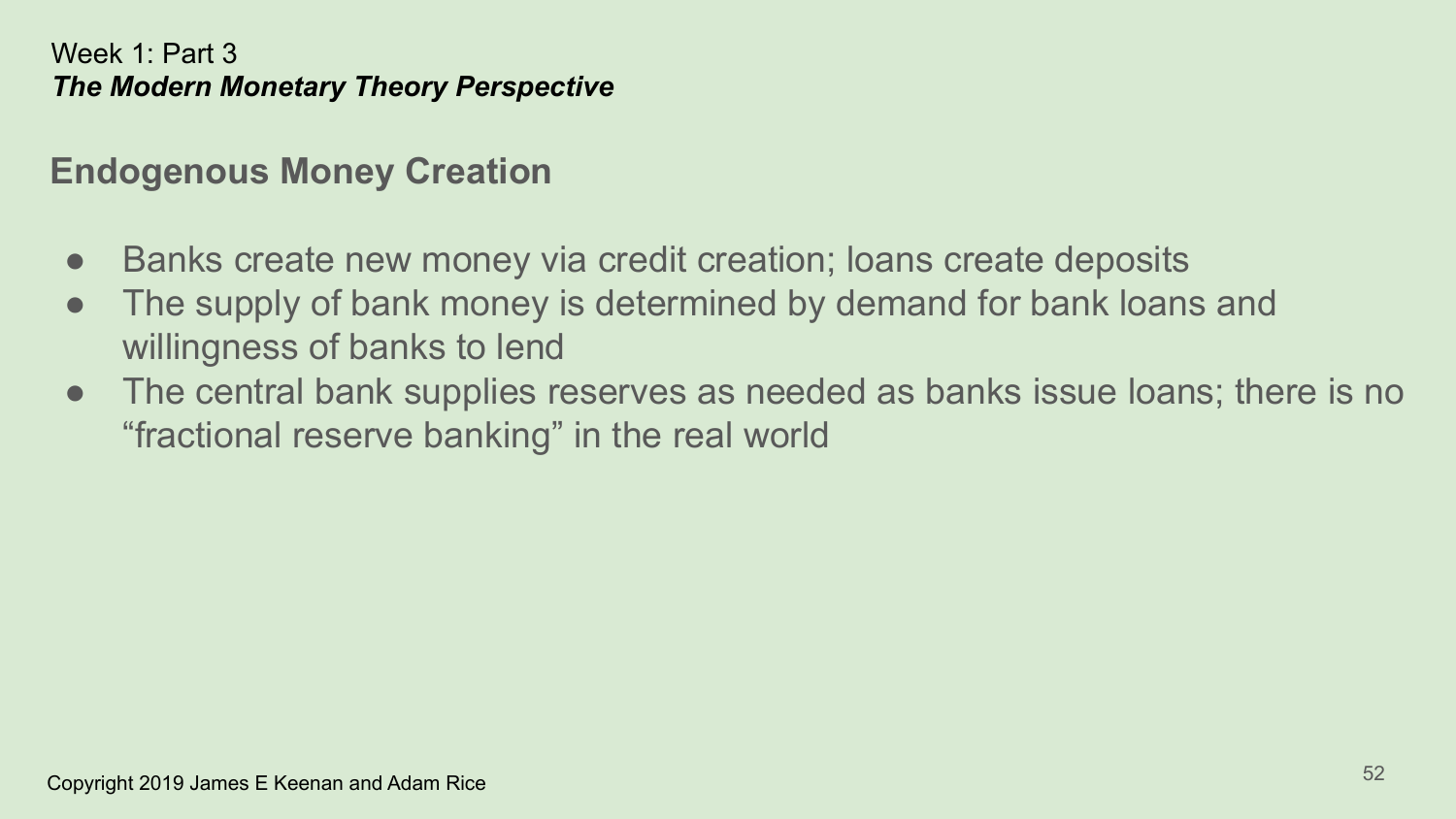# **Exchange Rates**

- Governments can allow its currency to be freely exchanged (floating rates) or try to manage its exchange value (fixed rates)
- MMT focuses mostly on currencies with floating exchange rates
- Many currencies used to operate on a gold standard with a fixed exchange rate (e.g. \$35 USD for one of ounce of gold)
- Gold convertibility in the US was suspended for domestic transactions during the 1930s and for international transactions in 1971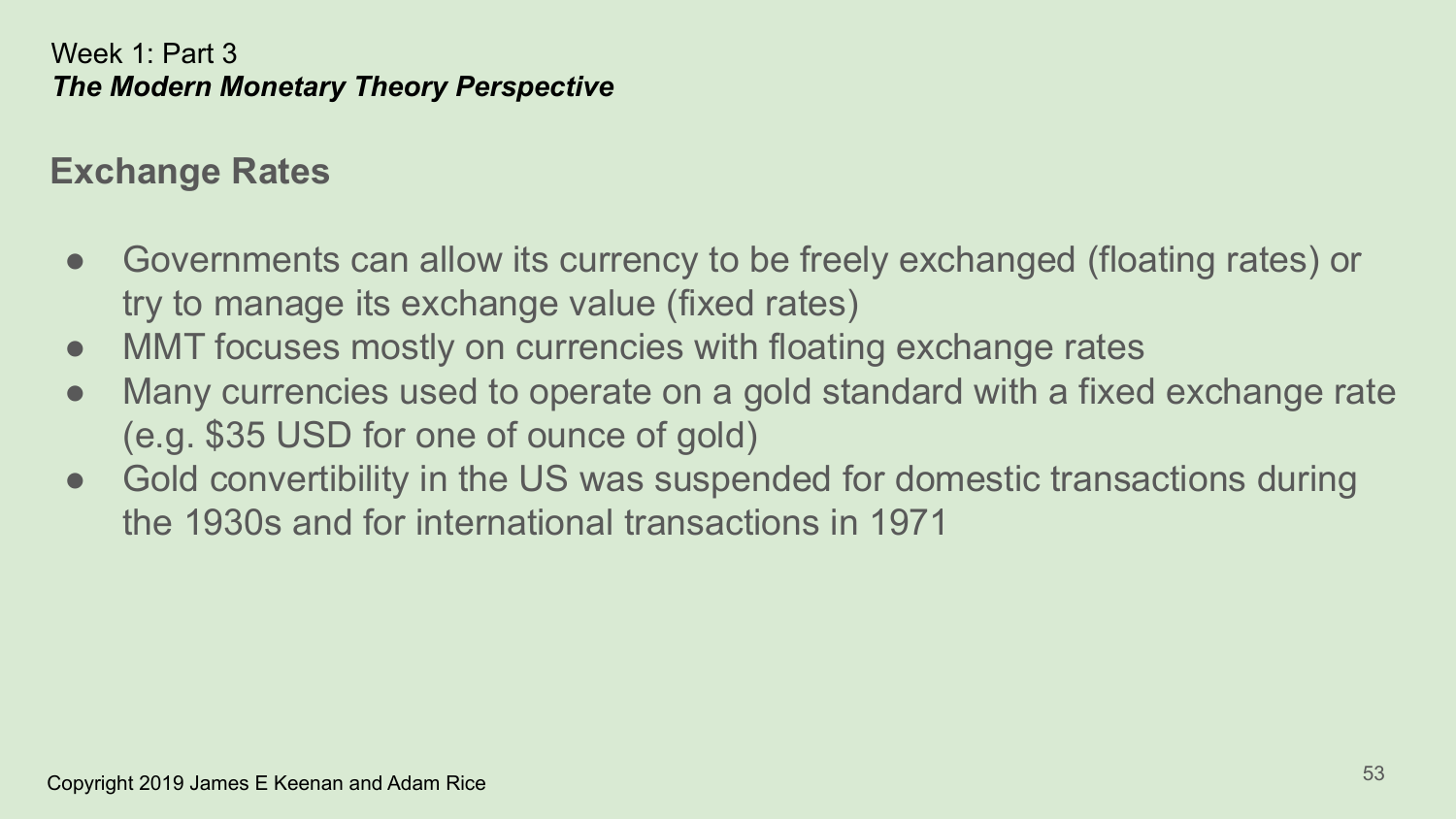# **Stock-Flow-Consistent Sector Balance Modelling**

- MMT adheres to a stock-flow consistent approach and sectoral balances framework
- In stock-flow accounting, flows are magnitudes per period of time. Stocks are measured at a point in time.
- The sectoral balances framework considers the interactions between the government sector, the domestic private sector, and the external sector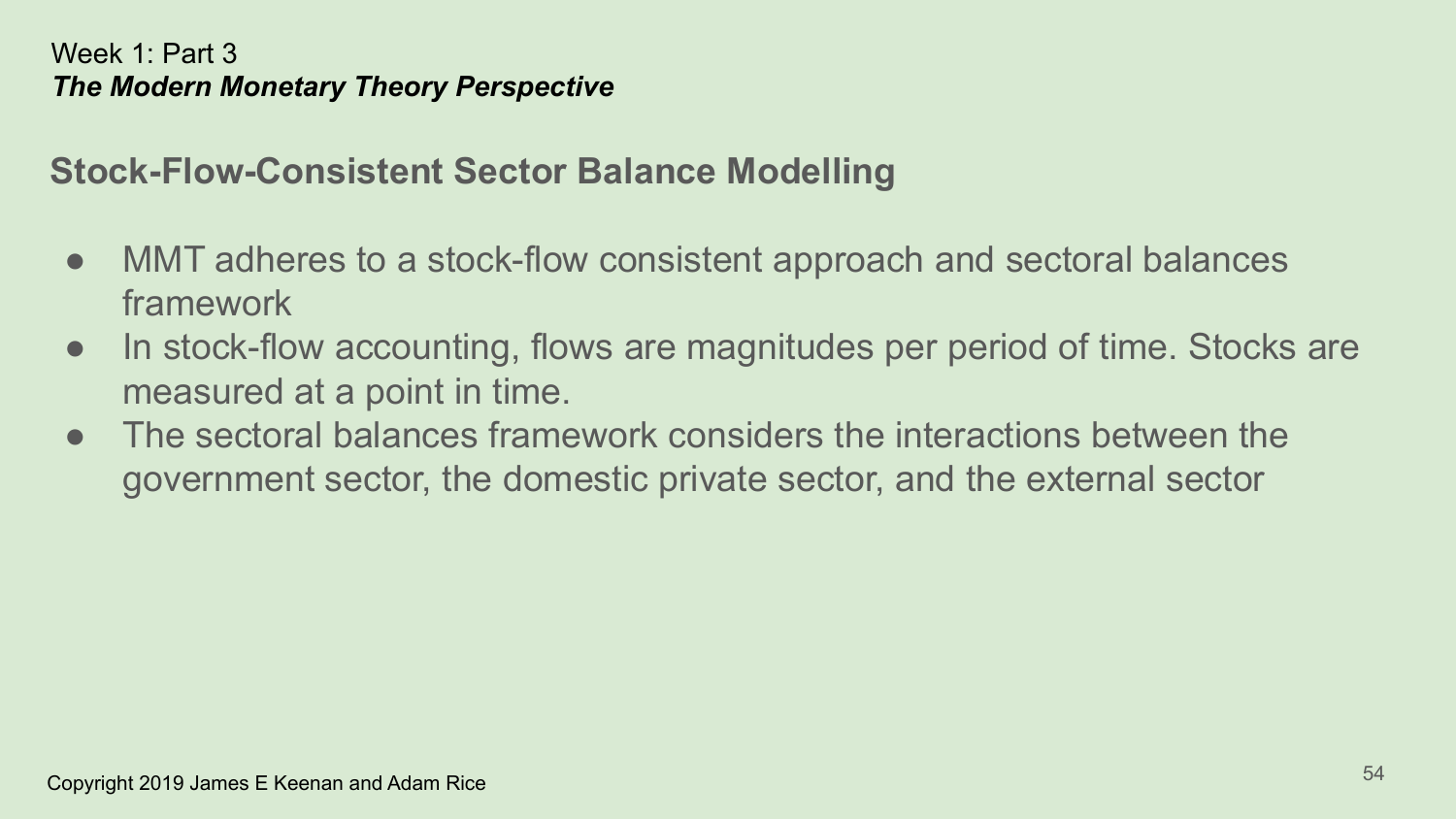To think about where we're going, we have to know where we are

To know where we are, we have to know where we've come from

*(Week 1, Part 4 draws on Macroeconomics, by Mitchell, Wray and Watts, chapters 8 and 32)*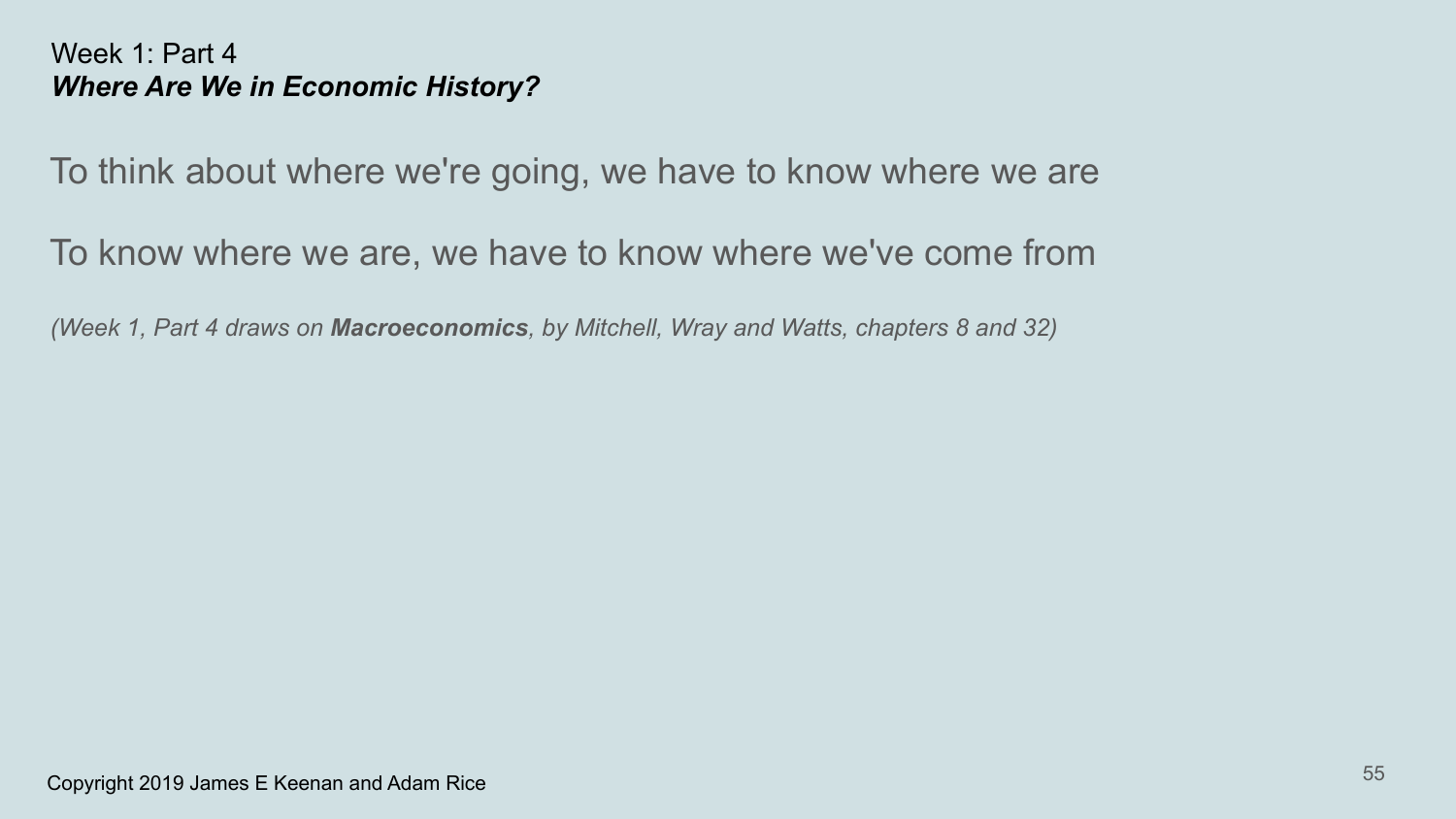# **Primacy of Production**

- Production of goods and services needed for human survival is primary
- Consumption and distribution are important, but logically follow production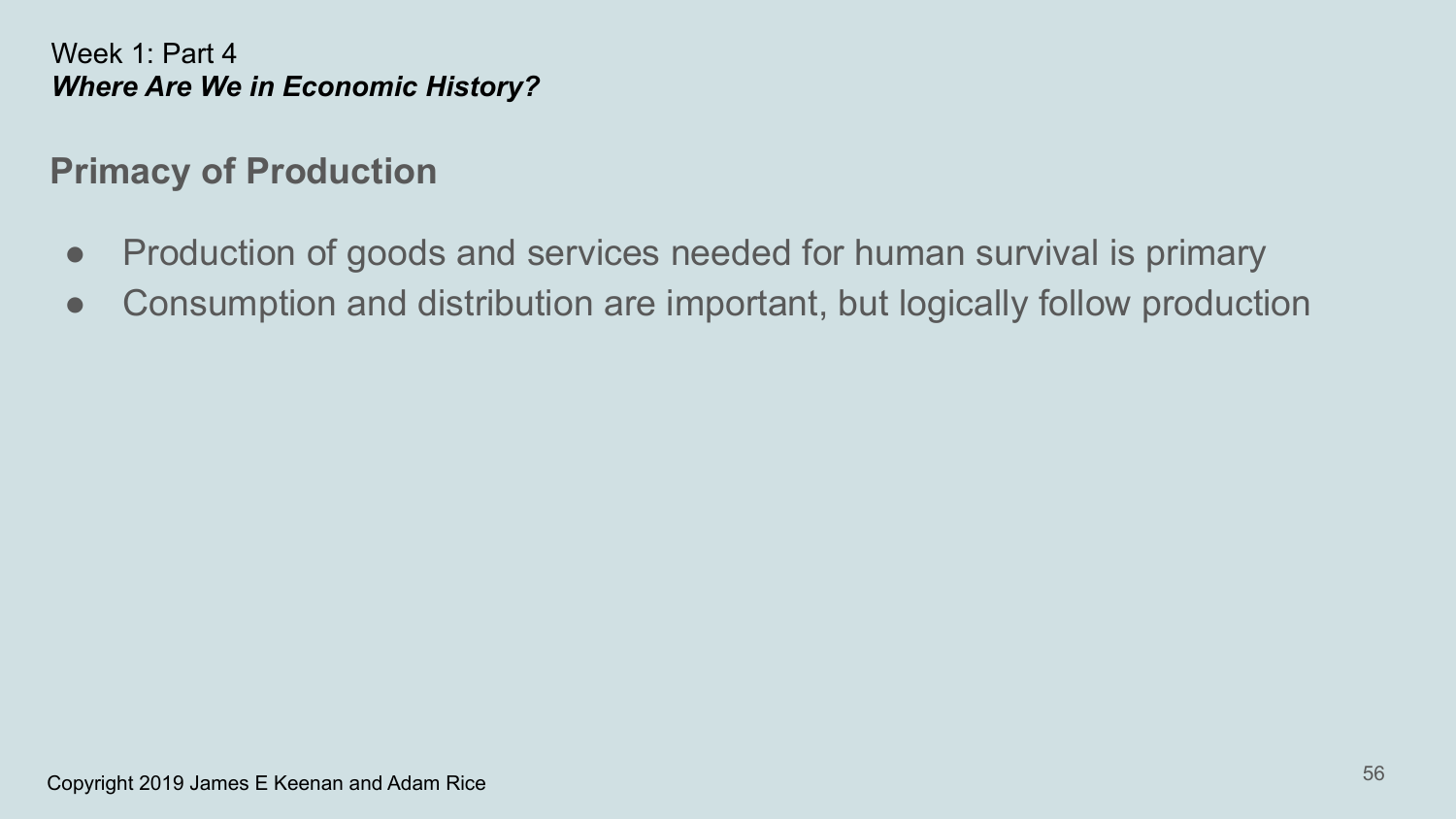## **Forces of Production**

Technologies human societies used for production

- Raw materials
- Tools
- Machinery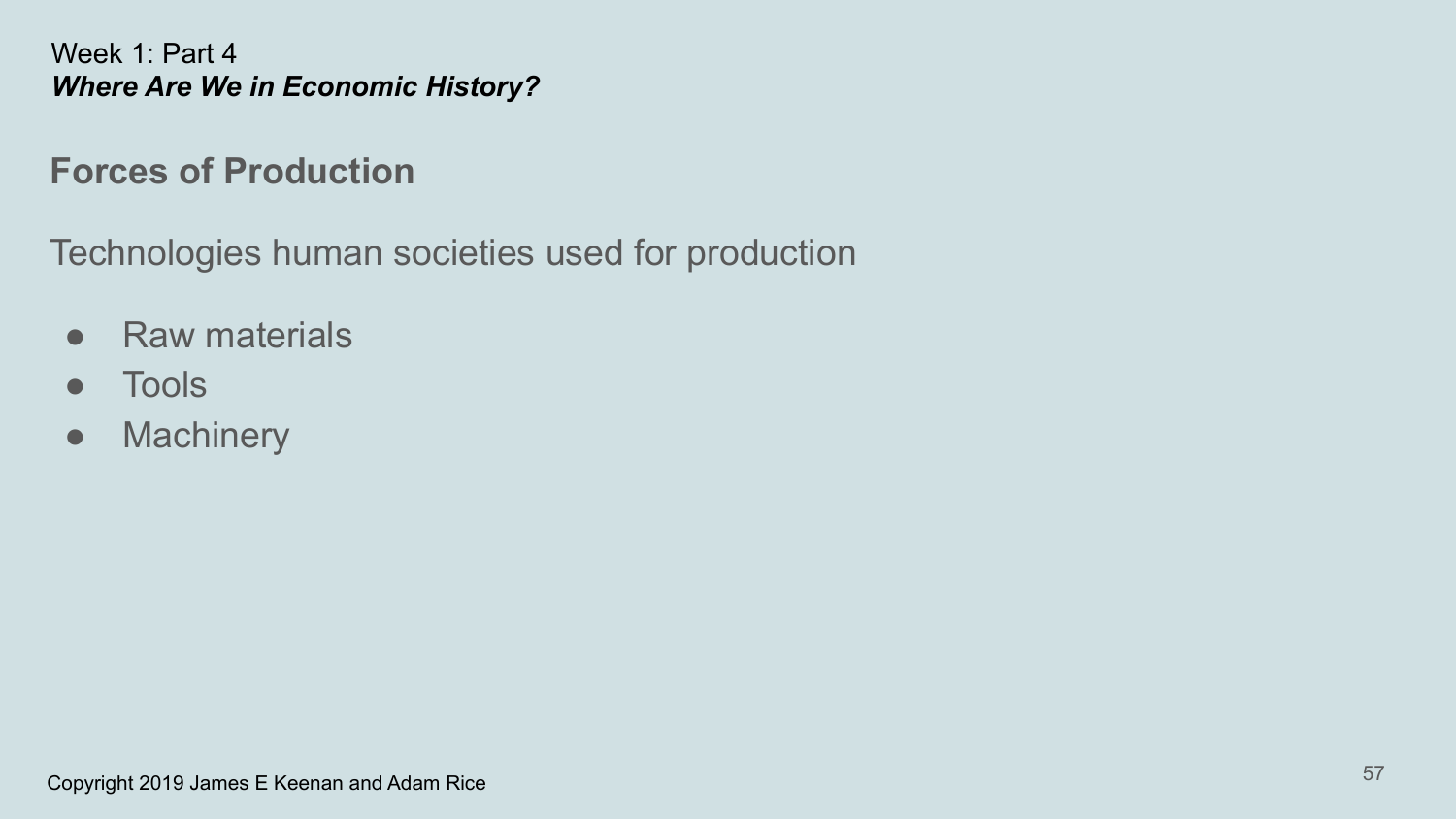## **Social Relations of Production**

Relationships established among humans in process of production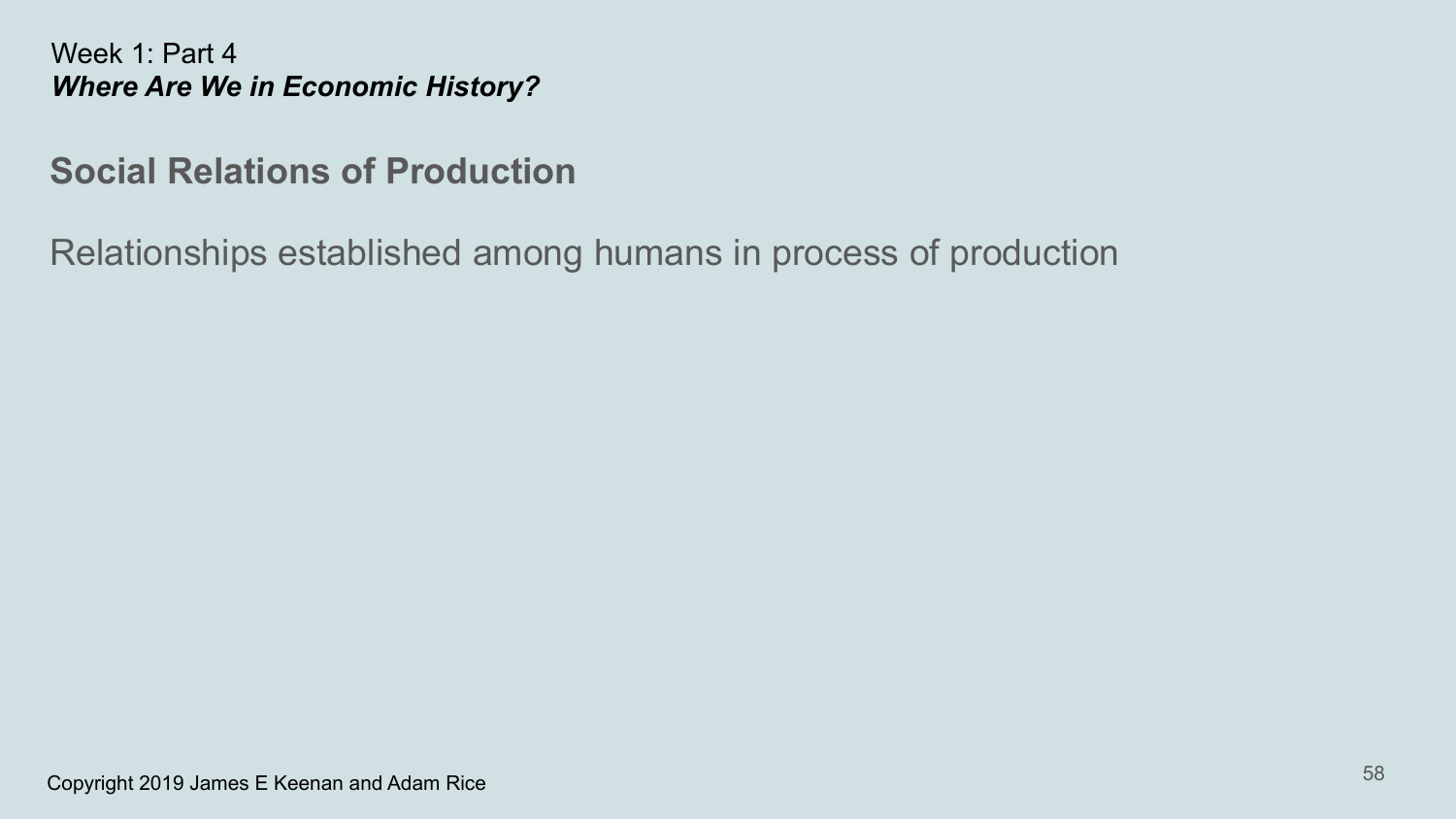## **Modes of Production**

Set of social relations of production which prevail in particular time and place

- Differentiate periods in history by prevailing modes of production
- Four major modes of production (so far)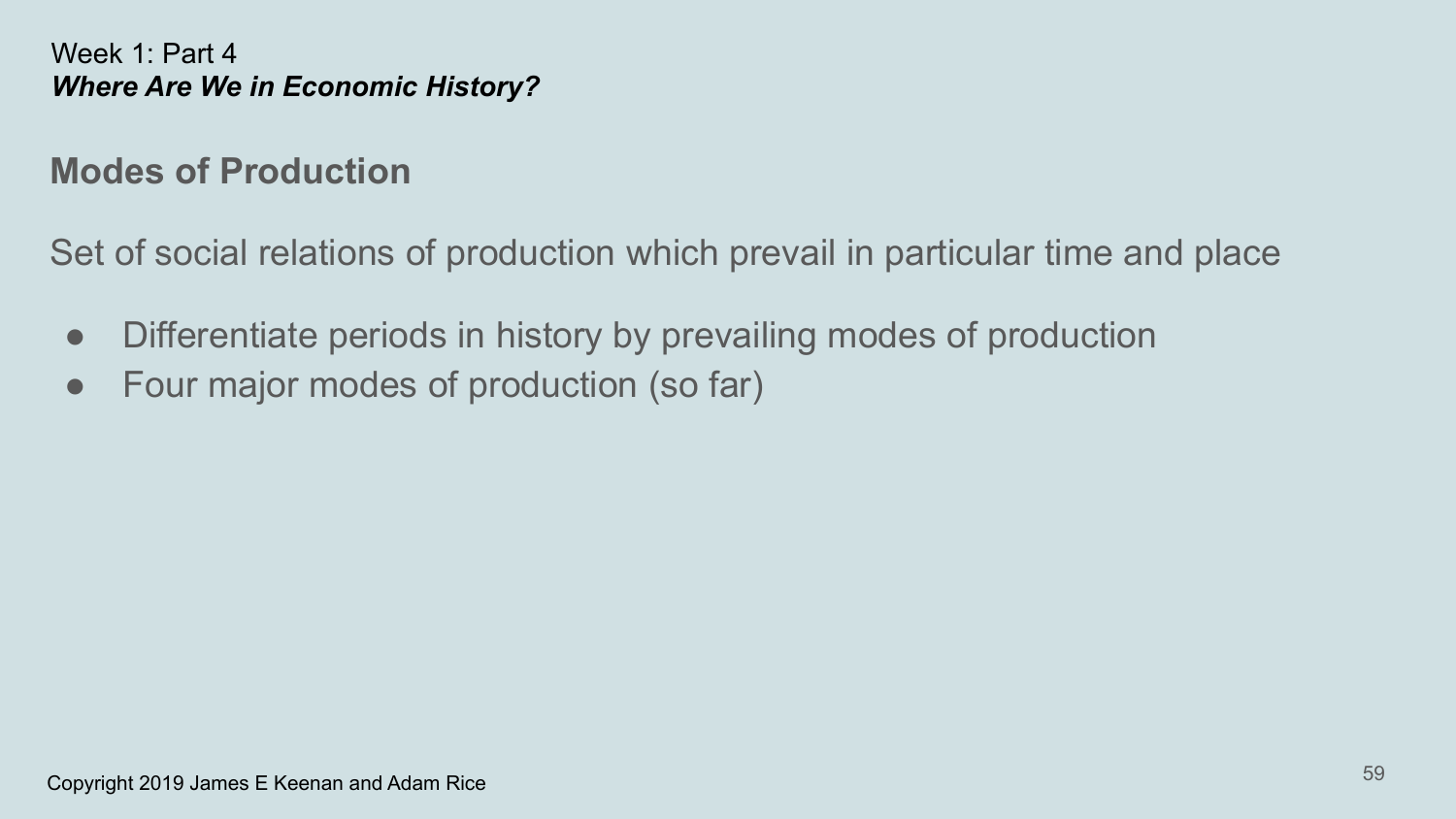## **Tribal Production**

Tribes operate as "egalitarian, communal, kinship-based social organisations." (Macro, 40)

- Goods generally produced for tribe's own consumption
	- Subsistence agriculture
- Goods not generally produced as commodities
	- Not primarily produced for exchange in markets
- Social hierarchy within the tribe, but not antagonistic social classes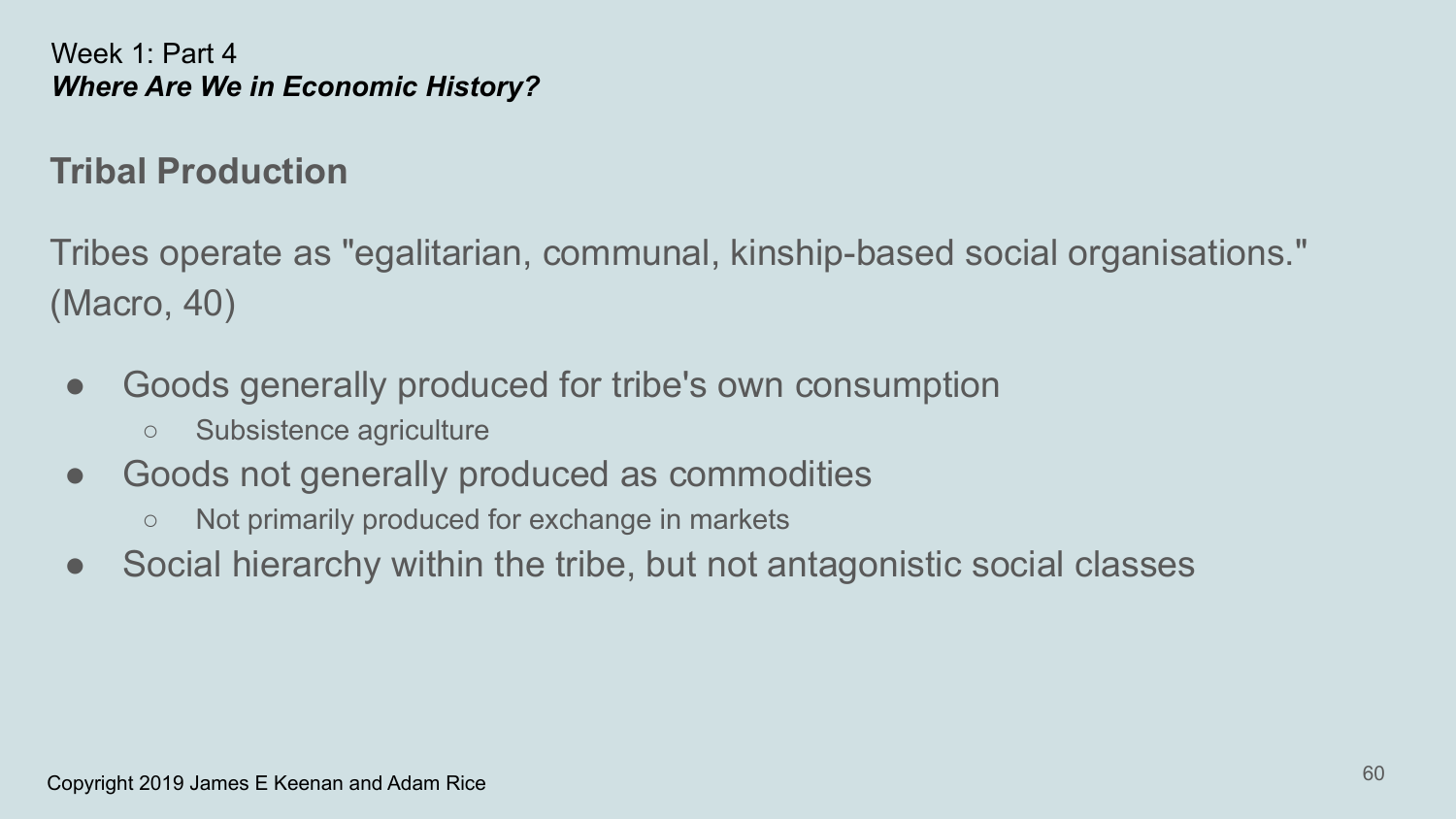# **Slavery as Mode of Production** (1)

- More advanced production techniques
	- Large-scale agriculture
- Production no longer communal; societies no longer egalitarian

"... production decisions are mostly made by the owners of slaves, who also own the output the slaves. ... Typically, production by slaves is mostly used for consumption by the owner of the slaves and for subsistence of the slaves. However, slave production can also be used to provide goods and even services which are sold on the market." (Macro, 41)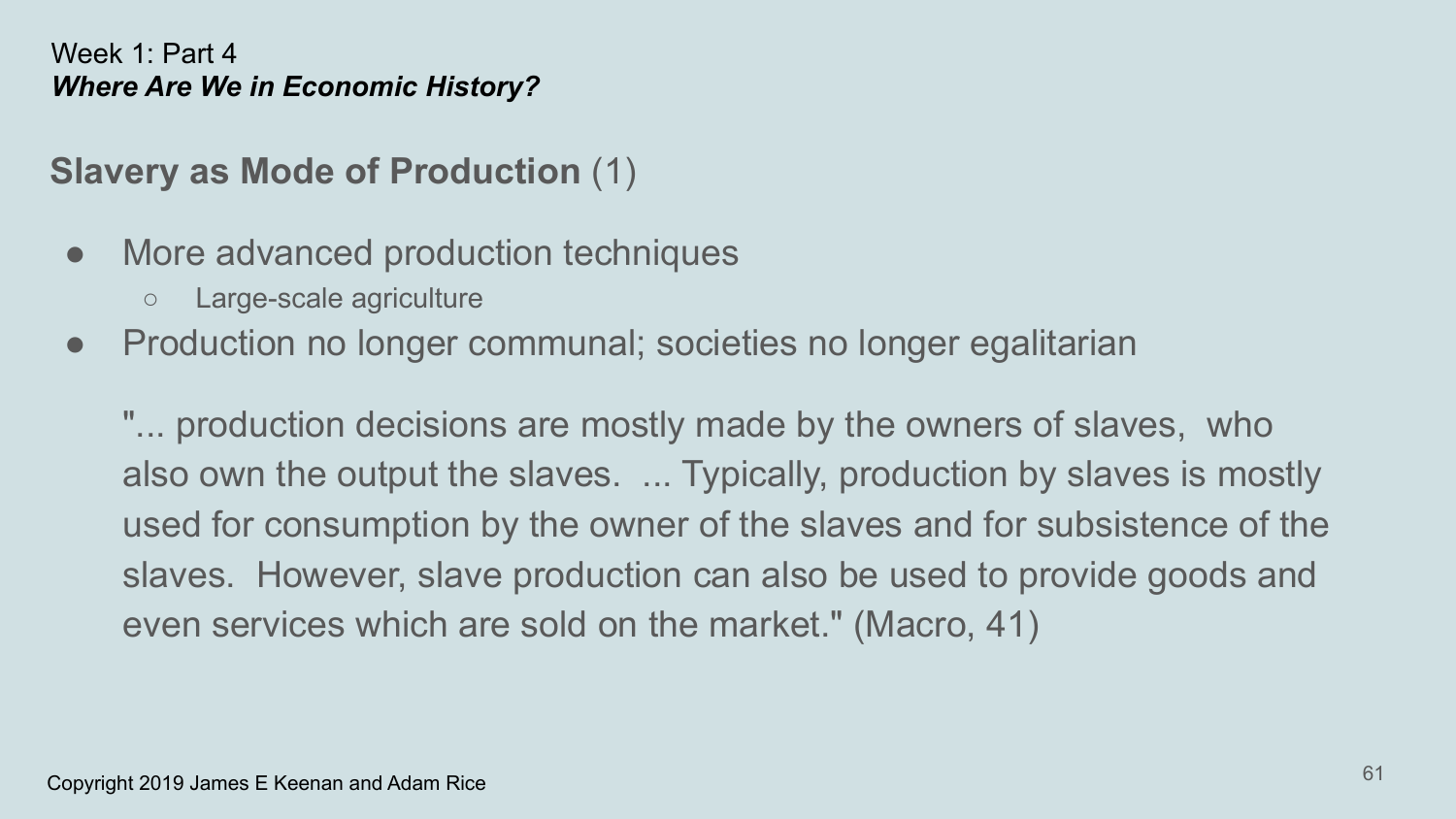Slavery as Mode of Production (2)

Slave production can be embedded in larger set of market relationships

- Western Hemisphere: 16th thru 19th centuries
- Slavery dominant because the owners could exploit the labor of enslaved persons to produce sugar, tobacco and cotton for the world market

*But:* slavery mode of production is not intrinsically focused on production for exchange.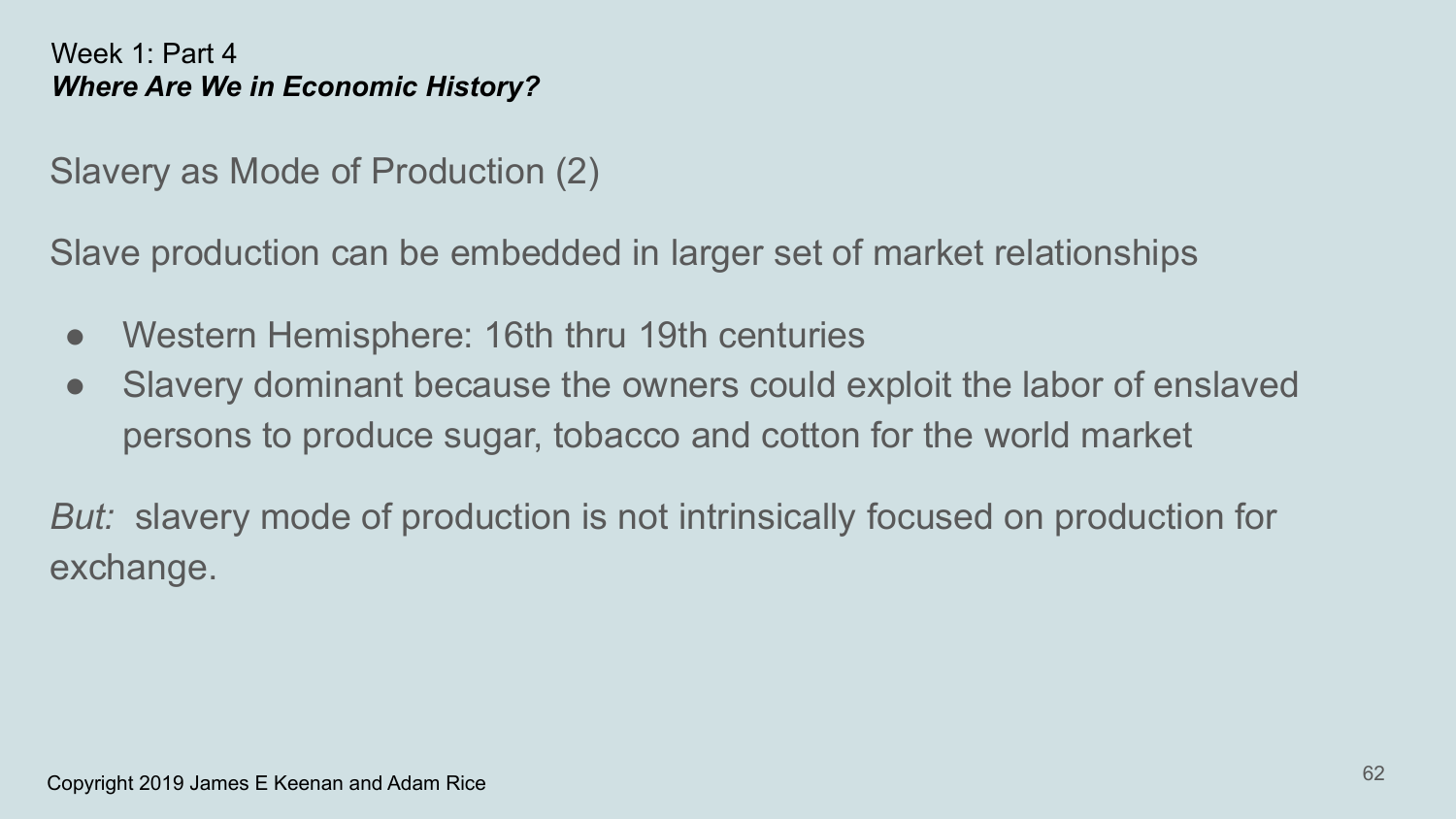## **Emergence of the State** (1)

- The state is a form of social and political organization
- Emerged alongside slave mode of production
- People have to be en-slaved in order to work as slaves
- Force required to enslave people and keep them in slavery
- What do we call that force? The state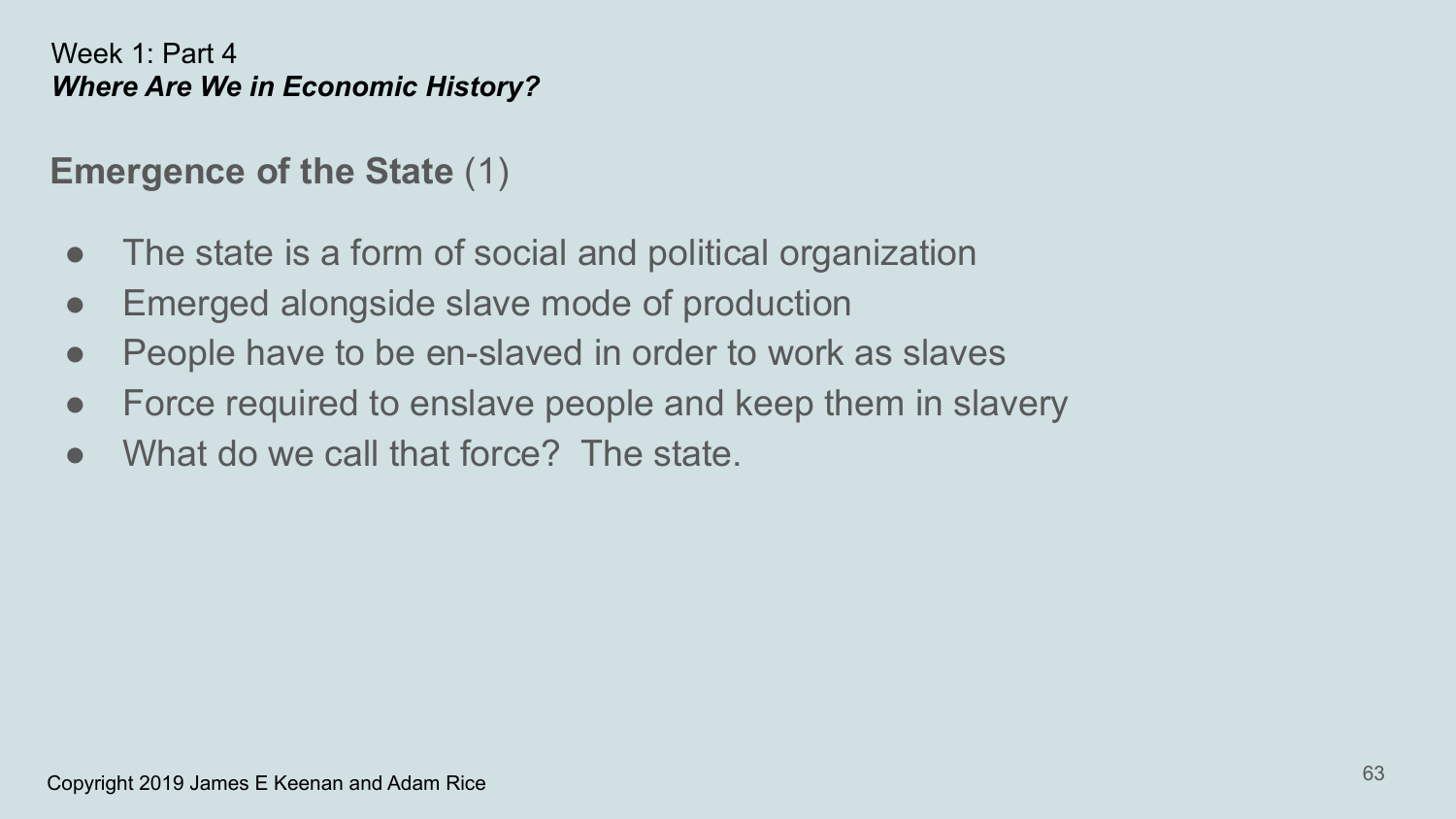Emergence of the State (2)

*But,* there are other reasons for the emergence of the state besides domination of the labor force

- Large-scale agriculture in river valleys
- **•** Irrigated by river waters
- Rivers flood; need for hydraulic infrastructure
- What do we call the organization that provided that infrastructure? The state.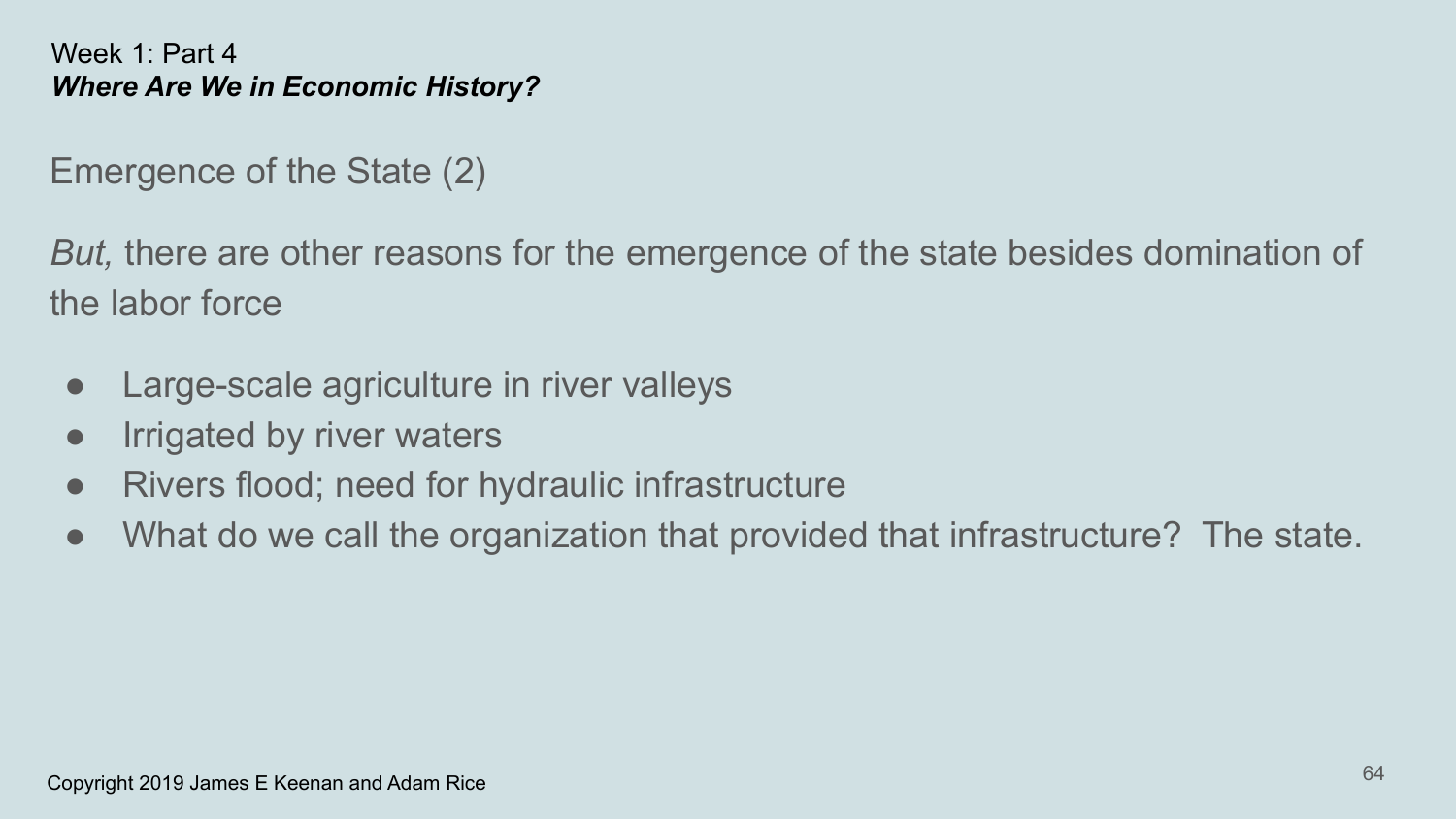## **Feudal Mode of Production** (1)

- Lords and peasants
	- (lords versus peasants)
- Peasants had customary rights to farm tracts of land
- Land itself was not alienable
	- It could not be bought and sold
- Peasants could also graze animals or hunt game on land not controlled by any individual
	- The commons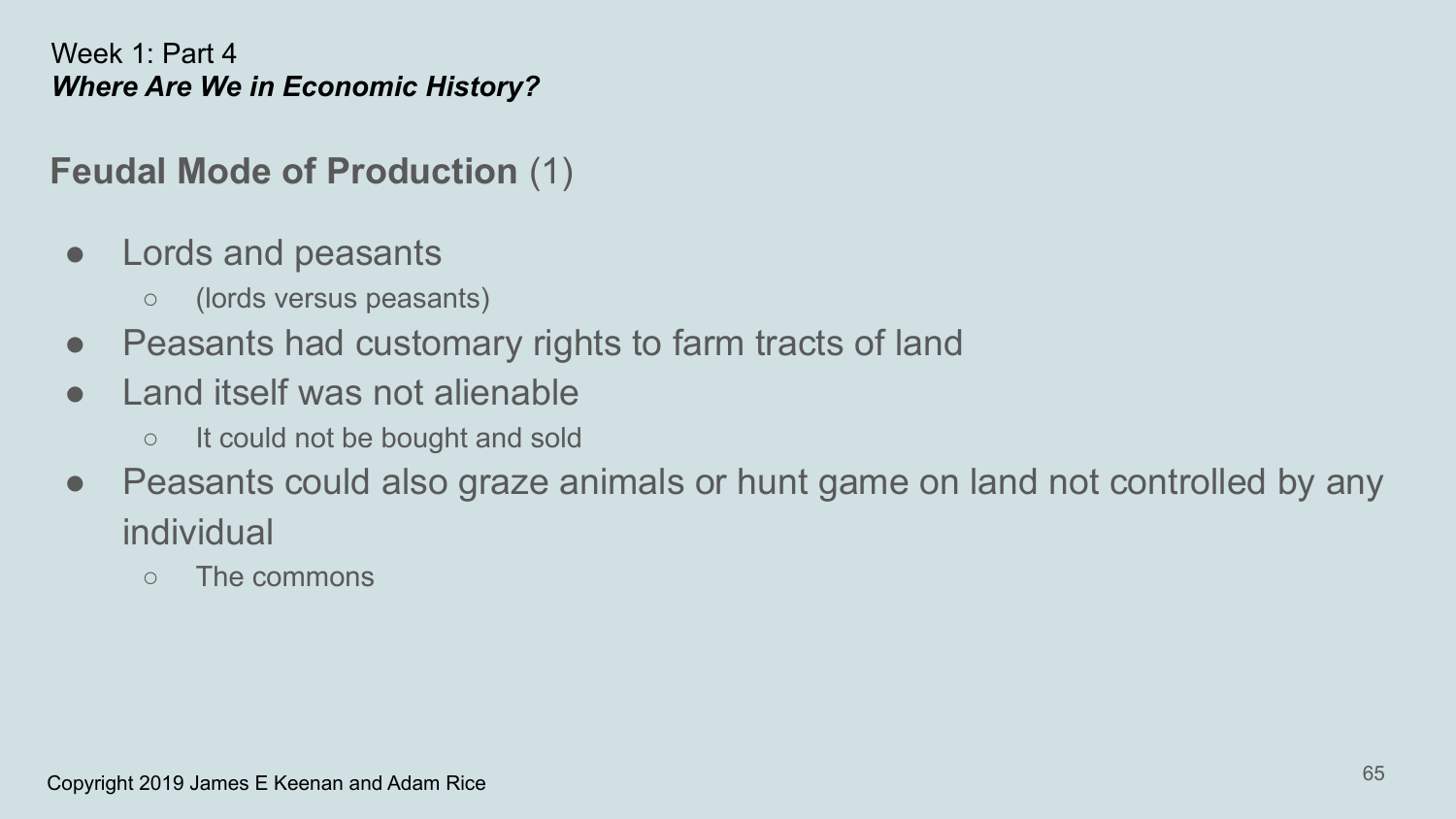Feudal Mode of Production (2)

The lords also had rights to land, but they didn't work. Instead ...

"... peasants were expected to work the lord's allocated land, and to turn the produce over to the lord. The labour required to work the lord's allocated land was called rent." (Macro, 42) …

"In other cases, the lords did not have a right to land but, rather, exercised a right based on custom to a portion of the output of each peasant's land. This portion was also called rent, paid in the form of agricultural output." (Macro, 42)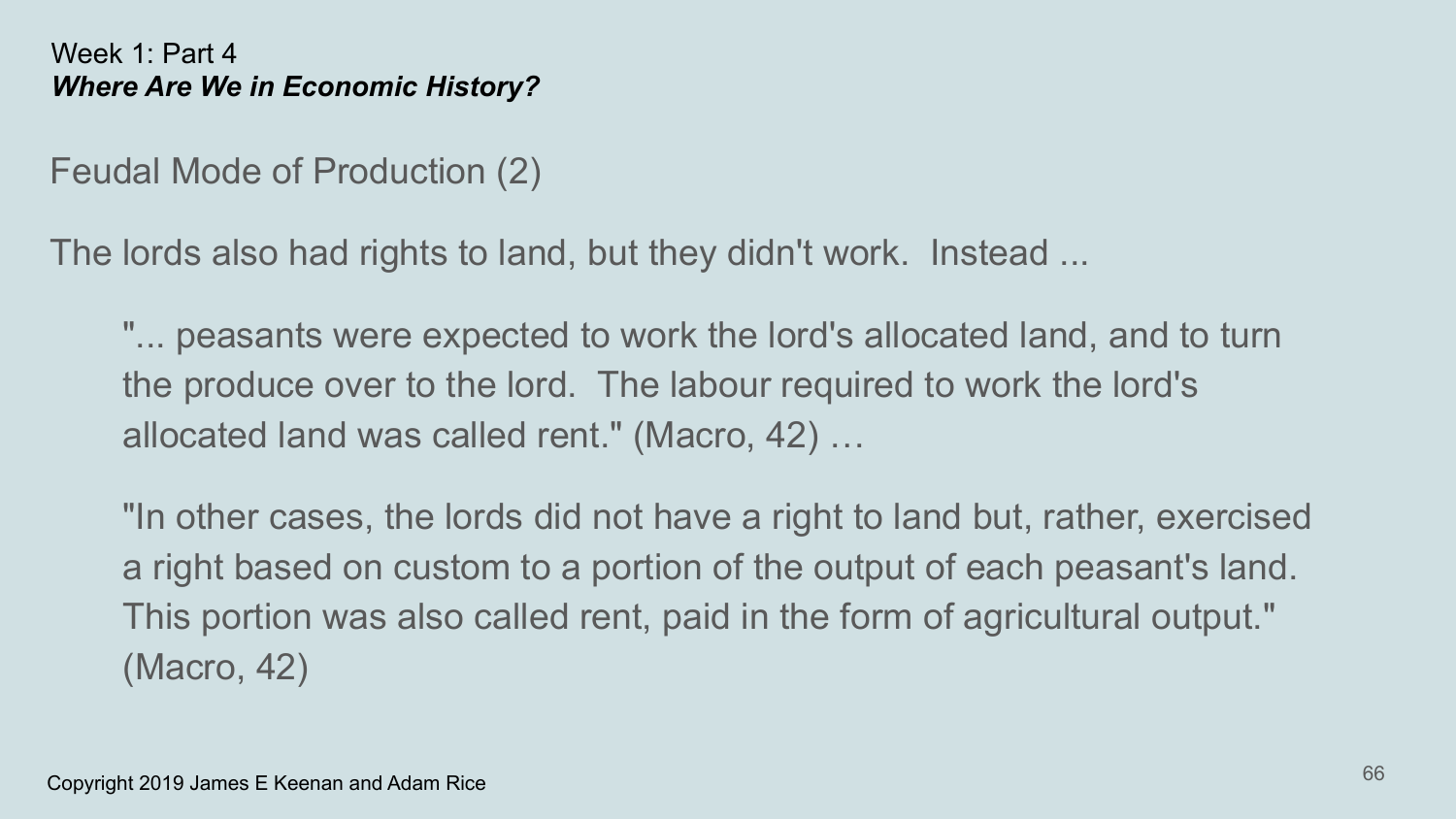## **Review of Pre-Capitalist Modes of Production** (1)

Antagonistic social classes?

- Tribal: no
- Slave: yes
- Feudal: yes

Production primarily for consumption?

- Tribal: yes
- Slave: yes
- Feudal: yes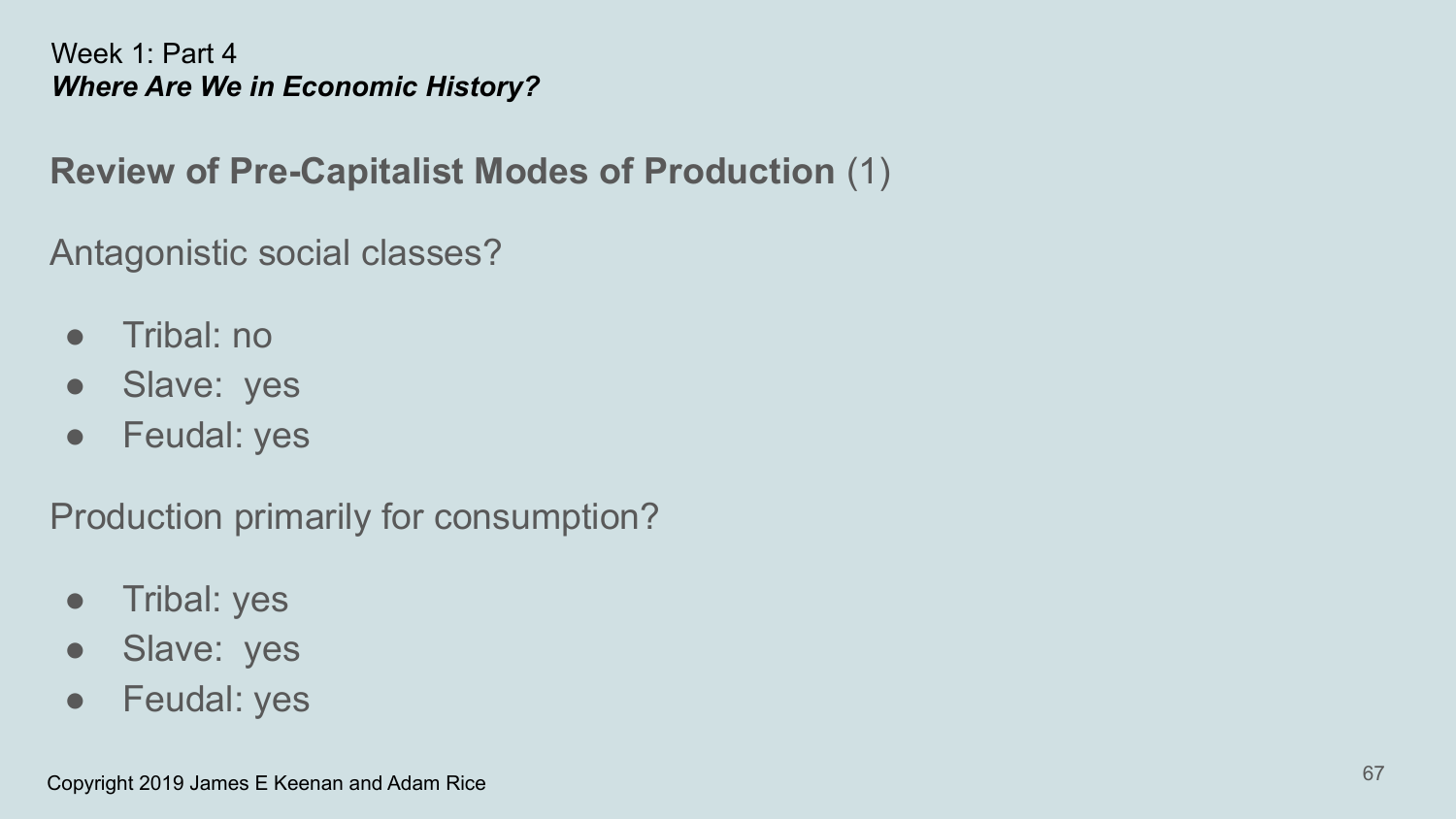Review of Pre-Capitalist Modes of Production (2)

Production primarily for exchange (commodity production)?

- Tribal: no
- Slave: no
- Feudal: no

Can be described mostly without reference to money?

- Tribal: yes
- Slave: yes
- Feudal: yes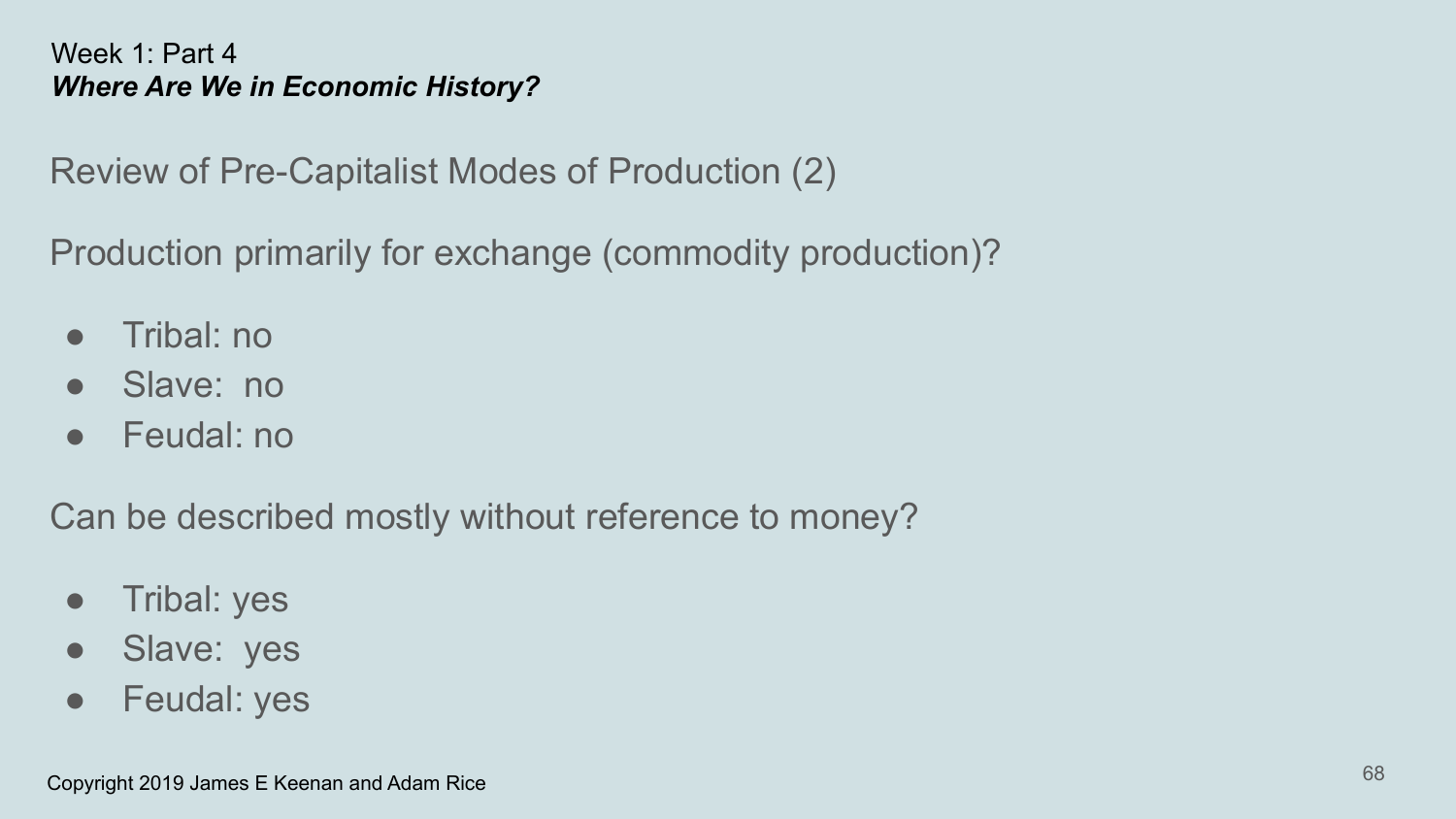# **Money in Pre-Capitalist Modes of Production**

- Goods generally not produced for exchange against money
- But money existed!
- Money as a unit of account has existed as long as the state form of political organization has existed
- However, in these modes of production the point of production wasn't endless accumulation of money
- Tokens of money were relatively scarce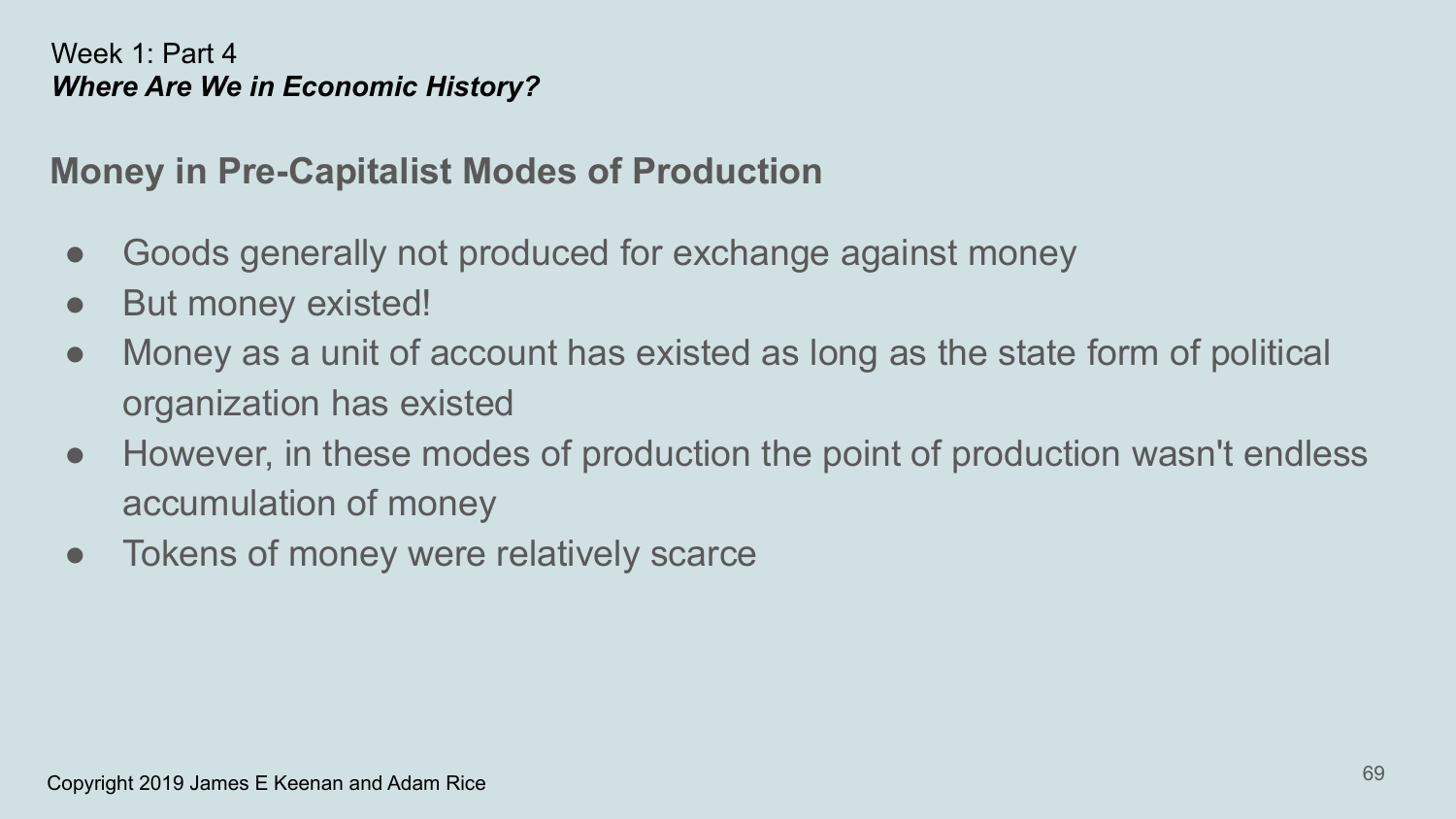## **Transition from Feudalism to Capitalism**

- Human relationships are never static; always dynamic
- So too the social relations of production
- $\bullet$  We construct a narrative  $\ldots$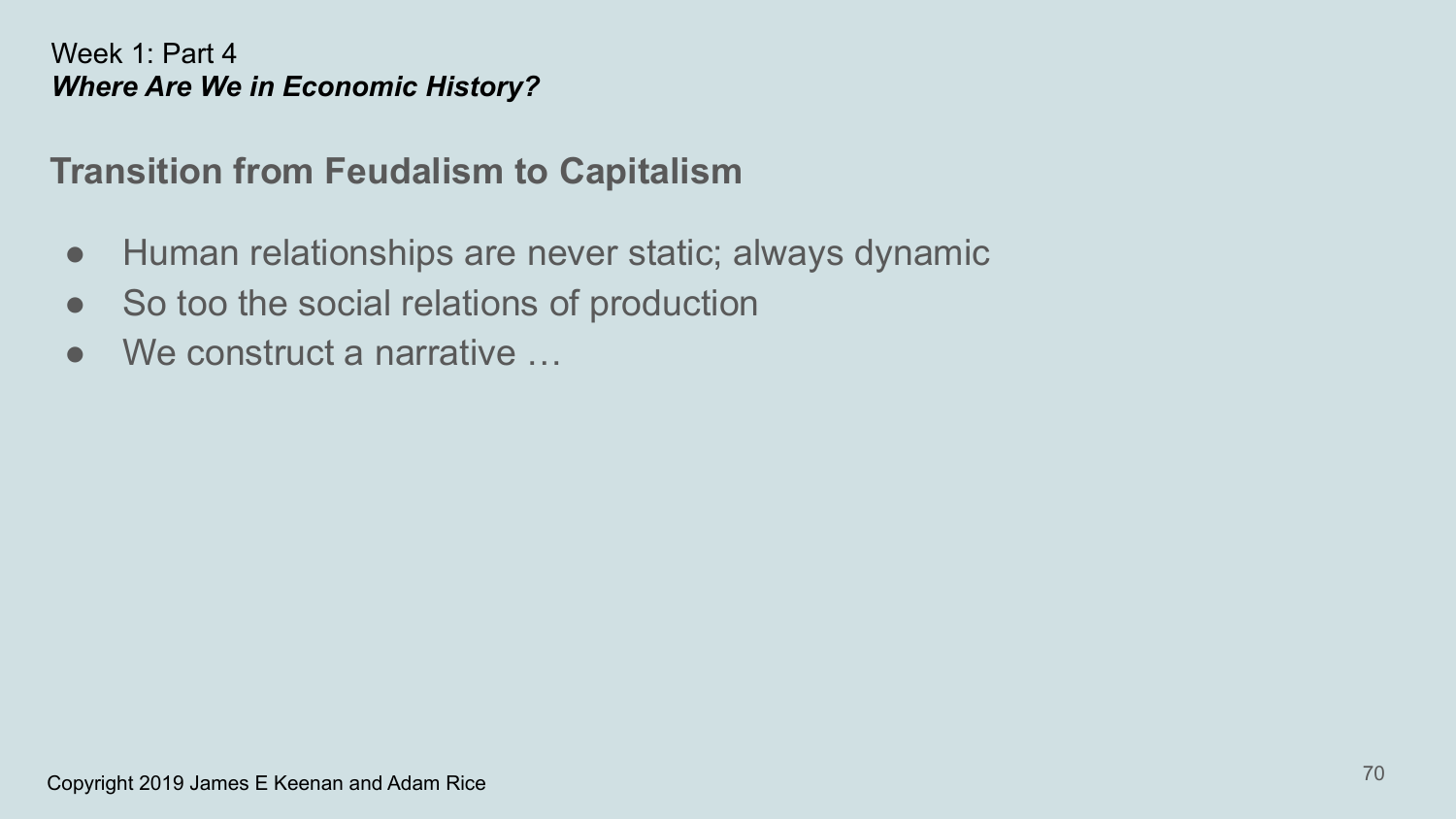Peasants Face the Market Economy

- Peasant must start to think about how he's going to acquire the money tokens with which to pay his rent.
- Peasant must learn about markets
	- Under what conditions will my grain enter into exchange in the market?
- Peasant's grain has become a **commodity**: a work-product that has a social relationship embedded in it.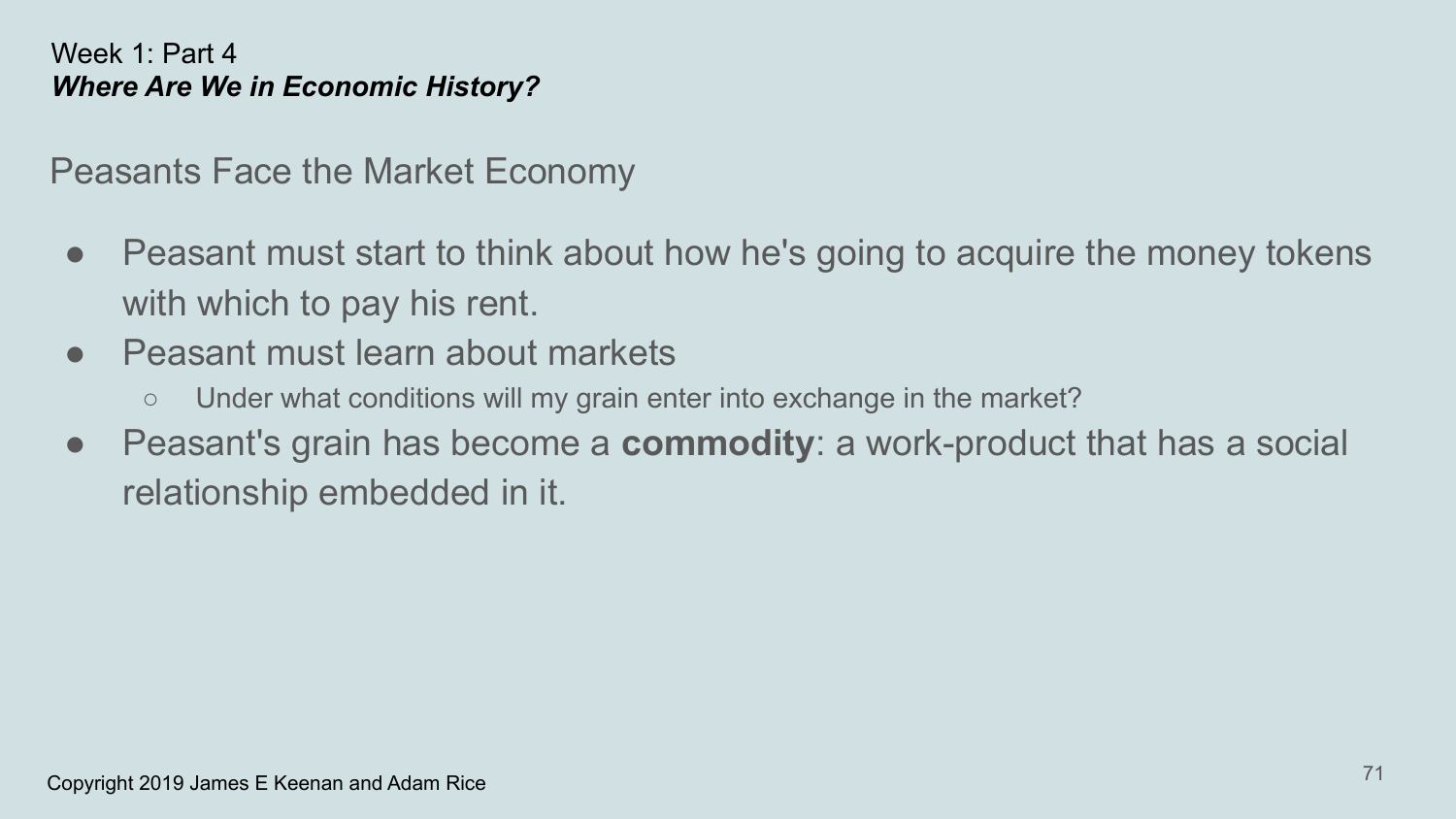Feudal Lord Approaches Production in a New Way

When he was being paid rent in kind, he used the rent to:

- Support his own luxury consumption
- Support consumption of his retainers
- Pay the sheriff to enforce collection of rent from peasants

Nothing required lord to accumulate wealth ad infinitum.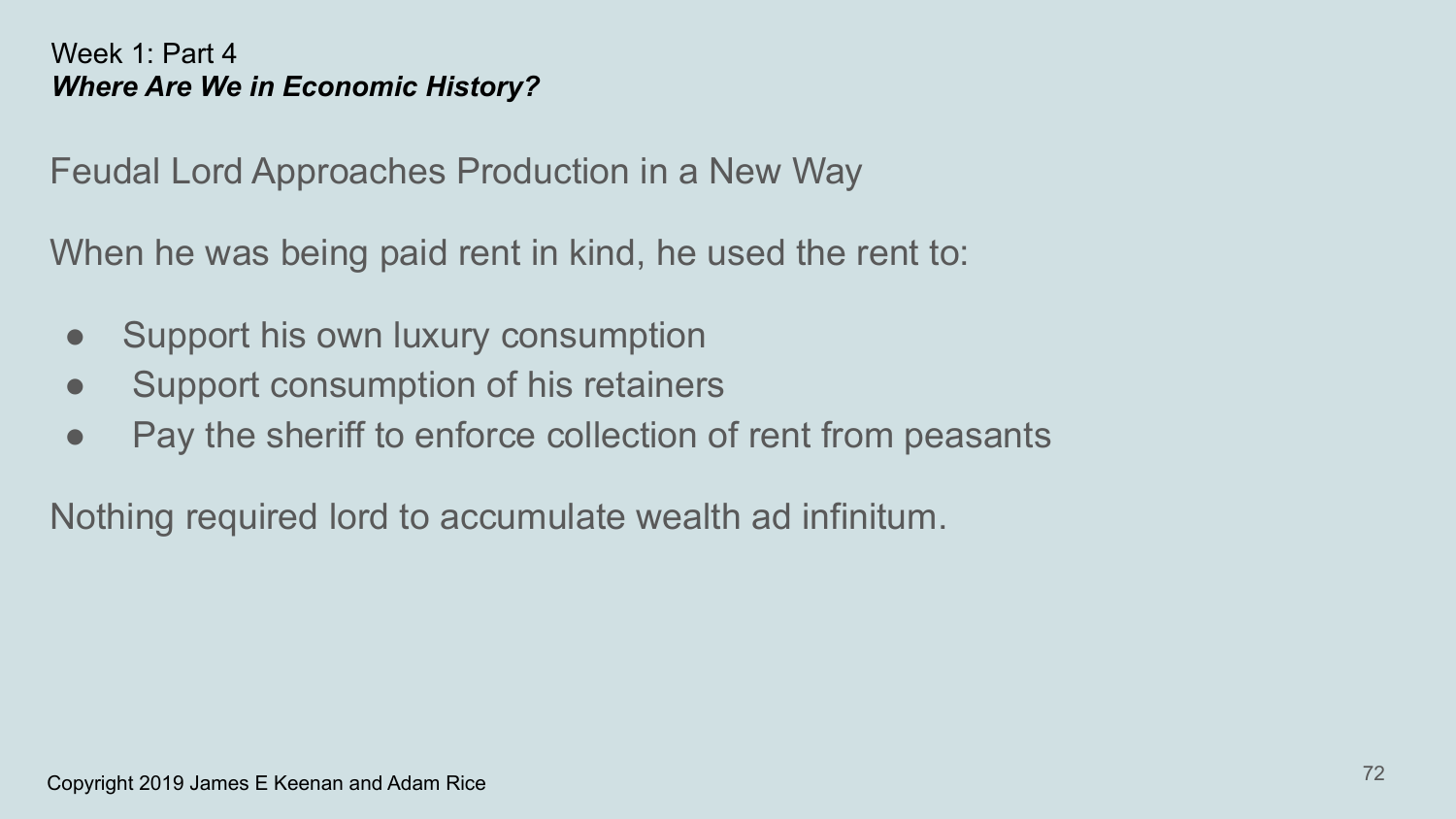What Happens Once Rent is Payed in Money

*Feudal lord:*

"If I asserted a right to the commons, I could have the sheriff arrest the peasants as poachers when they tried to hunt on my land. Then I could raise sheep on that land and sell the wool in the markets."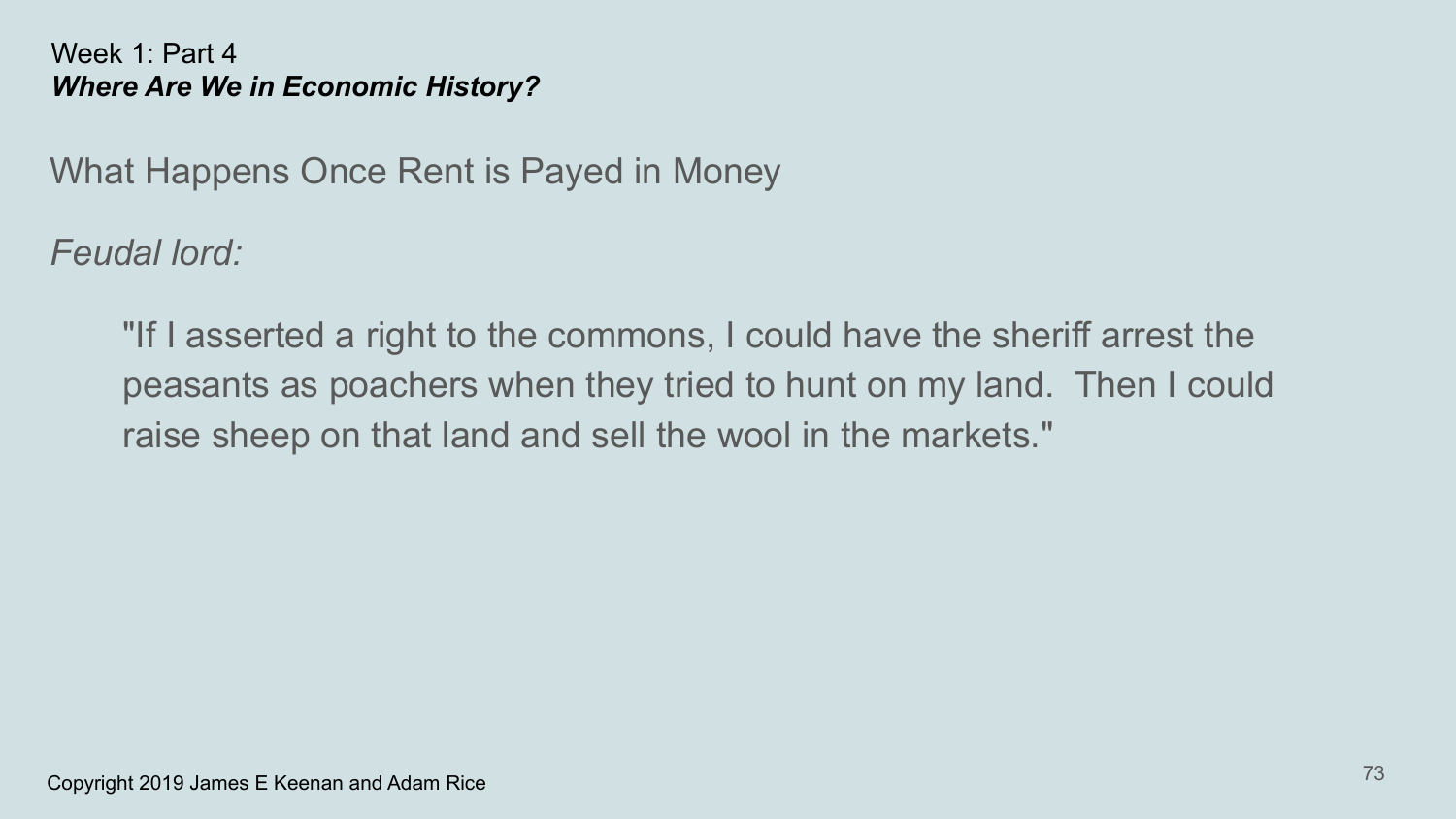Consequences of Enclosure of the Commons

- Peasants become impoverished
- Peasants needed to obtain money to pay rent, taxes, buy necessities
- Peasants began to sell their ability to work for money wages
	- The gig economy: 18th-century style

Rinse, repeat over several centuries!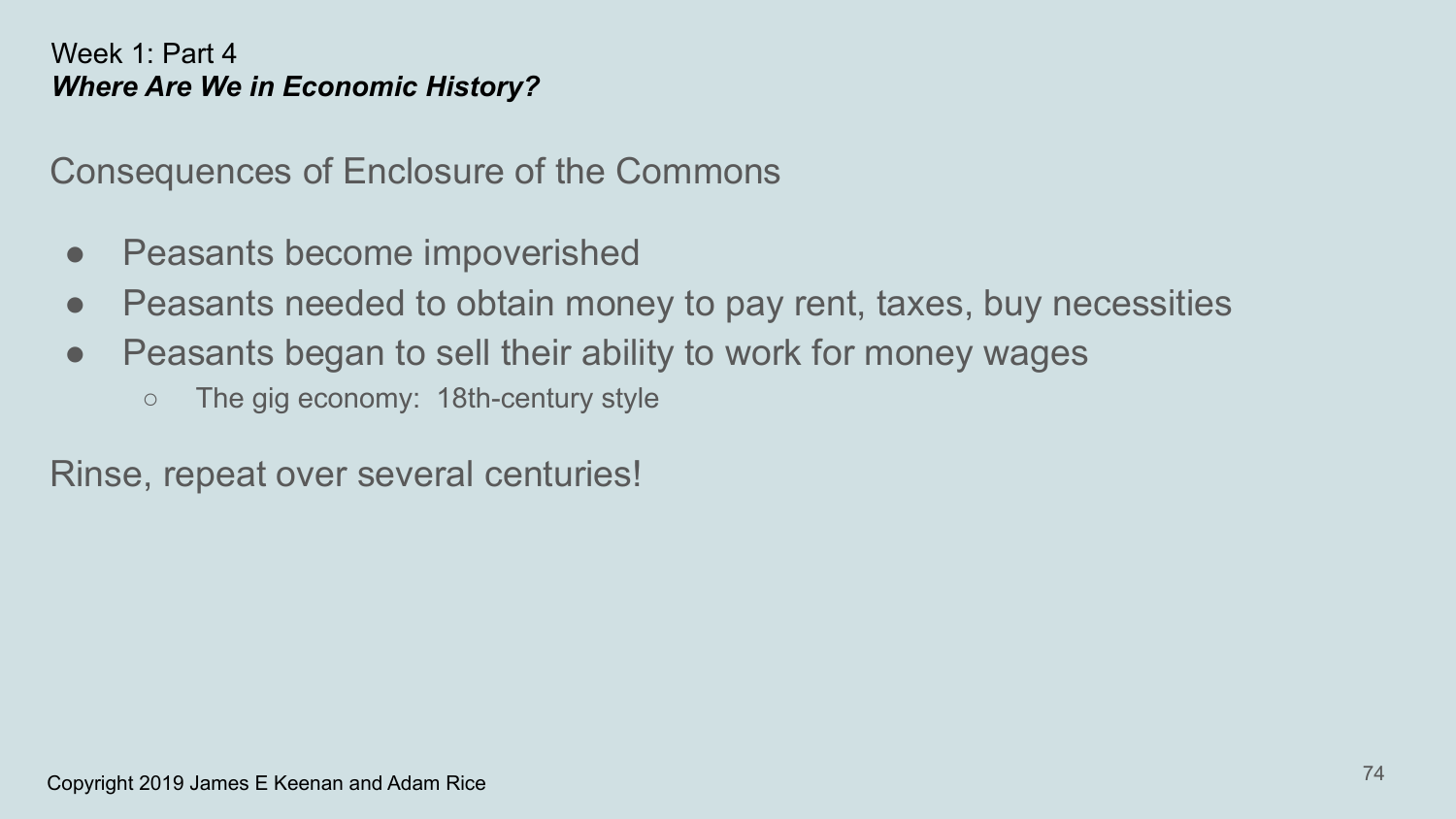New Class Relationships

- Small ruling class which owns the means of production
- Much larger working class that does not own the means of production
- Unlike the slave or the peasant, the wage laborer is "free" in that she is not owned and not tied to the land.
- But she has also been "freed" of ownership of the means of production and is "free" to sell her ability to work -- her labor-power -- to anyone who has the funds to employ her and who thinks he can profit by doing so.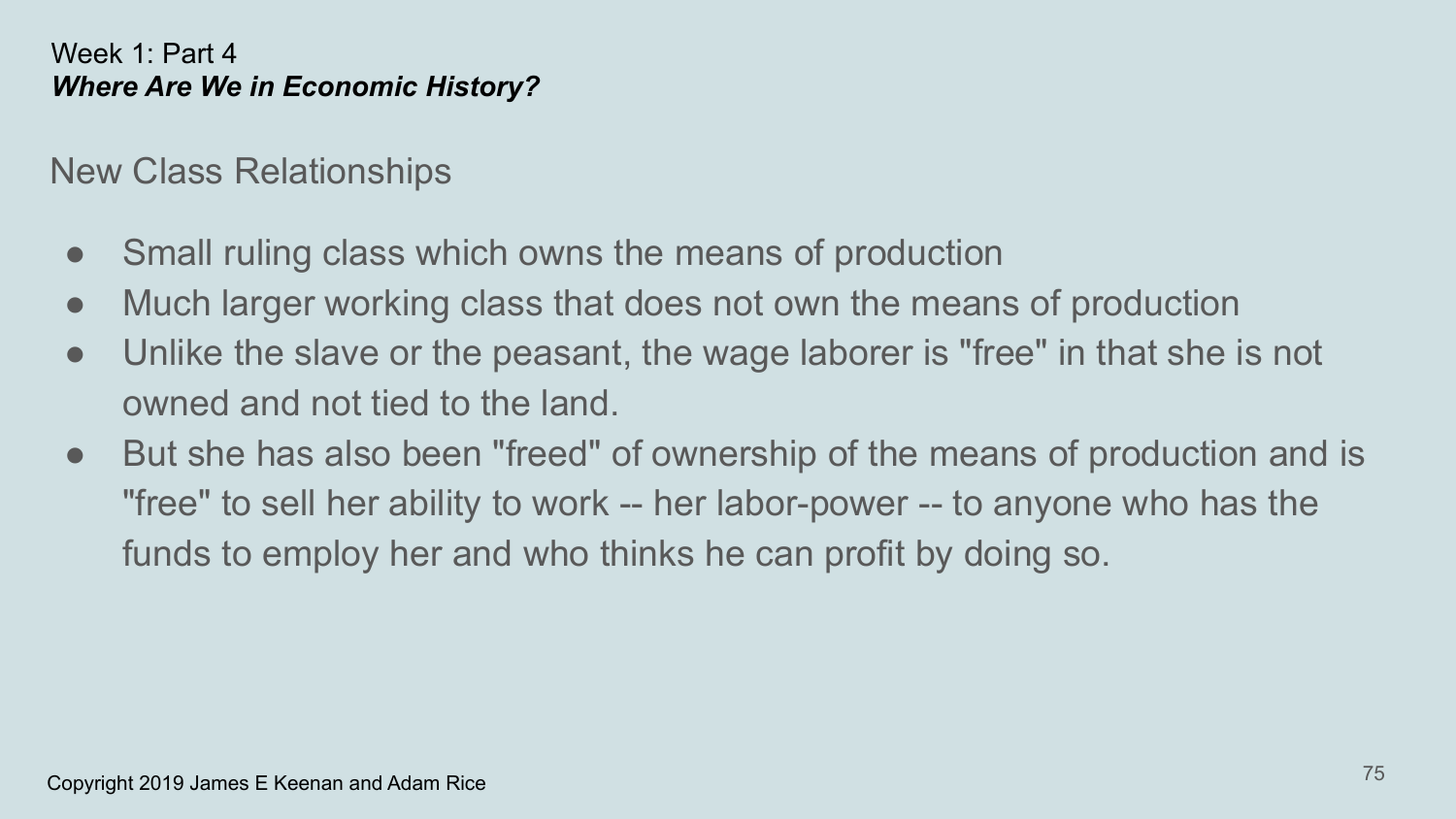## **Capitalist Mode of Production**

# **M→C→Production→C′→M′**

- **M**: capital in the form of money
- **C**: capital in the form of commodities
- **Production**: process of production
- **C′**: More capital in the form of commodities
- **M′**: More capital in the form of money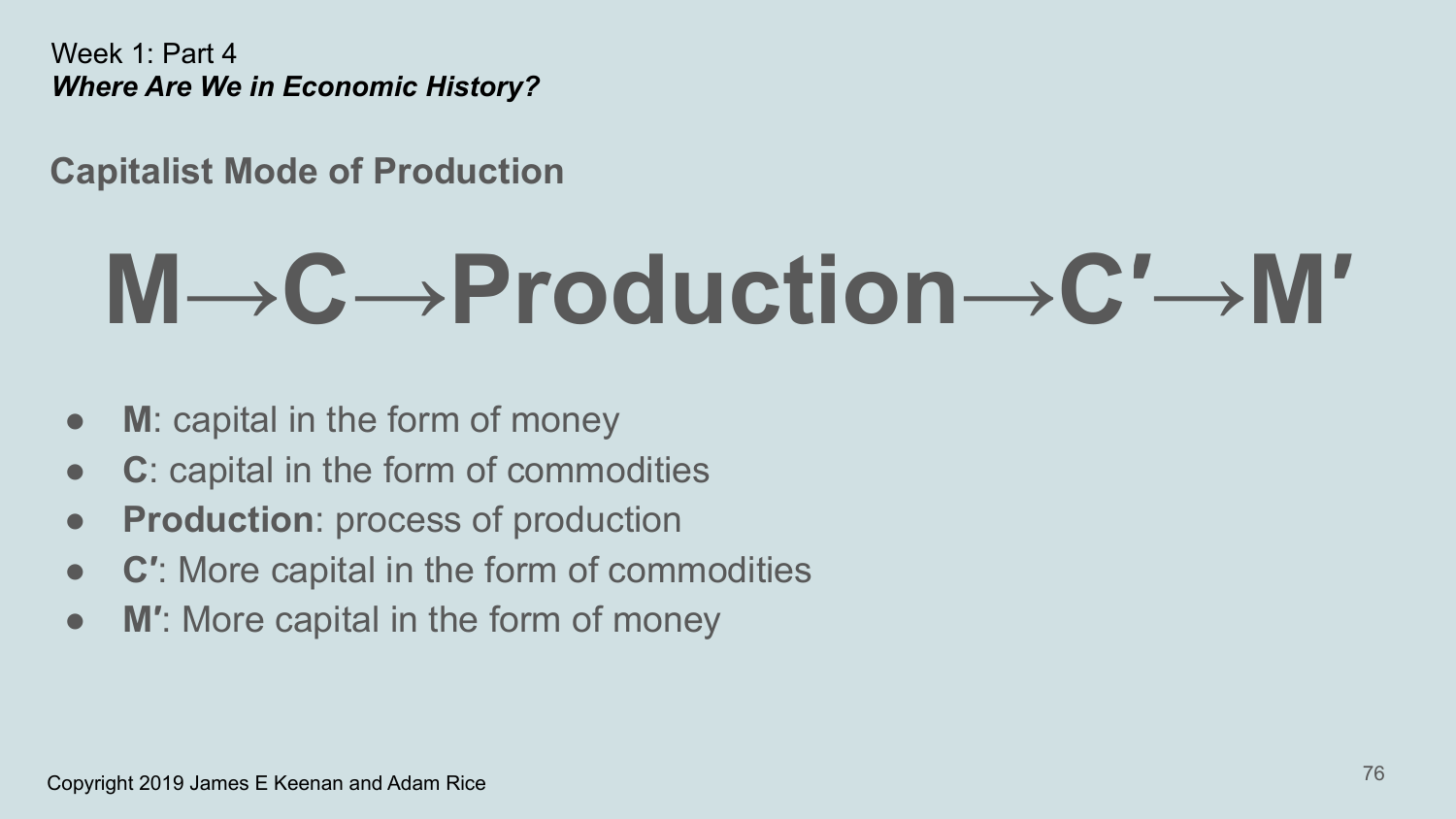## **Role of Capitalist** (1)

Owner of means of production amasses money; purchases commodities with that money

- Labor-power
- Raw materials
- Tools
- Machinery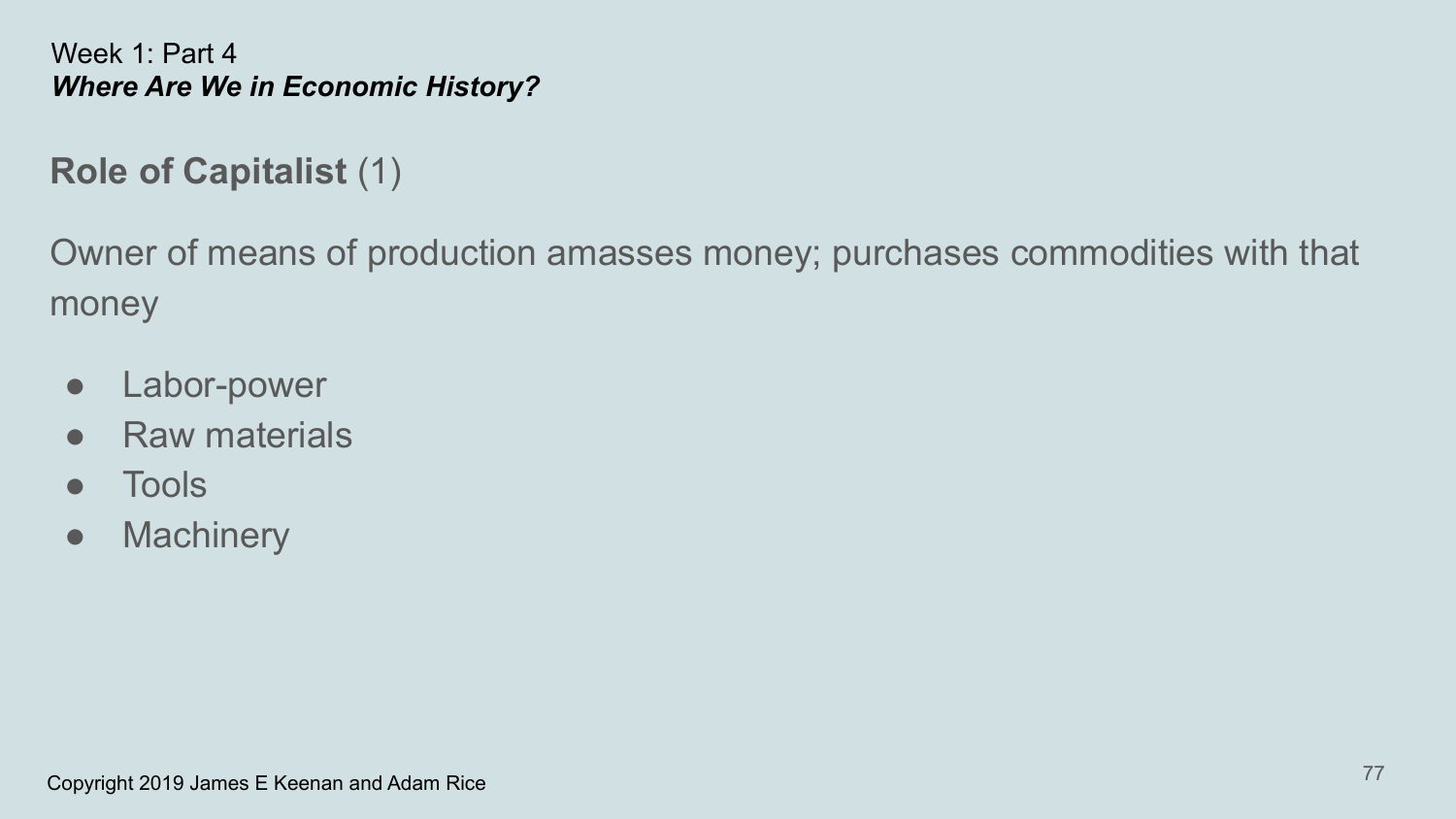Role of Capitalist (2)

Owner of means of production organizes process of production

- Consumption of labor-power adds value to commodities
- Owner of means of production tries to sell commodity output for more money than he started out with
- Cycle repeats

"The capitalist form of production is undertaken to sell output and to make monetary profits." (Macro, 45)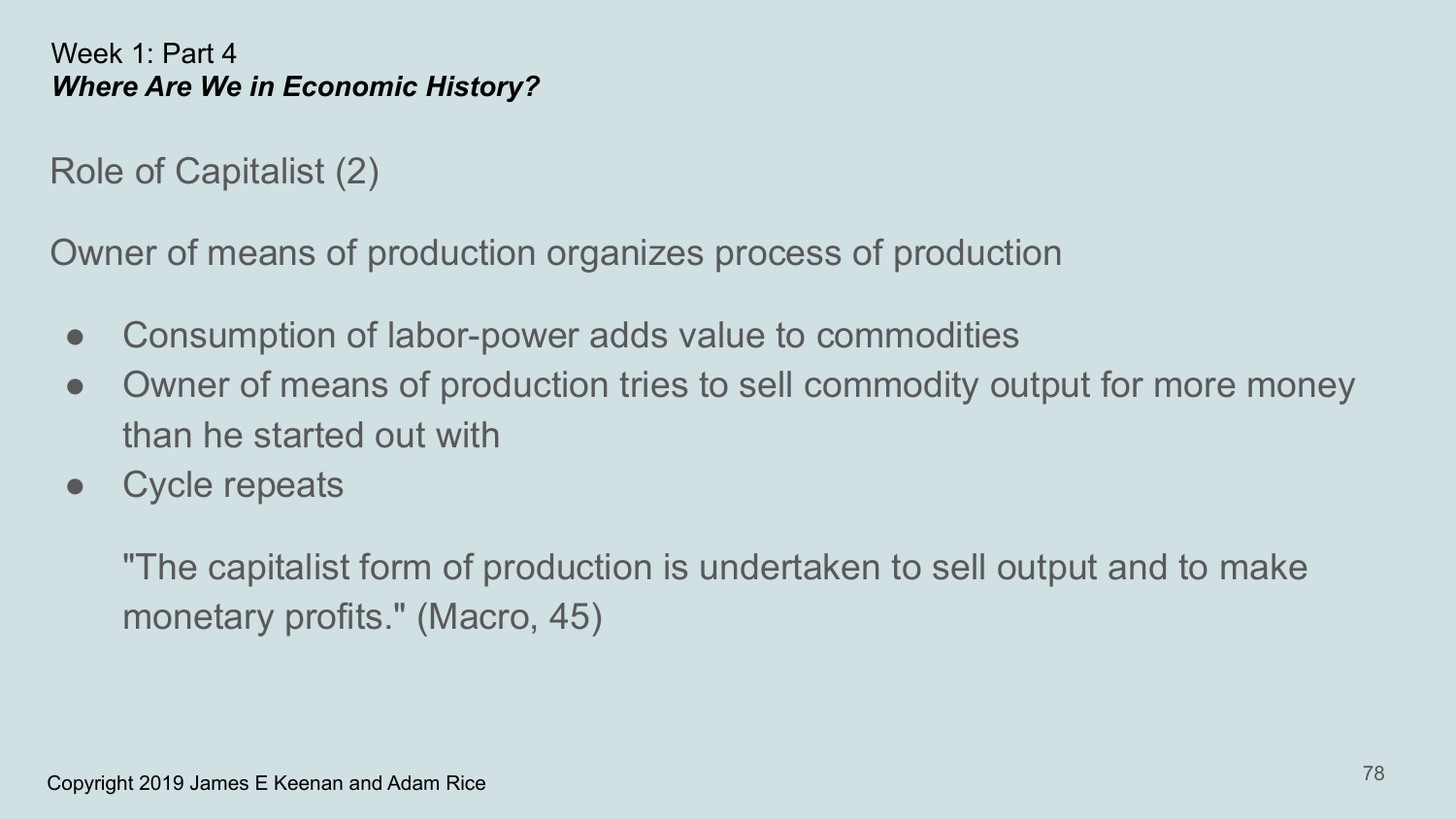**Accumulation of Capital**

Indefinite self-expansion of capital is purpose of this mode of production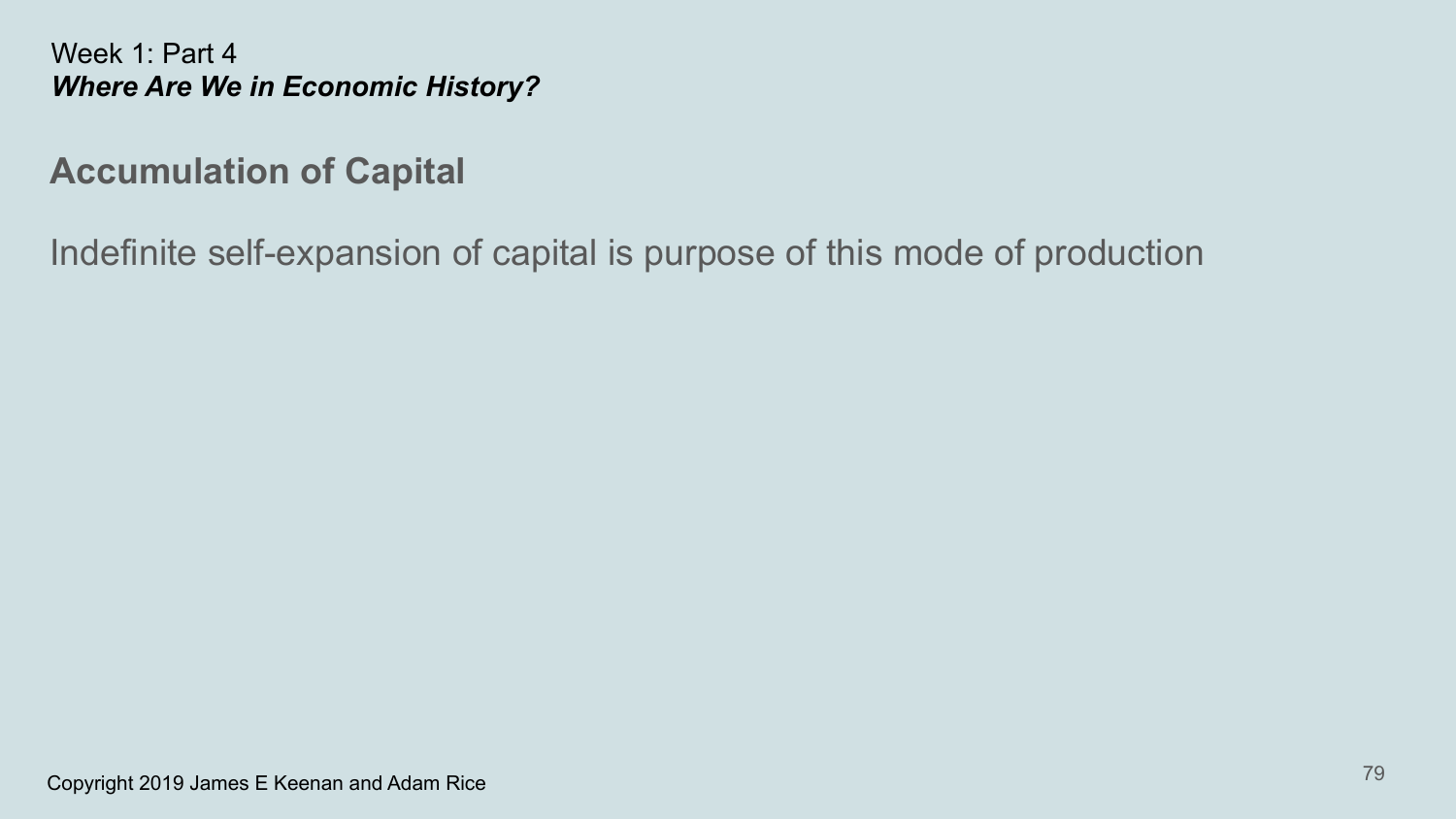## **Money Is Essential to Capitalist Production** (1)

- Capitalist must assemble capital in money form at the start of the process (M)
	- Unlike tribal, slave, feudal modes of production
- Capitalist needs to realize the addition to the value made during the process of production at the end of the process by selling the outputs
- Needs to transform commodity capital back into money capital -- more money (M′) than he started out with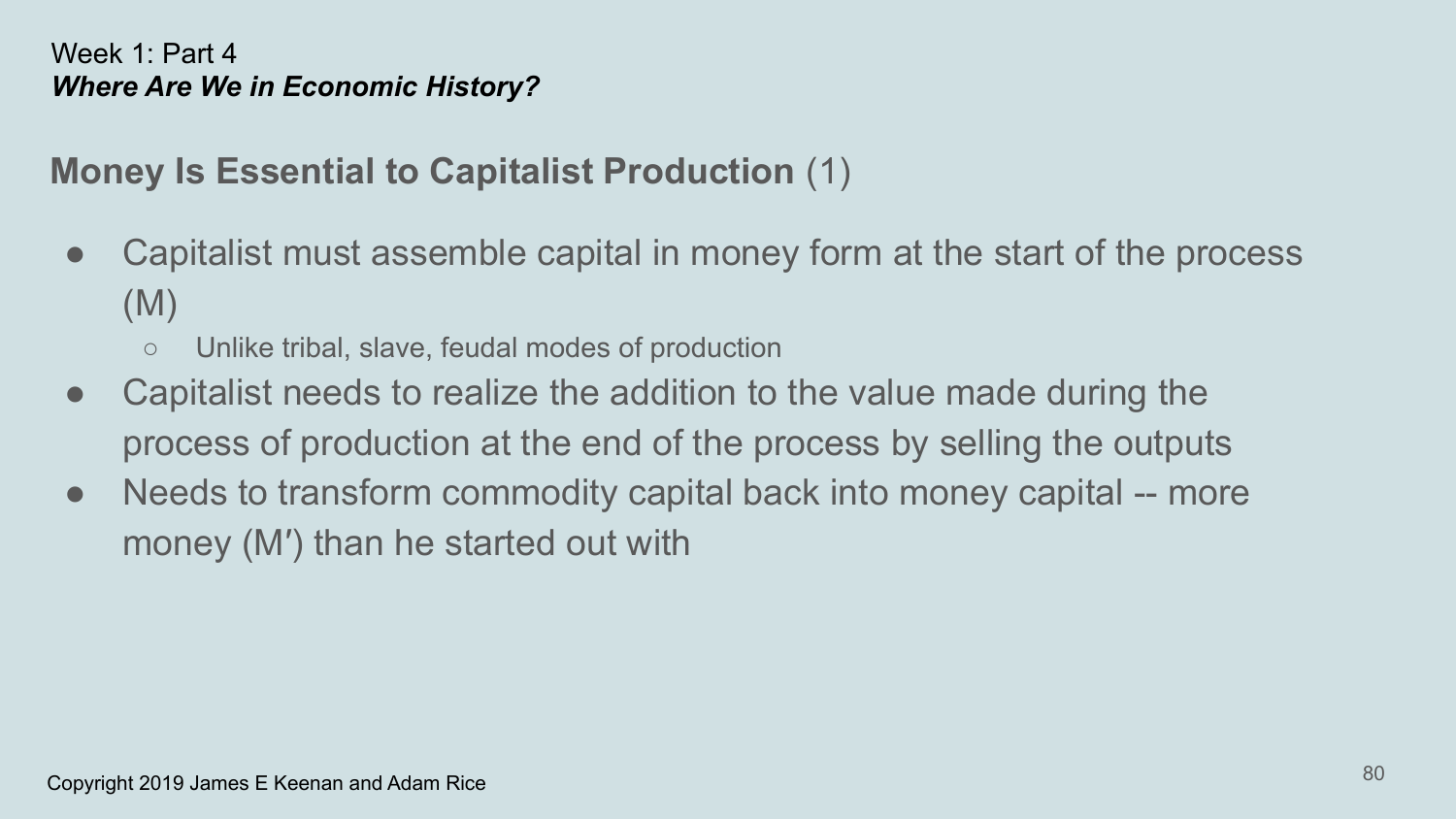Money Is Essential to Capitalist Production (2)

- $\bullet$  M' must be  $> M$
- If capitalist fail to convert commodity capital to money capital, he's on the way to bankruptcy
- If capitalist did not expect to realize more money at end of process, he wouldn't have begun it in first place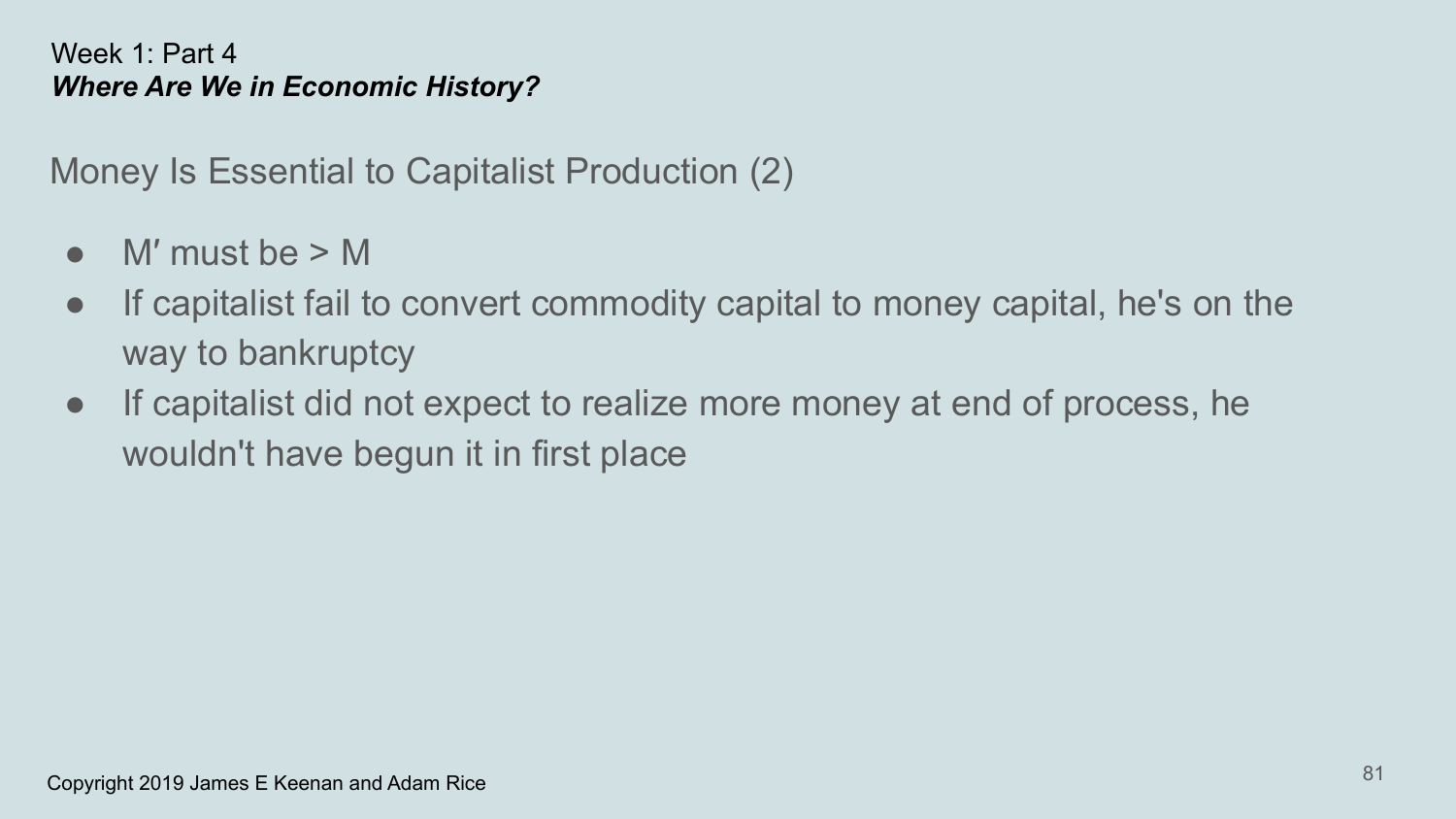## **Intellectual Origins of Modes of Production and Social Relations of Production** (1)

Two mid-19th-century intellectuals and political activists

- European correspondent for Horace Greeley's *New York Tribune*
- Manchester-based son of textile manufacturer

Both political refugees from pre-empire Germany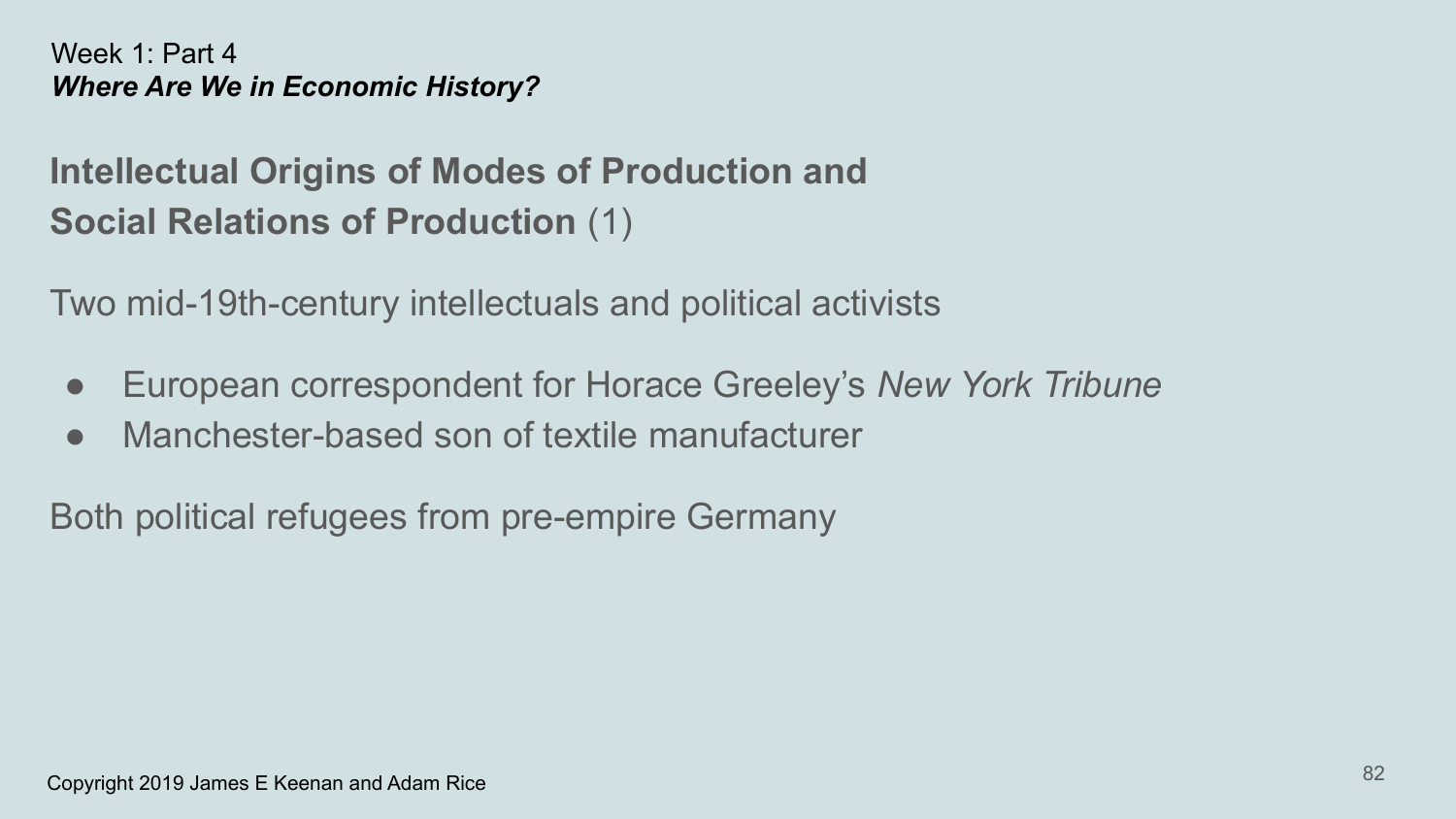Intellectual Origins of Modes of Production and Social Relations of Production (2)

- Karl Marx
- Frederick Engels

But … how would we characterize development of capitalism since mid-19th century?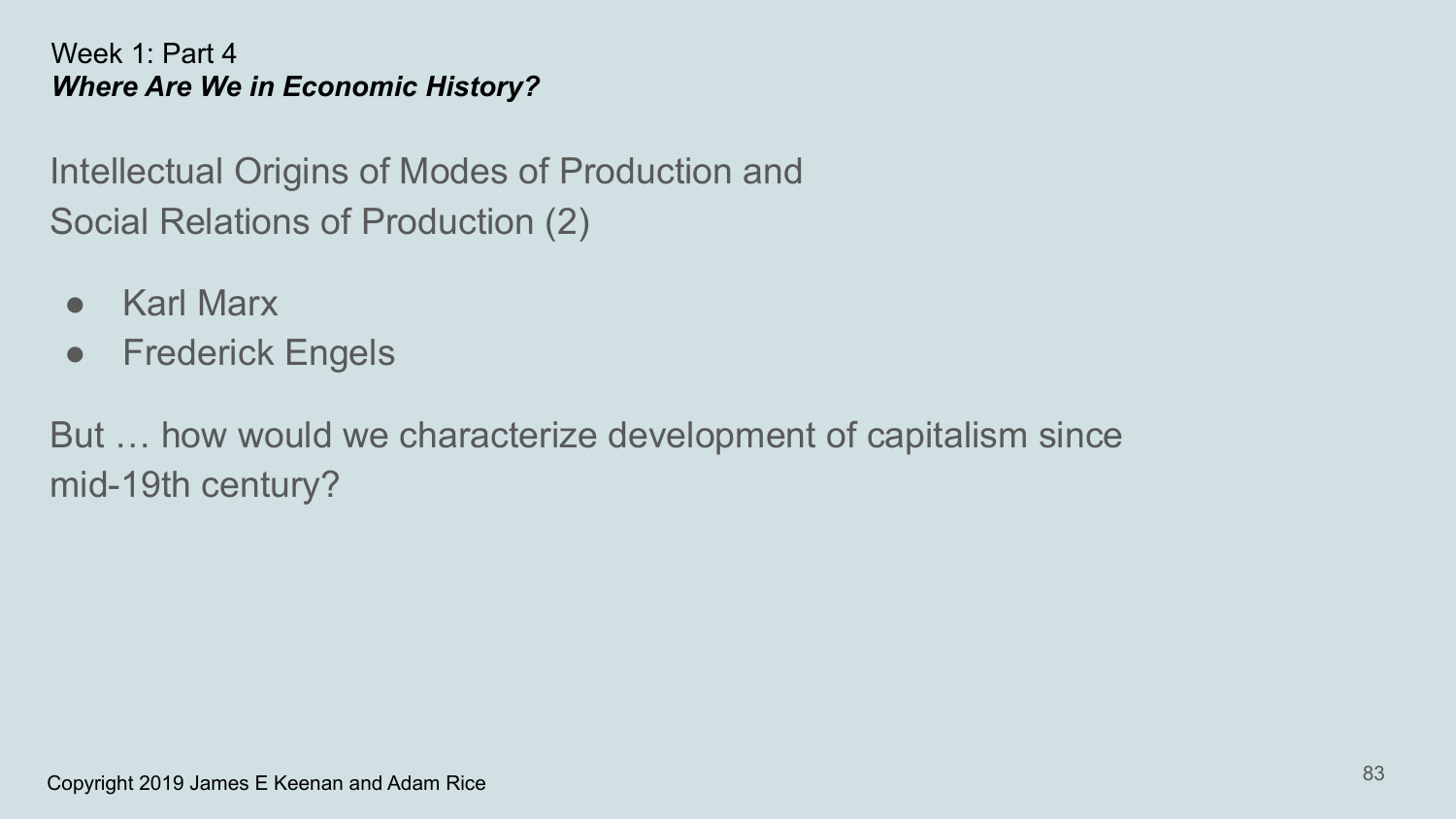## **Capitalism Since the Mid-19th Century**

Hyman Minsky: forefather of Modern Monetary Theory

Minsky focused on evolution of finance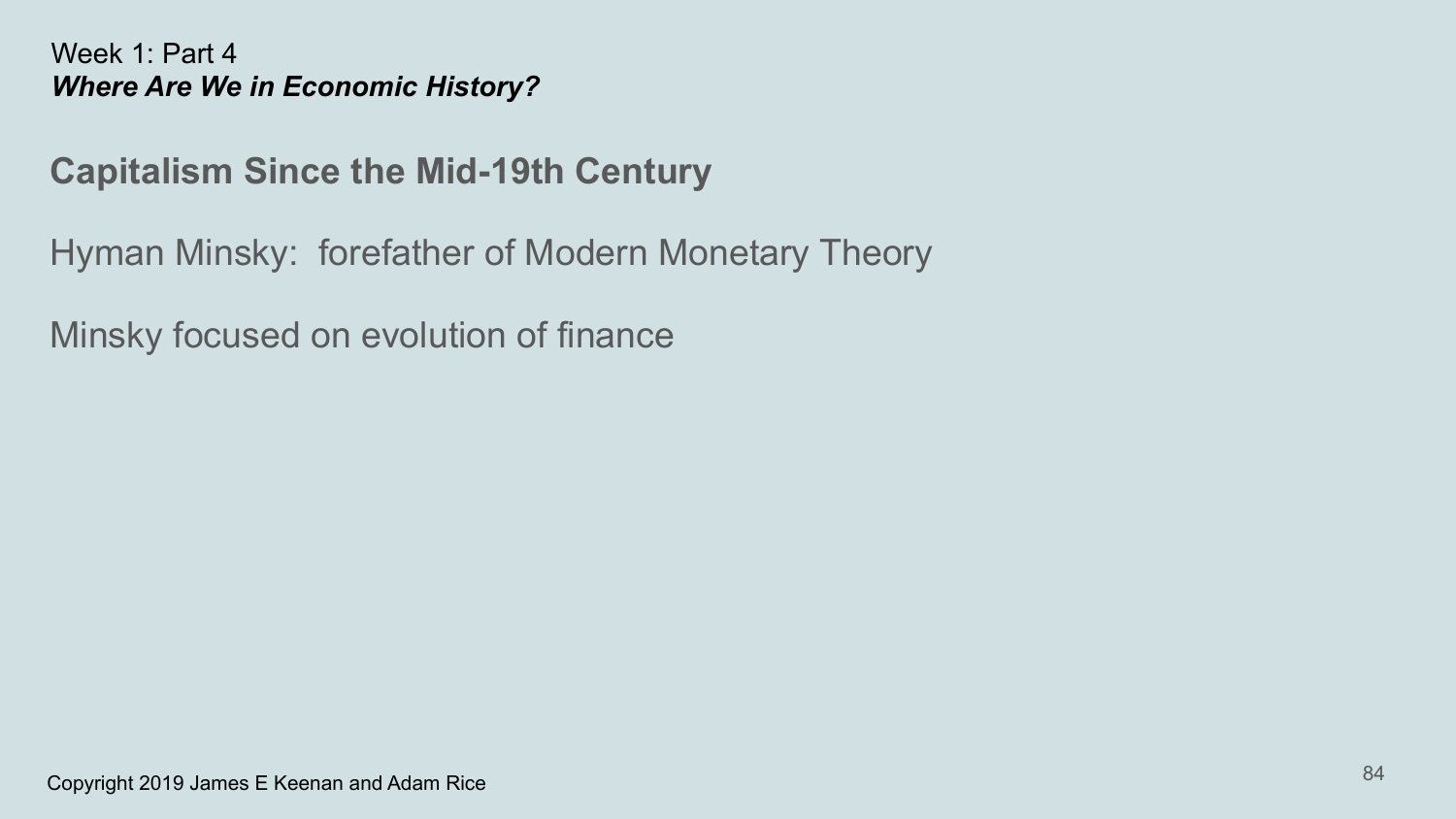## **Minsky's Periodization of Modern Capitalism** (1)

Commercial capitalism

- Second half of 19th century
- Firms financed their investment in capital goods largely internally
- Firms turned to commercial banks for financing of raw materials, inventories, etc.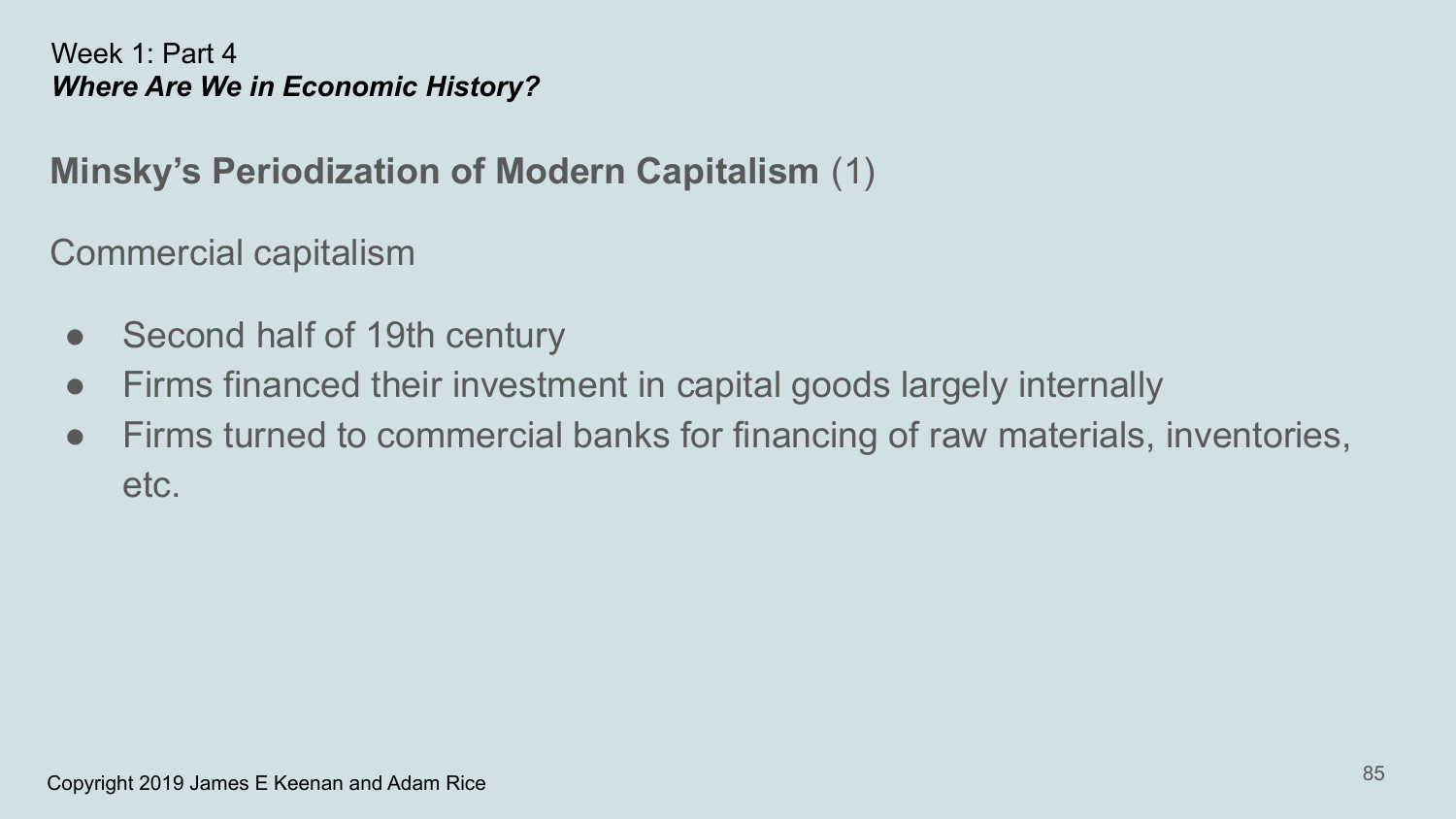Minsky's Periodization of Modern Capitalism (2)

Finance capitalism

- Late 19th/early 20th century
- Vast increase in scale of production inputs: railroads, steel
- Firms turn to investment banks for help raising capital via bond and stock issuance
- *Finance Capital*: Rudolf Hilferding
- But finance capitalism became more and more concerned with financial speculation
- Led to Great Crash of 1929 and subsequent Great Depression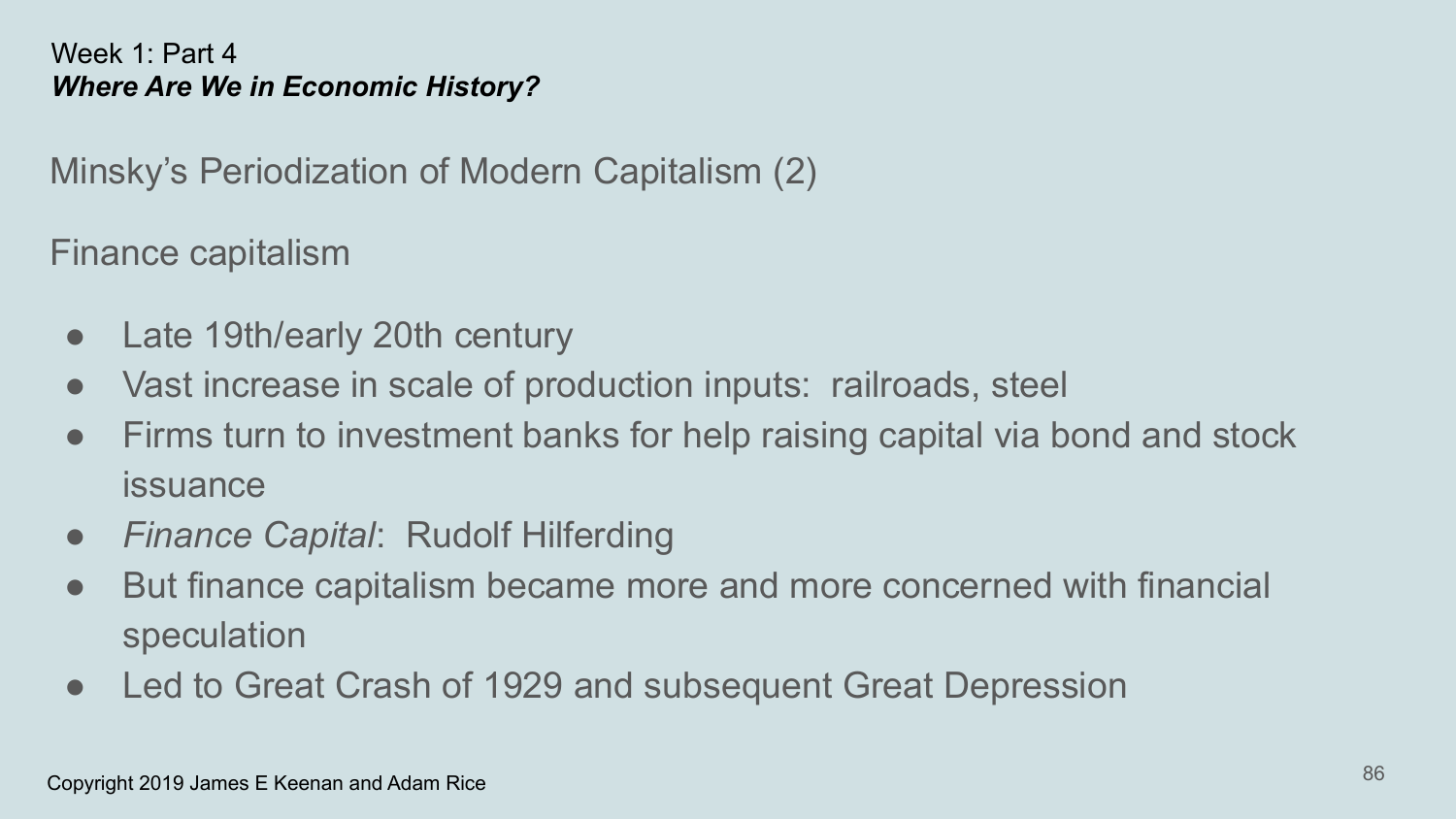Minsky's Periodization of Modern Capitalism (3)

Managerial/welfare-state capitalism

- Great Depression to early 1970s
- **New Deal**
- Separation of commercial and investment banking
- Tighter regulation of financial markets
- Economic instability mitigated by legalization of collective bargainint, social welfare spending (unemployment insurance, Social Security)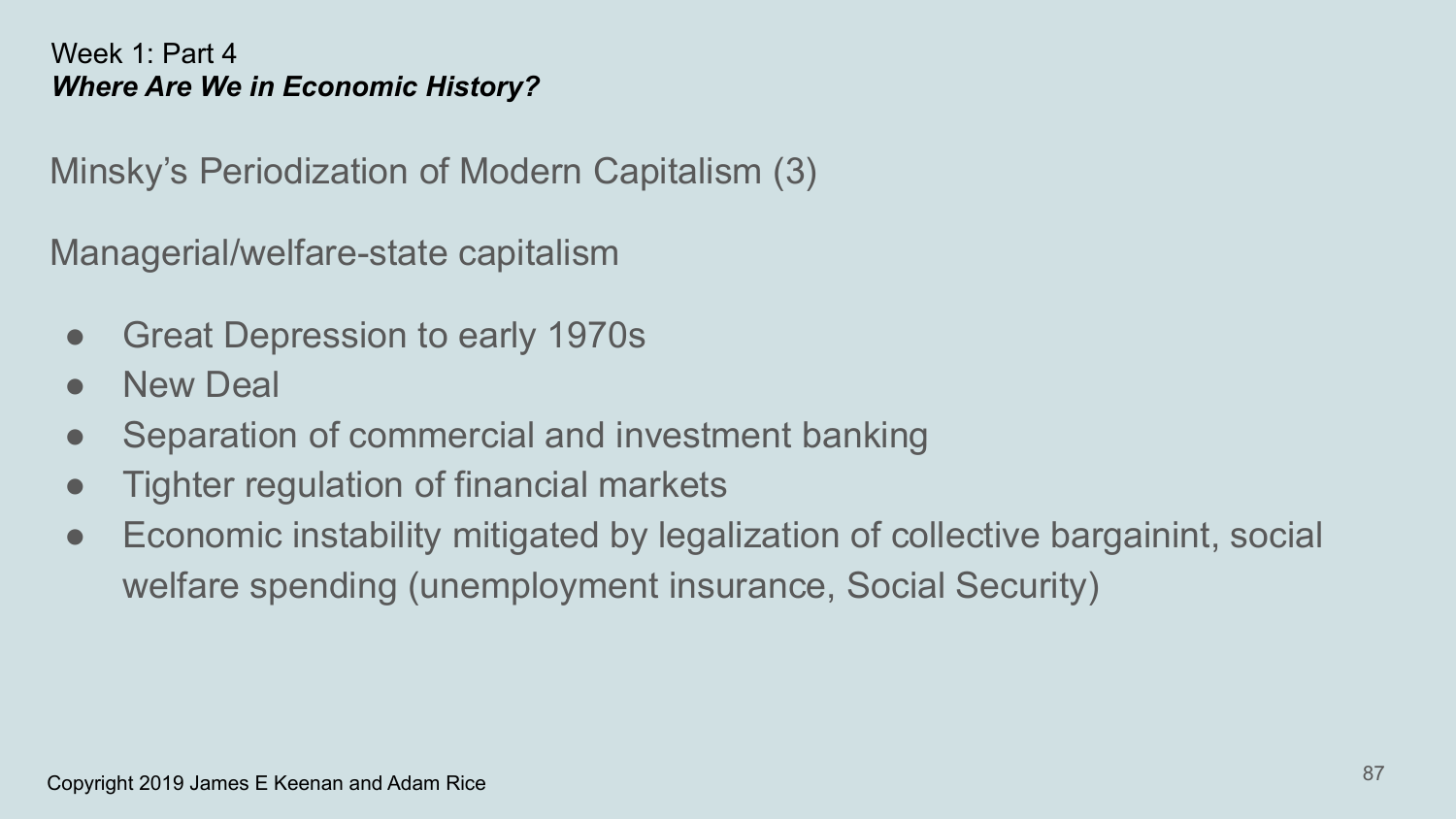## **"Stability is destabilizing"** -- Hyman Minsky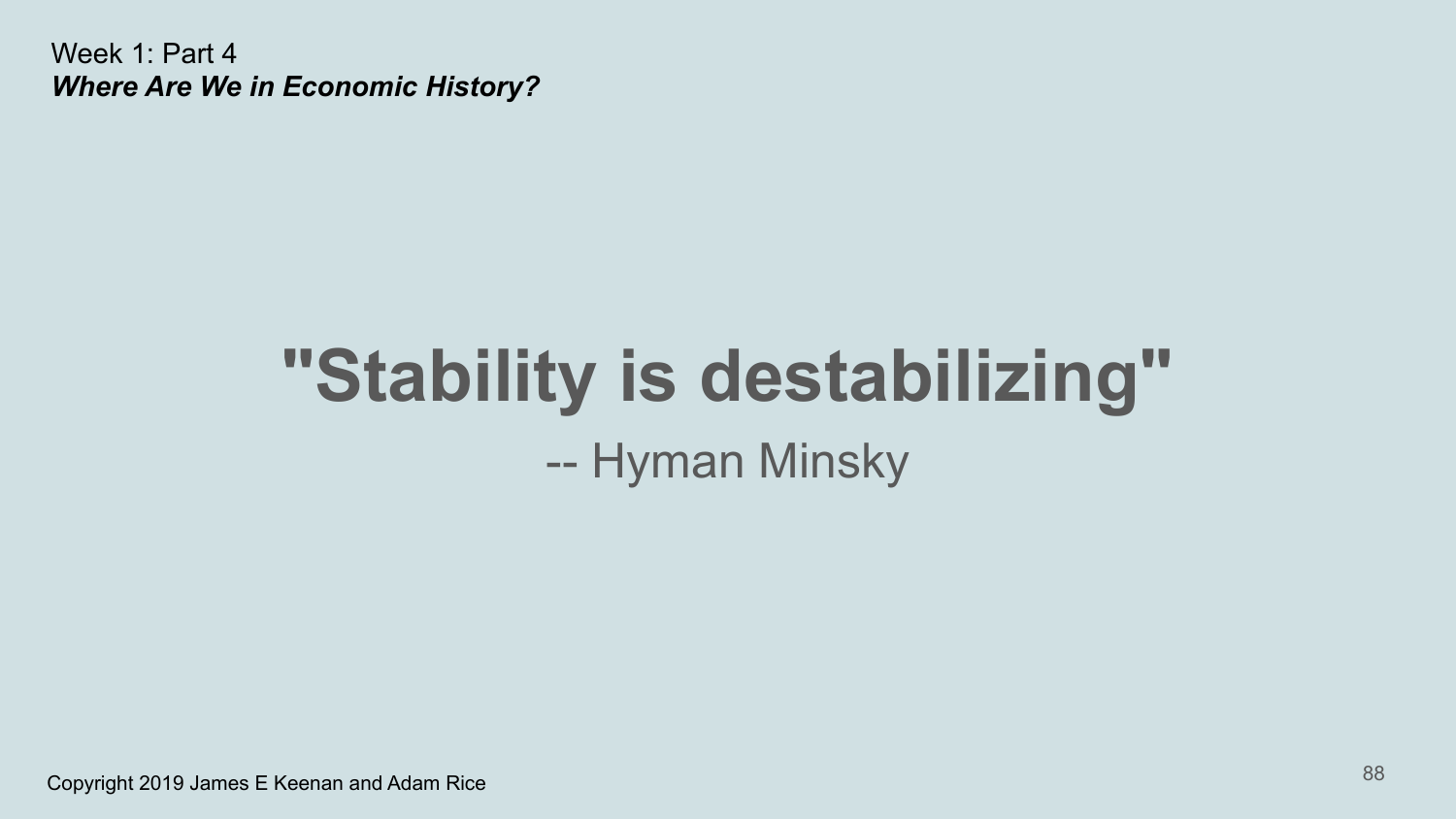Minsky's Periodization of Modern Capitalism (4)

Money-manager capitalism

- $\bullet$  1970s to date
- Vast increase in capital needing management
- Investment banks and "shadow banks" provided this service for hefty fees
- Commercial banks wanted in on lucrative business
- Commercial banks sought to erode separation between commercial and investment banking
- Achieved by late 1990s: economy was now "financialized"
- Resulting in ...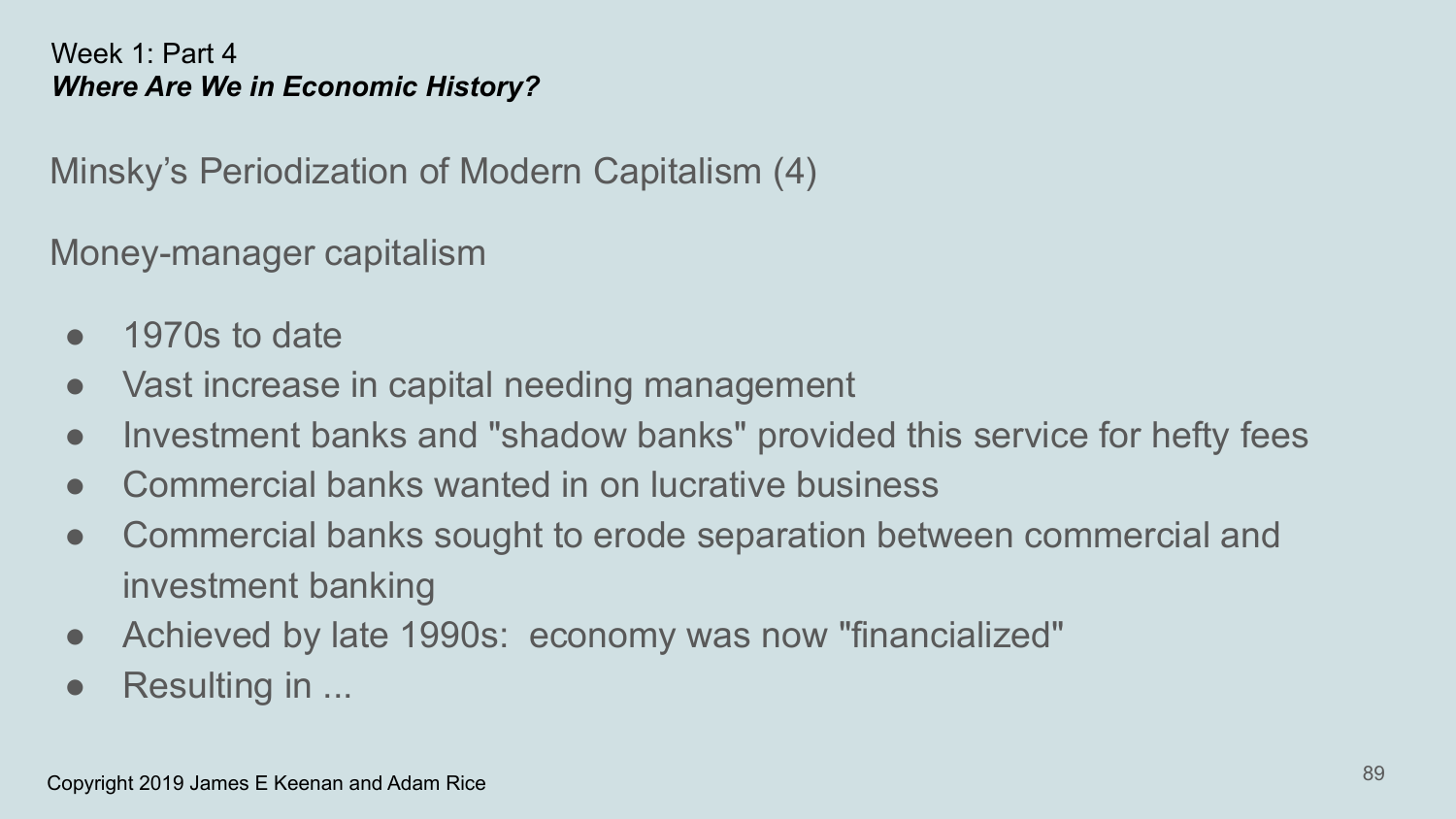Great Financial Crisis (2007-08)

Unlike New Deal, Obama did not impose significant reorganization on financial sector

- No bankers went to jail
- No major banks were taken into resolution
- No major bank boards were deposed
- No major bank shareholders were wiped out
- Greater concentration of capital in financial sector than before GFC

So we have not evolved past Minksy's money-manager capitalism.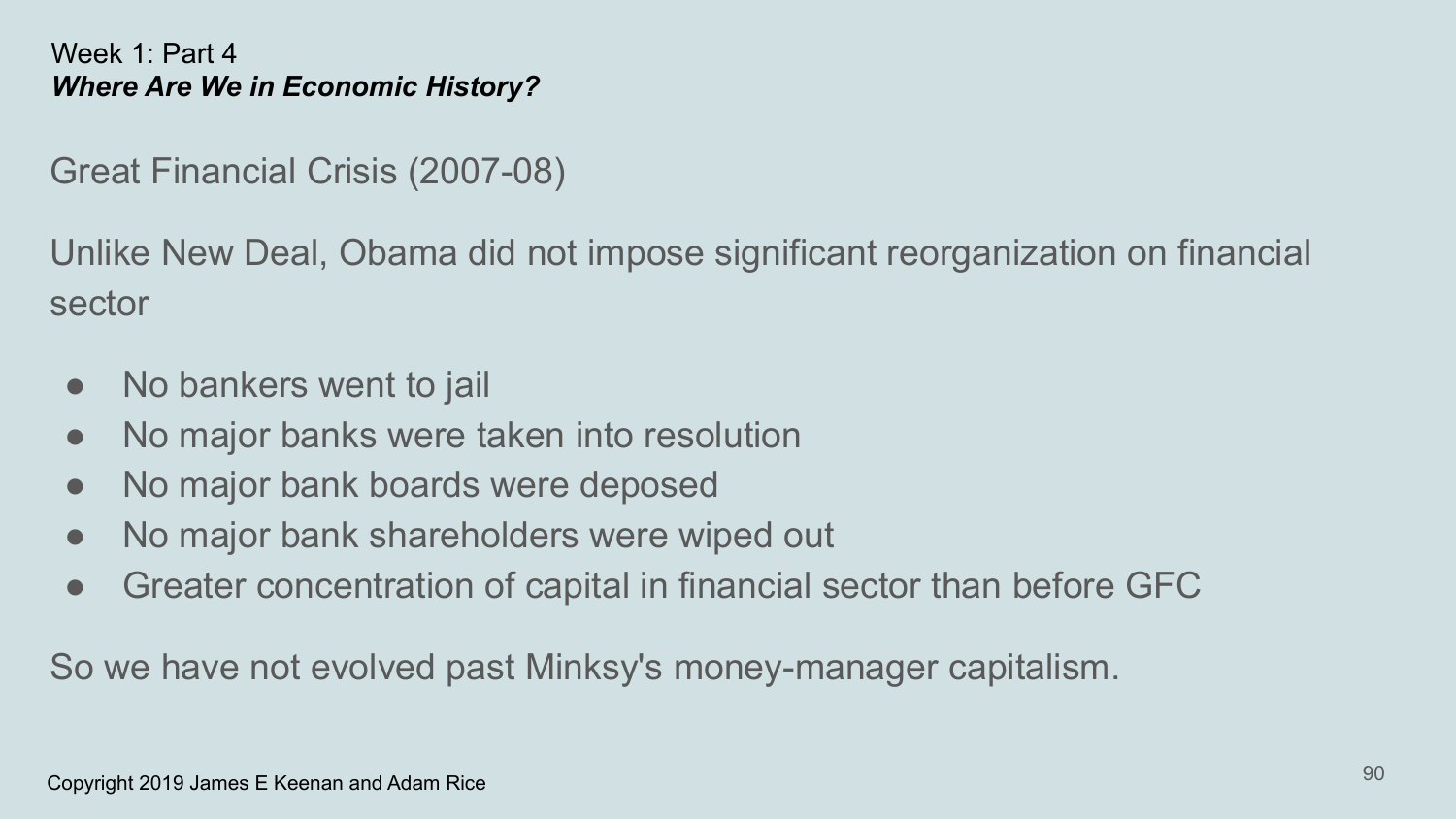### **Randall Wray on Keynes and Minsky on Capitalism** (1)

"Keynes' *General Theory* (1936) identified two fundamental flaws of the capitalist system: chronic unemployment and excessive inequality. The two are linked: excessive inequality puts too much of the income into the hands of the rich, who prefer high rates of saving rather than spending. That depresses demand and keeps jobs scarce.

...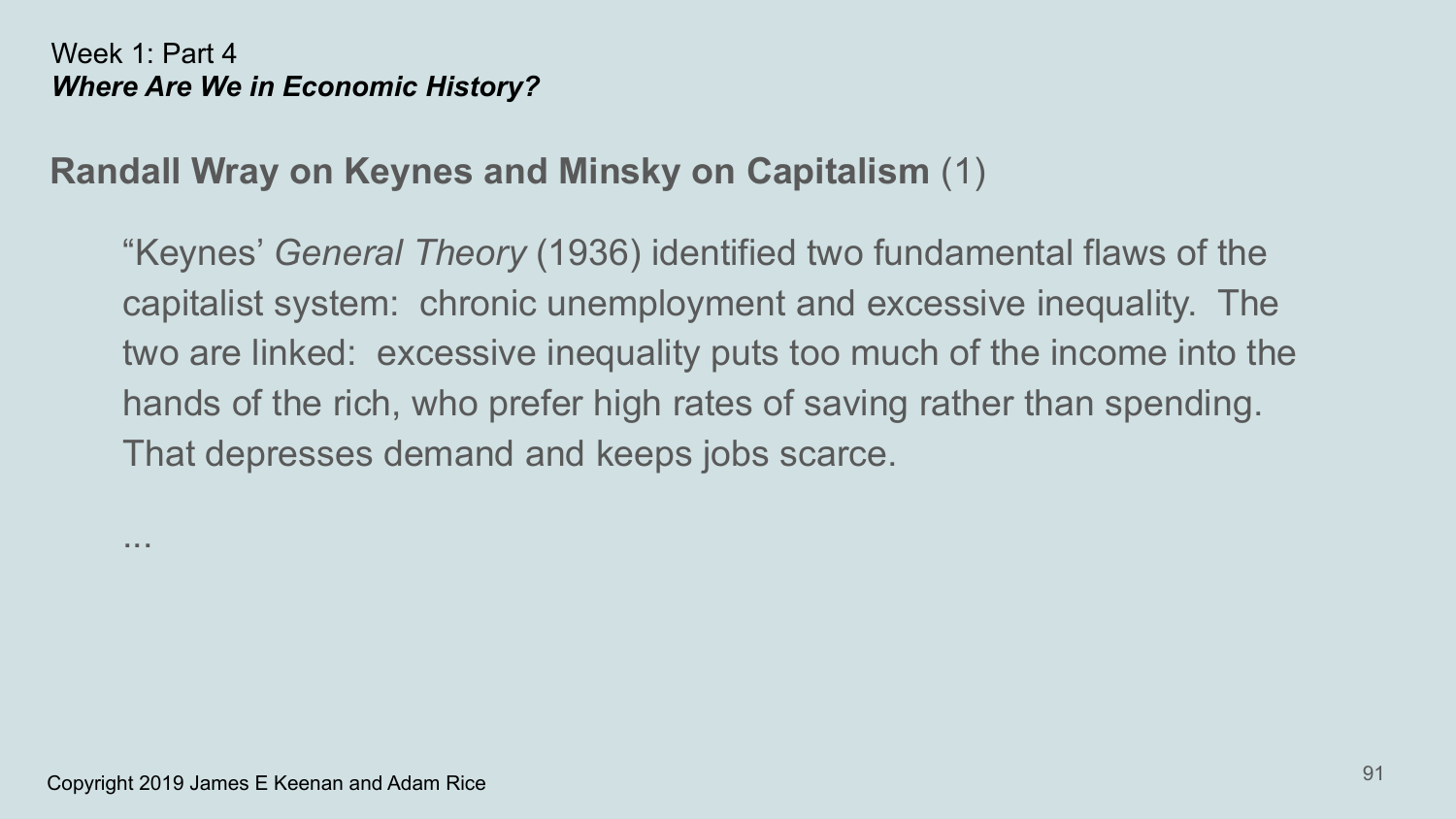Randall Wray on Keynes and Minsky on Capitalism (2)

"Minsky added a third: instability is a normal feature of modern capitalism, which is a *financial* system. Furthermore, persistent stability cannot be achieved -- even with apt policy -- because it changes behavior in ways that make "it" -- a depression and debt deflation -- likely." -- L. Randall Wray, *Why Minsky Matters* (2016), p. 194